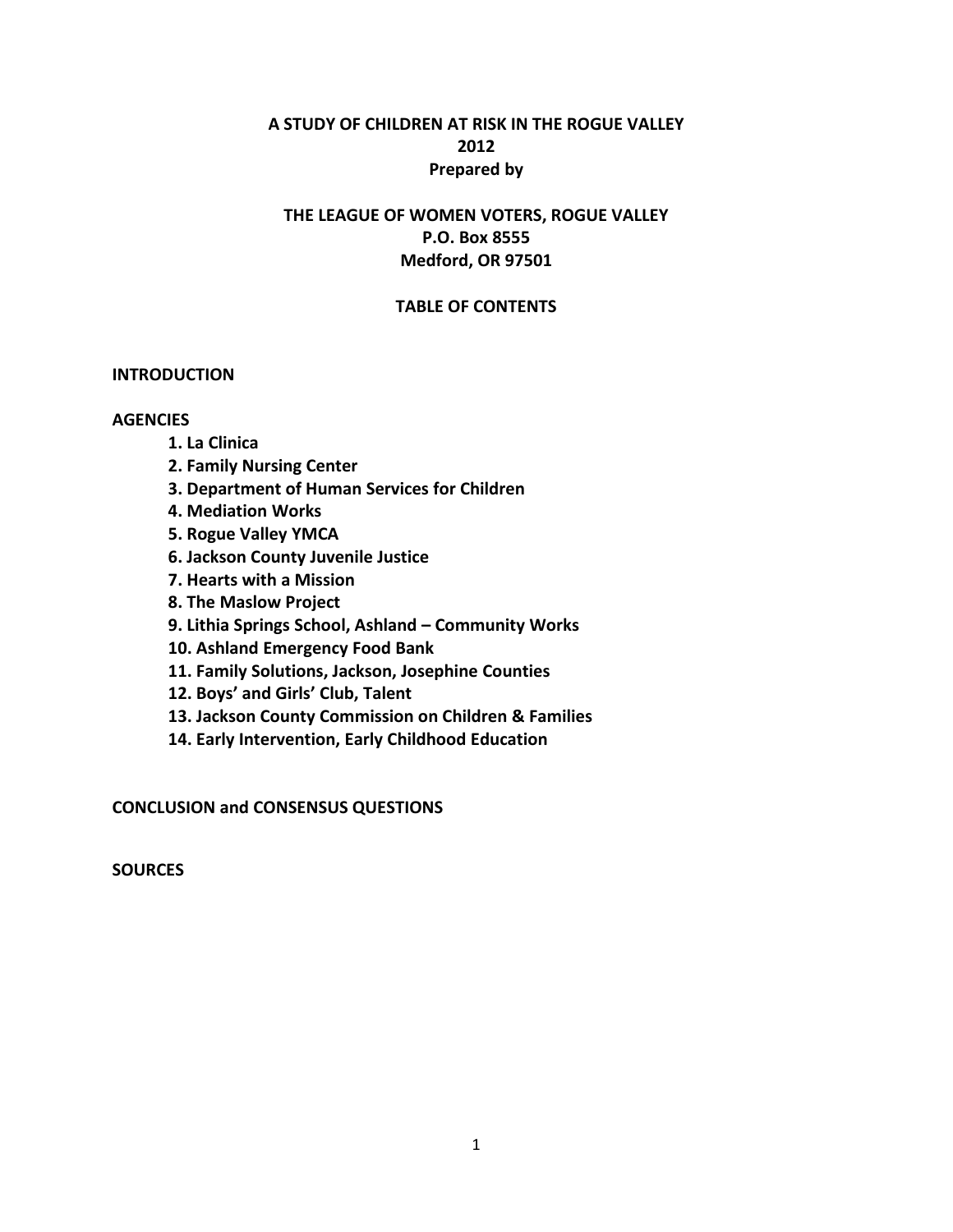#### **CHILDREN AT RISK STUDY, 2012**

#### **INTRODUCTION**

In the spring of 2012, a committee was formed to study certain aspects of the lives of local children who were deemed "at risk" and what the agencies in the Rogue Valley were doing to make those lives better. At the annual meeting of the LWVRV on May 10, 2012 all the local positions were adopted and the Local Update Study of Children at Risk was approved unanimously. The previous study was in 2006, when the State League of Women Voters (LWVOR) led a study of what these risks were and what was needed to improve the children's lives. Our Rogue Valley branch of the LWV produced a long list of risks and made some suggestions as to what could be done about them. Some risks are still there, some have changed and other risks have arisen. We will cooperate as much as possible with the LWVOR committee and any relevant information we have found can be incorporated in the State study.

The LWVRV decided to make a local study centered on the children's agencies of the Rogue Valley - in Jackson County and to a lesser extent, Josephine County. We planned to contact and interview representatives from a variety of prominent agencies which deal with those children, especially those "at risk". The agencies would be of different types, working with children of both sexes, of different ages and in different situations. Some would be governmental, some non-profit and some private. The agencies interviewed are located from Ashland in the south of the valley northwest to Grants Pass and Cave Junction, in Josephine County. Some agencies have clients even in Northern California because of the specialized treatment offered in our area. We believe readers of this booklet will be surprised and fascinated with the diversity of these agencies and their varied treatment of the children in their care.

Here are some of the methods used by our members in this study:

1. Interviewing of the knowledgeable and skilled staff of these agencies. Many have college degrees, even PhDs. Some have worked in their field of expertise for many years. The questionnaire used was devised by the State Children-at-Risk Committee.

2. Taking tours of agencies when offered. Two of us were shown around the new Maslow Project, donated by the Medford School District and dedicated to helping children and youth currently homeless or in need. Another place visited was the Jackson County Juvenile Justice building where teenage boys are housed and attend school and receive counseling in attractive classrooms.

3. Listening to expert speakers at general meetings - those who head or work in agencies where positive change is being made. LWVRV hosted a panel of speakers from different children's agencies in Feb. 2012 and our sister organization, Medford American Association of University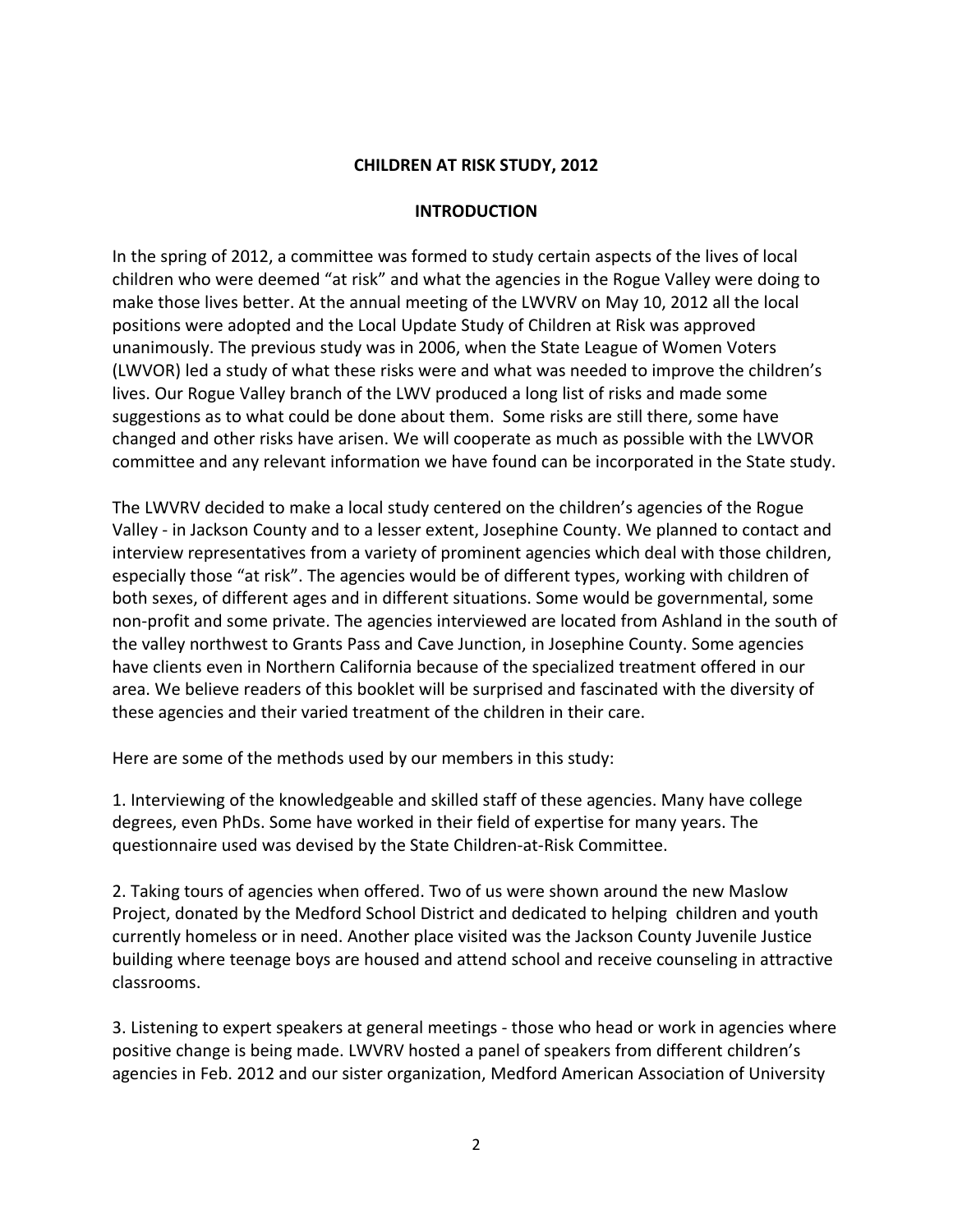also had a public meeting for other agencies in March 2012. We were all impressed by the expertise and enthusiasm of these experts.

4. Gathering information from our own members, many of whom have experience in schools, public fields or have been volunteers in charitable organizations.

5. Two of our committee attended a Community Asset Mapping Workshop on July 30, 2012, sponsored by DHS District 8 and Jackson County Commission on Children and Families. Representatives of many child-centered agencies were invited as well as volunteers from the community from organizations such as LWVRV who are interested in the welfare of children.

The LWVRV Children at Risk committee was basically divided in groups of 1 or 2 who were willing to interview and write up reports on various agencies in the area where they lived. Because of personal interest and knowledge of the agencies and closeness to home, our member volunteers were assigned to interview the agencies they knew best.

These members were at times able to tour the premises used by the agencies and, in some cases, watched the clients being helped and the staff at work. Everywhere we were greeted with politeness and cooperation. The volunteers were able to add to the suggestions for improvement we have compiled at the end of this report. Without them and their skills and acuity, this study would not be as helpful. Our League is very grateful for their assistance. We hope the information we have compiled will be of great help to the agencies and others who have the good of the "at risk" children of the Rogue Valley at heart.

Shiena Polehn, LWVRV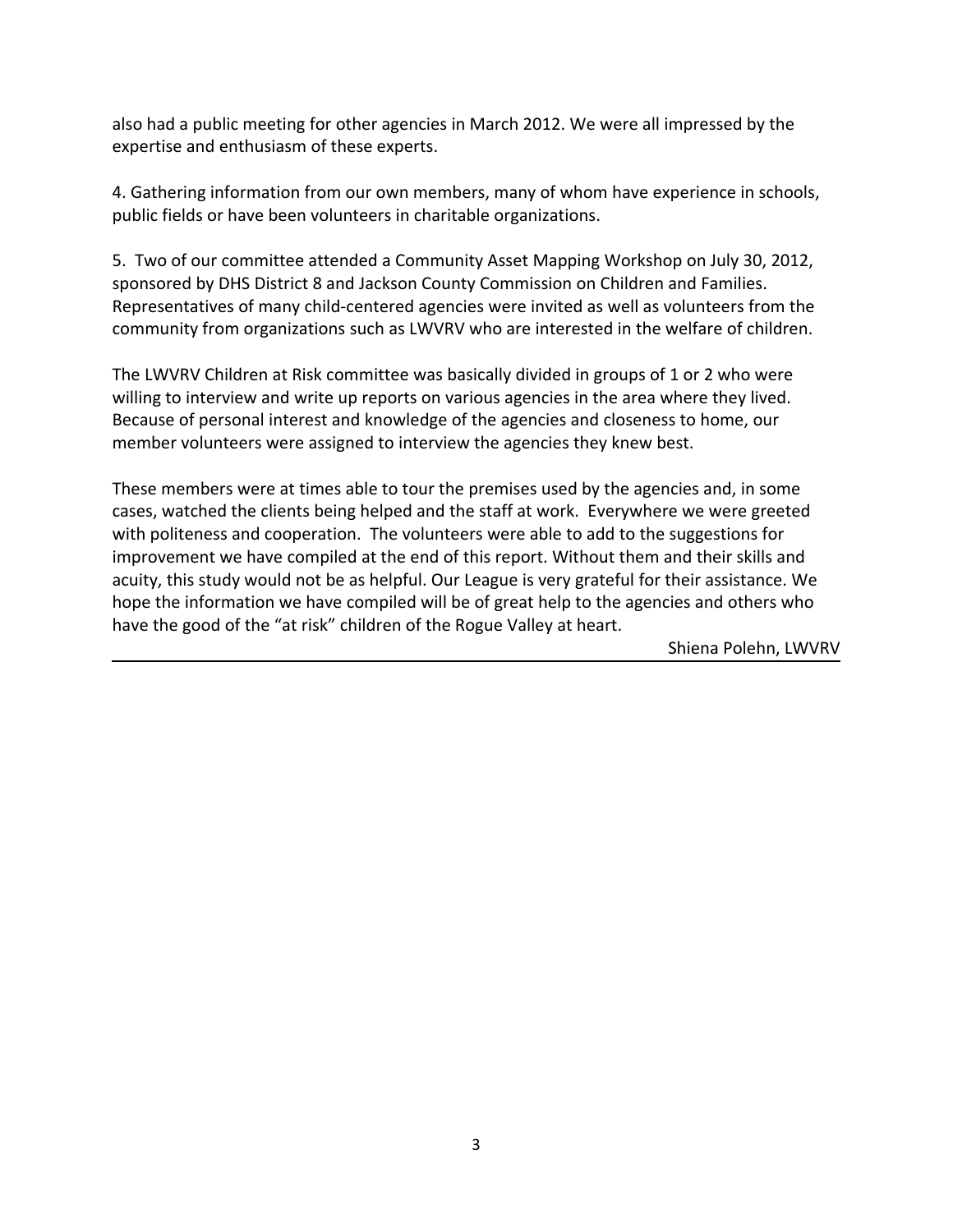# **1. LA CLINICA, ROGUE VALLEY**

### **Introduction**

The **mission** of this growing organization: to improve the quality of life of the diverse communities we serve by providing culturally appropriate, high quality and accessible health care for all.

Its additional focus is to help those whose poverty impedes their ability to access care.

### **History**

Since its inception in 1988, the organization has strived to improve the quality of life for the diverse communities it serves. Originally called La Clinica del Valle Family Health Center, it was founded to serve the needs of the migrant and seasonal farm worker community in Jackson County, Oregon. Now it is available to the entire community and offers 4 neighborhood health centers, 5 school-based clinics and a multitude of outreach service sites. It has offered dental care for years but recently added a stand-alone dental clinic and a mobile clinic. In Fall of 2012 it will begin operating the health center at Crater High School.

**Children at Risk Questionnaire** completed by Julie Wurth, interviewed by Mary Sinclair in June, 2012.

The population served is primarily Jackson County, although it also draws patients from around Southern Oregon and Northern California. It provides quality medical, dental and social services to the diverse population within its communities, especially those who face barriers to health care. It is open to everyone. Most recipients have state/federal assistance and/or Medicaid. All children (children of color, different cultures and with/without disabilities and both genders) are welcome.

Services are varied and multiple. Medical, dental and behavioral health care are provided for every member of the family at 11 health centers. The 11 includes Crater, which opens in September (4 community centers, dental clinic, 5 school centers and through use of the mobile center).

It also operates Jackson County's Healthy Start/Healthy Families program, an intensive home visiting program that promotes and supports positive parenting and healthy growth and development for all Oregon parents and their first-born children.

The services to children cover newborns through adolescents, with well-child checkups, immunizations, asthma case management, specialists and many other forms of medical care. The focus is on preventive care and healthy living. La Clinica stays open six days a week, longer than the average neighborhood clinic.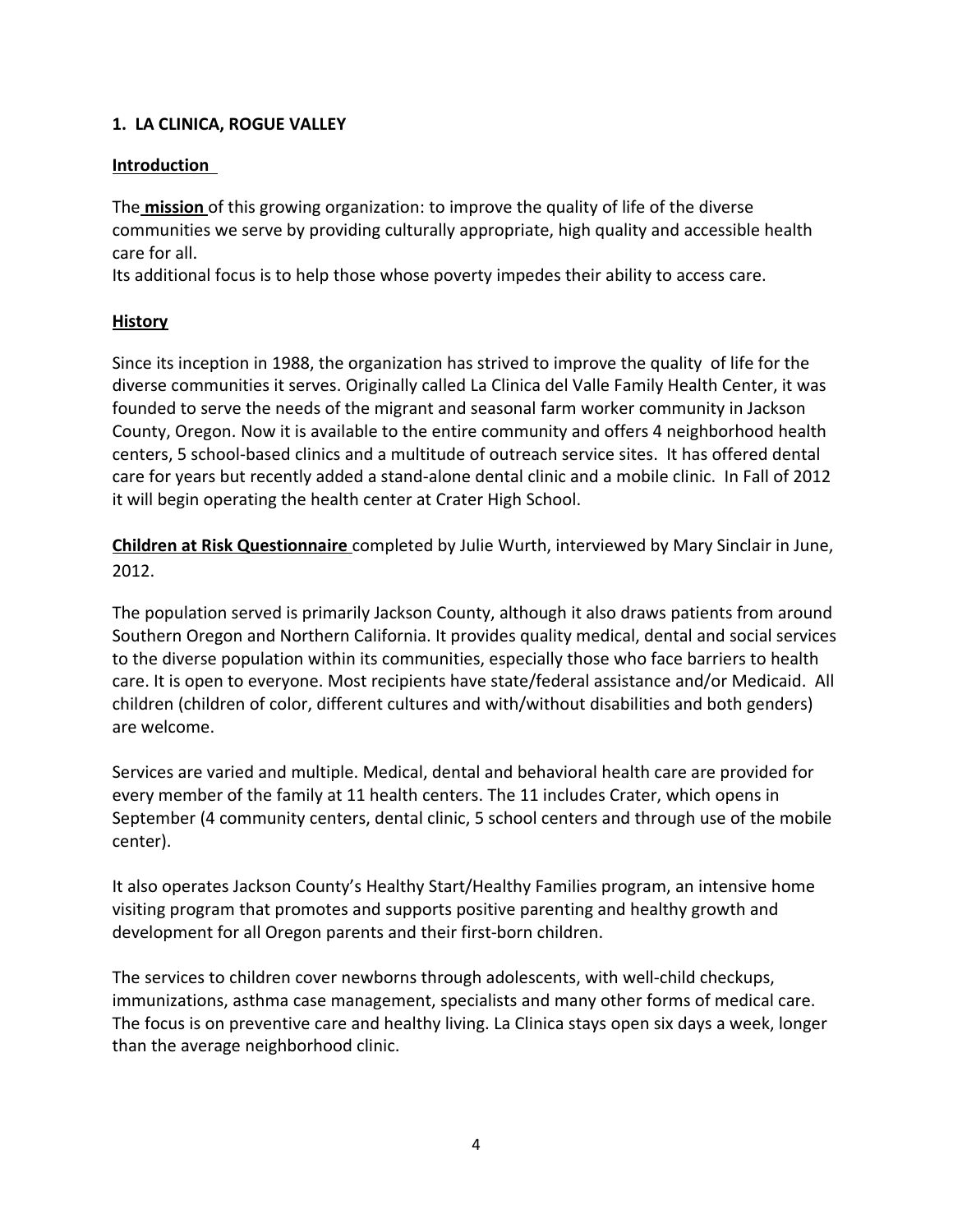La Clinica employs behavioral health specialists and a psychiatric nurse practitioner to address mental health needs, including addictions. It does not supply food or housing.

In addition the Healthy Start/Healthy Families program mentioned above, it educates patients with chronic diseases and their families through group meetings and a series of classes. Its planned education and support are available for patients through the home visitor program, also dental education through the in-school Happy Smiles program and for pregnant women in its Centering group care program. Our Kids Health Connection program operates in-school care at 8 elementary schools. See also Crater High School above.

The services are available 6 days weekly with the exception of 6 major holidays. Most care is at the health centers, or at the mobile center or in cooperation with the schools. The mobile center operates five (soon to be six) school-based sites that have no interaction with the mobile center, and the mobile center also visits three school sites, which have no separate health centers. There is a 24 hour hot line for medical cases. Length of services depends on the case. All children are eligible for services. Depending on the patient load, new patients may wait up to several weeks to start care. Exceptions are children, pregnant women and people with dental emergencies.

Some La Clinica employees have had training in cultural competency, and the organization intends to extend that training to the remainder of the staff in the coming year. Many of the staff speak Spanish as well as English, and most of our health centers have signs in both languages. When there is a language issue, we offer information in both languages, or sometimes separately, for example, in the Centering pregnancy program and in a series of classes for people with chronic diseases.

Collection of data elements and outcomes varies with the child/families served, and according to the program. Again the reporting of data and outcomes at local, regional, federal and state level depends on the program. In some cases, the public has access to recent outcome reports. Some are reported publicly because La Clinica is a federally qualified health center. The website has some information of interest.

In some cases, children are being served concurrently by other agencies and organizations. La Clinica works closely with community agencies in an effort to avoid duplication of services. The funding sources are government agencies, private foundations and donations. A lot of our funding comes from people paying for their health care - we have both private insurance patients and also people who pay directly and on a sliding scale. The annual budget is about \$17 million. In 2011 about \$7.3 million was from state and federal grants and funding, and another \$9.9 million was from patient revenues and private and foundation grants.

# **Conclusion**

Successes are far more numerous than failures. Nearly 60,000 people in Jackson County fall within La Clinica's target population for medical care, and about 96,000 need help with dental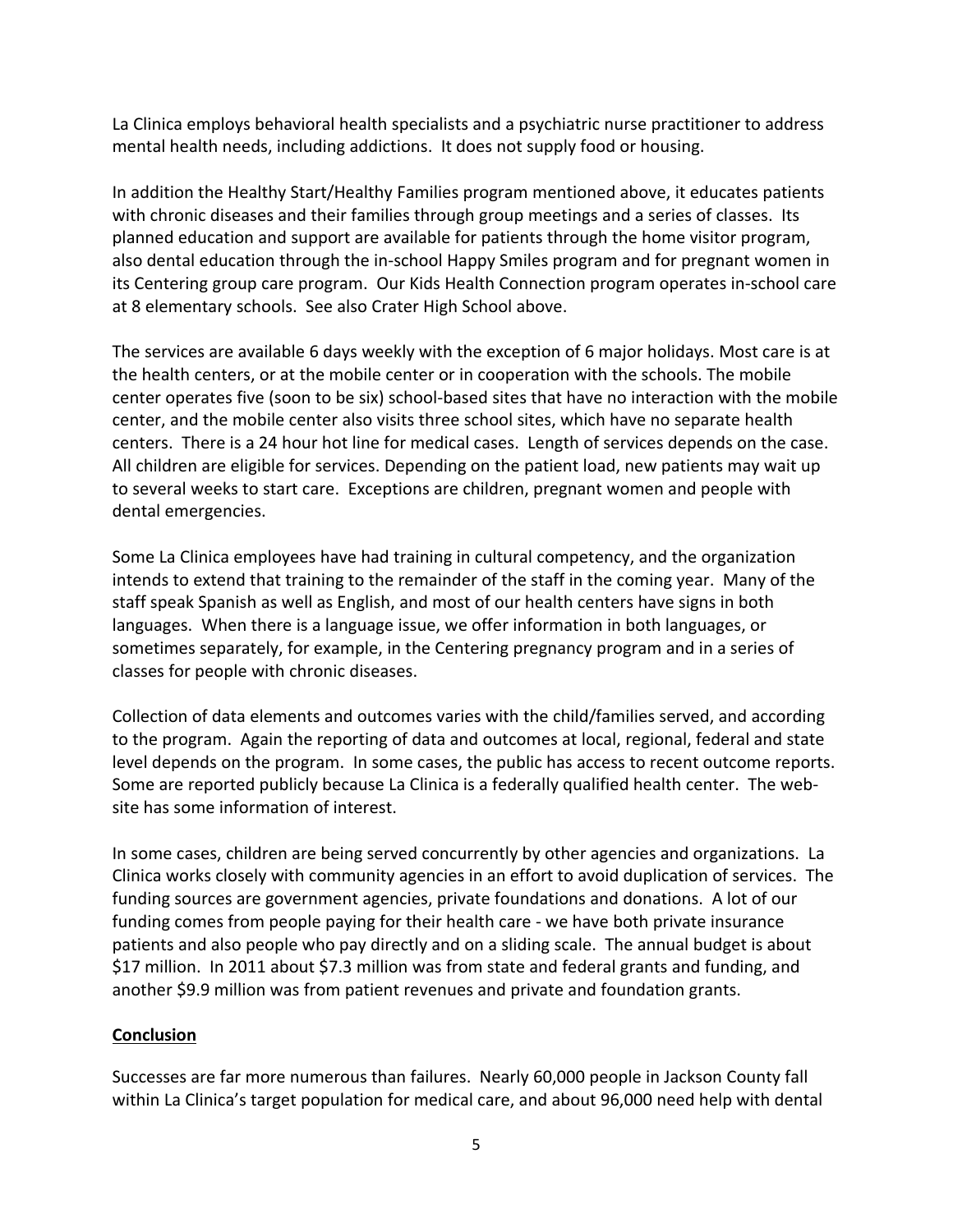care. La Clinica met just over a quarter of the need for medical care in the community in 2009 and only 5 percent of the dental need. However, this is improving – we have offered dental care for a number of years but just opened the stand-alone dental clinic this year. We are the only provider of comprehensive sliding dental care, however, and that contributes to fulfilling the high level of need in the community.

The need for affordable care is increasing and La Clinica is doing its very best to fulfill that need. In spite of having occasional waiting lists as we do currently, this is not necessarily consistent. The growth of health centers and in-school clinics is helping to meet the needs of the community. The caring, efficient staff is to be congratulated on its success in supplying medical, dental and social services to Jackson County.

Shiena Polehn, LWVRV

# **2. FAMILY NURTURING CENTER, MEDFORD**

### **Introduction**

The **mission** of this unique non-profit agency is to strengthen families so that children can live safely and develop fully in their parents' care.

# **History**

The Family Nurturing Center (FNC) opened in May 2006 as a response to the rise in child abuse in Jackson County. Over the next few years, over 700 children were served. FNC provides therapeutic center-based early childhood education, home-based family work, parent-child interaction education, respite care for parents who have very few options and few financial resources, parenting education, and mental health services as one of the primary providers for preschool children in Jackson County. In a 2011 study, it was reported that 98.6% of families who remain in a Relief Nursery program like FNC for a minimum of 2 years never experience another incident with Child Services. After just 6 months, the percentage of parents who read to their children at least 3 times a week increased from 32% to 52%!

**Children at Risk Questionnaire** completed by Mary-Curtis Gramley, director, interviewed by C.J.Lipski on 6/4/12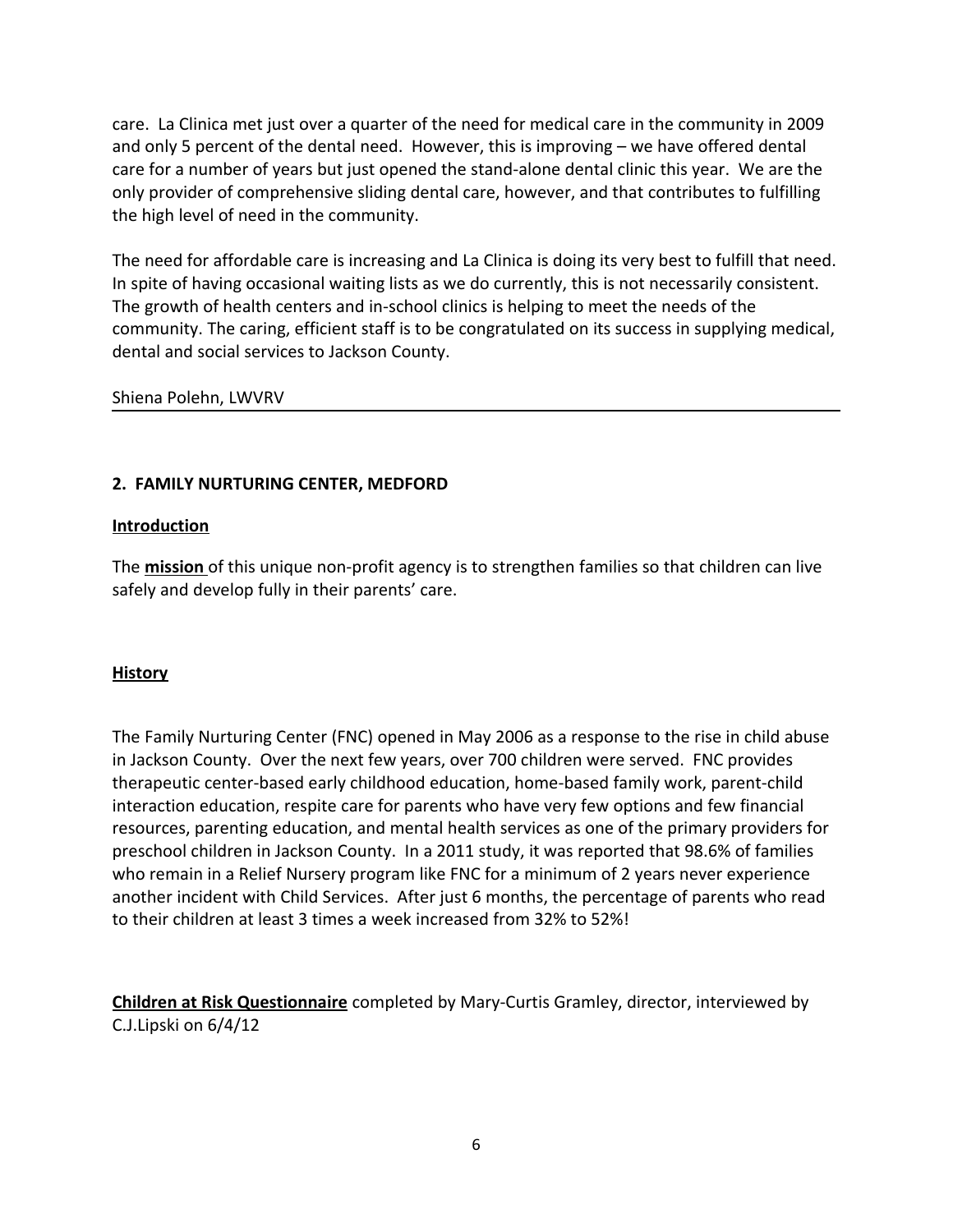The population served is in Jackson County and consists of children aged 0-5 years old and their families, who are at risk of child abuse and neglect. Many receive federal assistance, and Medicaid. All Relief Nurseries, such as the Family Nurturing Center, in Oregon receive state funding. Recently FNC has begun applying for federal grants and billing Medicaid (no money has been received from Medicaid yet). All high-risk children are welcome, children of color and with disabilities, etc. Attention to gender and cultural differences are incorporated into programs every day.

Services provided relate to the children's mental health. Classes and meetings help parents learn skills: some parents also struggle with addictions, so FNC collaborates with On Track. Breakfast and lunch are provided to morning children. Education consists of pre-school activities, but with a clear emphasis on the emotional, social, and behavioral development of children. Once every two weeks, a volunteer provides pet therapy, for those who will benefit from this activity. (See successes below). Although FNC serves children up to kindergarten age, the agency is working on following their children's progress through kindergarten.

Length of treatment at the Center varies from 12-24 months, some stay for 3 years. It is ongoing and varies from 1, 2 to 4 times a week. One program offered is in-home support. The average duration is 18 months, but can vary with circumstances.

All children are eligible, but this is not free child care. Currently there is a waiting list of 130 children. Present staff is sufficient for the number of children/parents presently served but would have to be increased if children on the waiting list are enrolled. Volunteers are highly valued. Unfortunately, sometimes parents don't show up with the child or fail to attend classes or meetings: they struggle with consistent involvement.

The following data elements are collected on the children/families served: Risk factors, family functioning, child development, demographics of social services being used and/or needed. Program outcomes are measured by specific testing for education, development, and mental health so there is a battery of tests used. The State tracks reduction of referrals to services, ER visits, stable housing and reduction of other risk factors. Data is sent to the State and any agency to which grant application is made. Without this, state funding could be reduced or eliminated. Aggregate data is always public. Some data is on the FNC web site.

Many of the children served are typically served concurrently by other agencies, but without duplication of services. If two agencies are serving the same family, it is because each brings a unique service and expertise that the family needs. Any gaps or delays would be due to shortage of room and programs. All services are currently available: any lacking would be due to space limitations. With the present level of funding, FNC is able to offer the core Relief Nursery services. Additional services such as more home visits would require additional resources.

Funding is from Government sources, private grants and donations. The budget is \$900,000 per year, about 60% of which comes from government sources. 40% comes from other grants and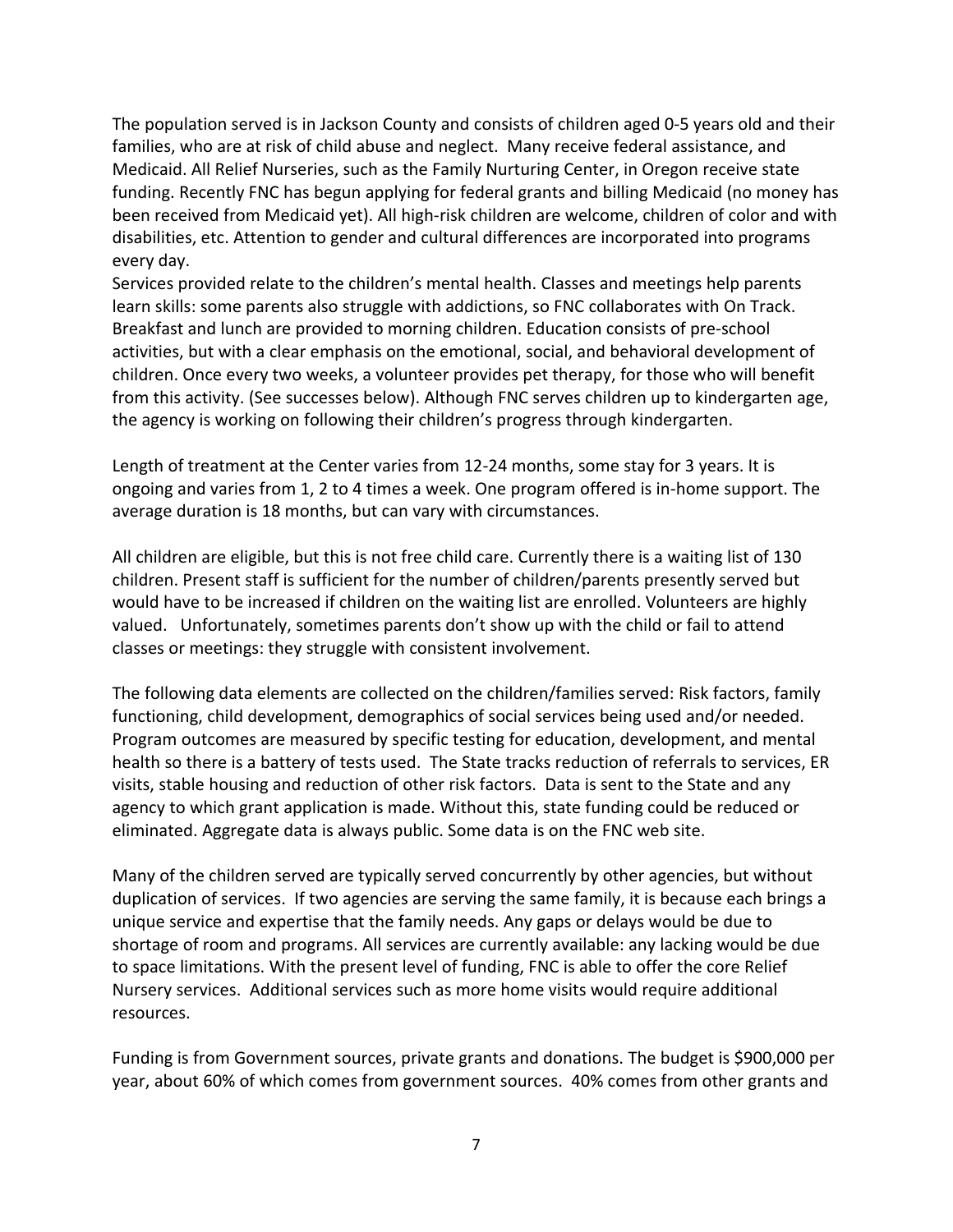donations. 80-82% of the budget pays personnel (including health benefits); the remainder goes for food, transportation and classroom supplies.

What **improvements** are needed? FNC would like to have room for all the children in Jackson County who need their programs. They would also like to expand to full-day childcare.

### What works **successfully?**

- $^{35}_{17}$  The recurrence of child abuse and neglect went down in 2007; it was 68% better than in 2006.
- $^{35}_{17}$  Only 6 of the 200 children enrolled in the FNC were placed in foster care while participating in the FNC; of these 6, 4 have been reunited with their families.
- $^{35}_{17}$  9 other children, who were in foster care when they enrolled, went back to their own parents.
- $^{35}_{17}$  Over half of the parents served by the program showed improvement in the way they relate to and discipline their children.
- $^{35}_{17}$  FNC claims a very unusual success with an animal therapy program. Art Lipski, who is a qualified therapist, uses his own pet dog as part of a trained "team" and works with abused or neglected children. 53% of these children are under 6, who are not ready even for pre-school; the program encourages a relationship, a bonding between the child and the dog to overcome the cycle of violence to which they have been exposed.

Many of these children have come from homes where 88% of the pets have also been abused. The children relate to the dog when they hear his story. When Art shows them how to pet the animal, groom him and play with him the children learn that dogs are lovable and reliable and this works both ways.

Art makes the one hour class fun, with pictures of animals, short stories, puppets and games in which values are taught and the child learns to trust and show affection for people again.

The Center staff welcomes Art because of his program which speeds up the recovery from abuse that children have suffered. For safety, the volunteer person/dog teams are evaluated every two years. Art Lipski learned his skills at the Gabriel's Angels Pets Helping Kids and has many years of experience in Arizona.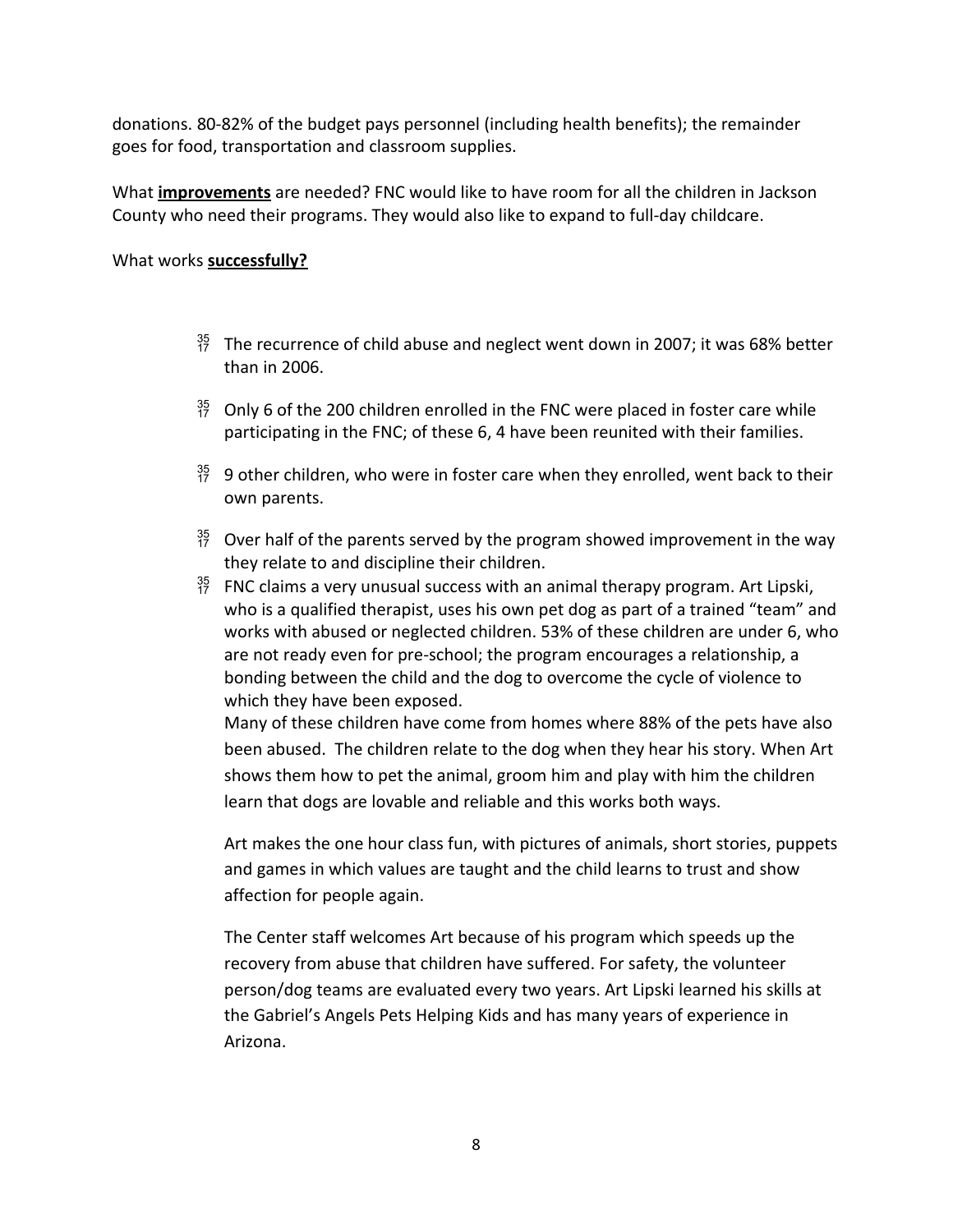When the program is unavailable for some reason, the children are urgently asking for "Barley" the dog. It is the high point of the day's program for them.

Successes far outweigh failures at the FNC and the agency is well known for its dedication and patience of its staff. Thank you, Mary-Curtis and your caring staff and volunteers.

### Shiena Polehn, LWVRV

# **3. DEPT. OF HUMAN SERVICES, JACKSON COUNTY CHILD WELFARE BRANCH**

# **Introduction**

This busy office serves many children and their families from Jackson County. Cases of child abuse and neglect wind up here or in police stations. Those dealing with child safety cases now are dealt with by the Community Justice. The overall agency is the Department of Human Service which serves the State of Oregon and this particular agency is named the Jackson County Child Welfare Branch for primarily those living in Jackson County, and families (regardless of age, sex, race, nationality, religion, sexual orientation, etc.) who come to their attention because of reports of child abuse or by families requesting services for their children.

#### **Mission**

One of the goals of the Statewide Children's Wraparound Initiative which has been introduced all over Oregon is to reduce the amount of time a child is in foster care and is dependent on high cost state services. This can only be accomplished by a multisystem approach to meet the need and capitalize on the strengths of the child and family. They can regain the control of their lives so that they can live independently.

#### **History**

The history of Child Welfare Department began with a 1995 legal settlement agreement for the Juvenile Rights Project (JRP) and it was fully implemented by 2003. There are eight locations to assist clients in the Rogue Valley, 6 in Jackson County and 2 in Josephine County.

**"Children at Risk" Questionnaire** completed by Leslie Lanier, interviewed by Joan Rogers on May 21, 2012

A wide variety of services is provided for the children to guarantee their safety, health and welfare. These include mental health, addiction recovery, domestic violence services,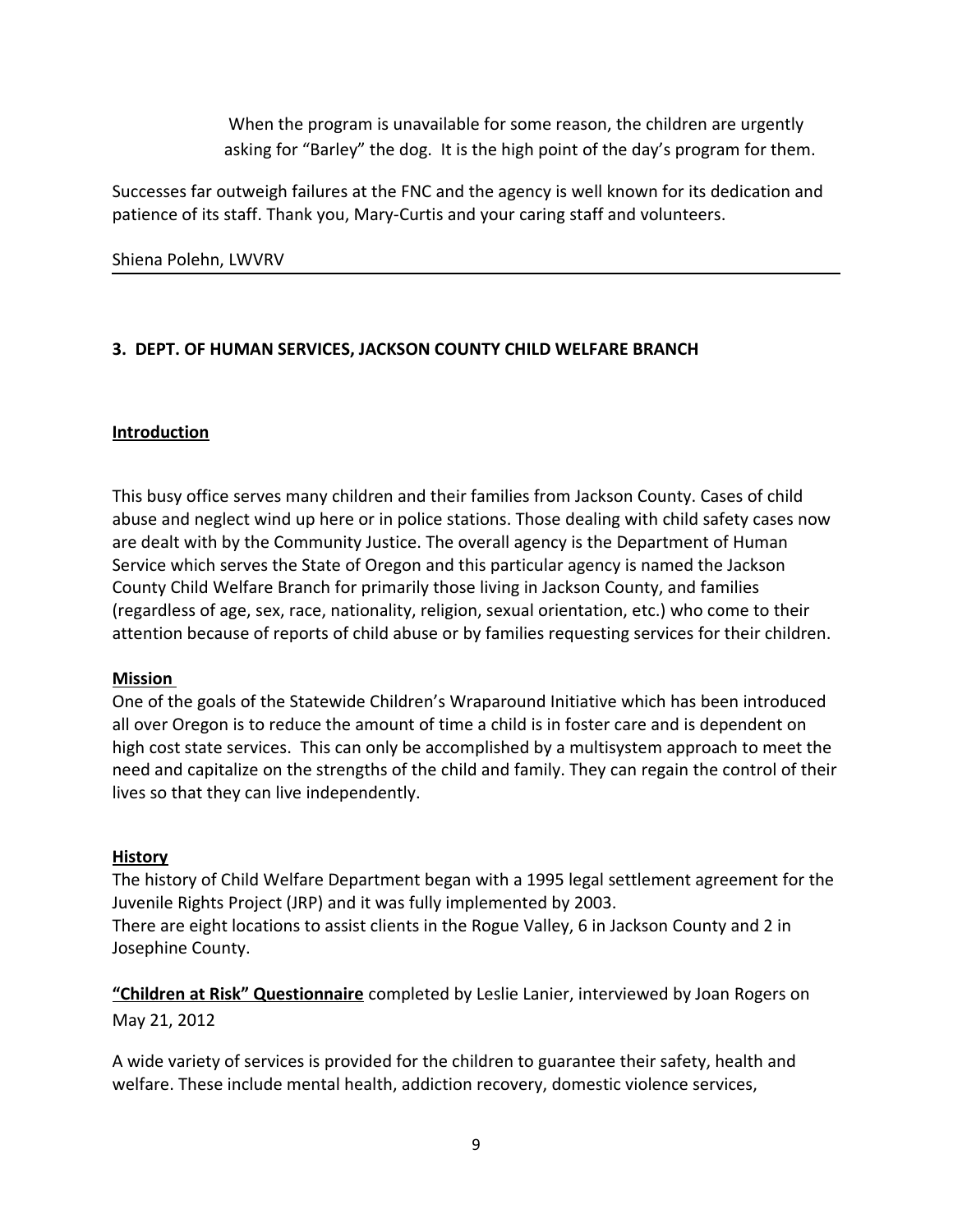parenting, etc. There is a branch that offers child adolescent treatment. There are Developmental Disability services for children needing treatment for disabilities. When the branch is working with families, it will help with food and housing assistance, as needed, if it is necessary to maintain child safety. The WIC (Women, Infants and Children program) supplies special nutritional supplements. The branch is able to access services provided by the state, county agencies, schools and private agencies.

The duration of service is dependent on the ability of the parent to find, establish or plan for the safety of their child. The agency works with the families in the branch office, in their home, or in the community. The length of time and frequency of treatment depends on the individual case.

The agency tries to help all children in need but there are some barriers to access of services such as wait lists, staff shortages, lack of client engagement or motivation, funding, or lack of culturally appropriate services. It strives to be inclusive and culturally competent and it works to develop resources that are culturally diverse and unbiased. There are bilingual aides. The staff collects data on all children and family they serve, related to many different aspects of the work done. It collects demographic, child abuse, permanency, contact, adoption and performance measure data, to name a few.

Outcomes are measured by looking at data such as the number of overdue assessments, the number of face-to-face contacts, the length of time a child is in care, the time it takes to achieve a permanency plan, and disproportion in placements and services. There is data available to the public on the internet through the State of Oregon Department of Human Services website. More is available on the Jackson County website.

Children served by this agency are often served by other agencies; however, it works to ensure services are not duplicated. In instances, such as these, it relies on collaboration with the other agency to establish mutual goals and plan for services accordingly. There can be gaps and delays in services. In cases where the family or child may not be eligible for a particular service, but that service is needed in order to provide safety, we can often find ways to fund the need. Funding for all services is dependent on federal dollars and state revenue and when those sources are reduced our ability to provide/fund services is reduced or eliminated.

#### **Conclusion**

After visiting the agency, we League members were impressed by the efforts to serve the children kindly and with efficiency. This particular Child Welfare branch would benefit from being situated in the same building where other services to the children and their families are offered. Transportation is often a problem with these needy families with at-risk children. Medford is developing a public bus system but it still is not widespread and frequent enough to make travel easy for these people.

There also appears to be a shortage of funds for more staff, space and equipment and the public frequently has to wait for attention. Perhaps the use of volunteers would help. Sometimes funding for services has to be reduced or eliminated as Leslie states above. However, in these difficult financial times, we feel that this agency is doing its very best to serve the at-risk children of Jackson County to the best of its ability.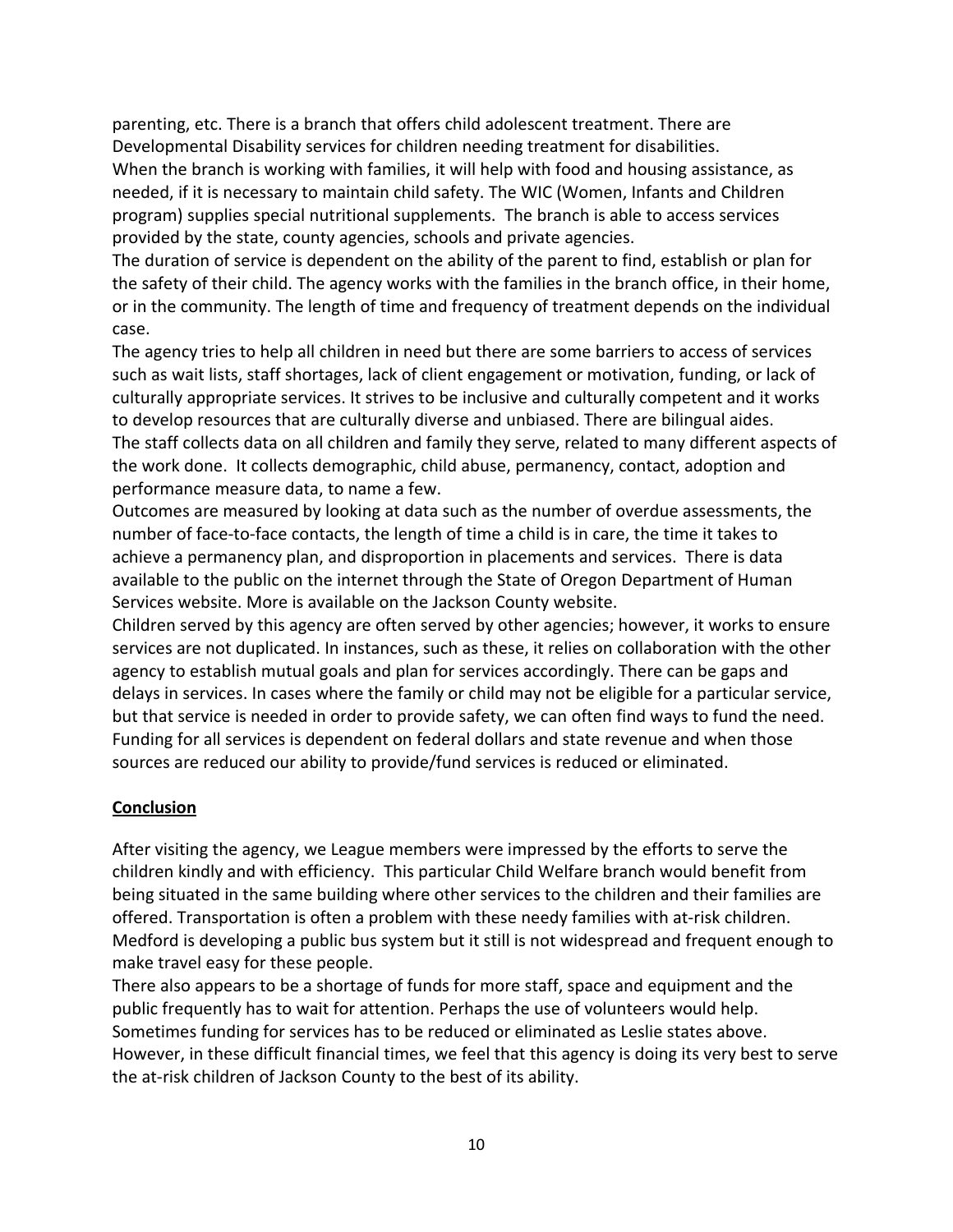### **4. MEDIATION WORKS**

### **Introduction**

The full title of this agency is Mediation Works, a Community Dispute Resolution Center, Inc. Its **mission** is to empower individuals and organizations to resolve their differences peacefully. It provides mediation services, teaches conflict resolution and leadership skills, and offers restorative justice practices, thereby building understanding and respect in our diverse communities.

### **History**

Mediation Works just turned 21. It is one of Oregon's largest non-profit alternative dispute resolution centers serving youth, adults and the community in Southern Oregon and Northern California. It has offered a Victim-Offender Program (VOP) in partnership with the Juvenile Department of Jackson County Community Justice since 1996. In 2008, Mediation Works organized a key conference in Southern Oregon with international connections. With its partnerships with justice professionals and the results of this conference, the newly designed Victim Assistance, Youth Accountability ( VAYA) program increased the services provided to crime victims, implemented "best practices" for V/O programs and grounded itself in restorative justice language and values.

The goals of Mediation Works are to:

- $^{35}_{17}$  Model and teach effective conflict management skills in these regions.
- $^{35}_{17}$  Reduce the number of juveniles involved in the Juvenile Justice System and reduce recidivism through Restorative Justice programs.
- $\frac{35}{17}$  Save the courts' time and money through the use of alternative dispute resolution processes
- $^{35}_{17}$  Create and improve relationships among individuals, organizations and communities.  $\frac{35}{17}$

**Children at Risk Questionnaire** completed by Cara Walsh, Restorative Justice Program Director, interviewed by Nancy Swan on 6/20/12.

The population served are parents and children, families and individuals of all ages in Southern Oregon and Northern California through various programs as well as communication and mediator training classes. Ms. Walsh, with a Masters degree in Adolescent Development, has 12 years' experience working with at-risk youth in therapy and/or foster care as well as in the juvenile justice system. Currently there are 5 professional staff trained in Restorative Justice. About 60 volunteers are in different phases of training and they serve as surrogate "victims" and facilitators.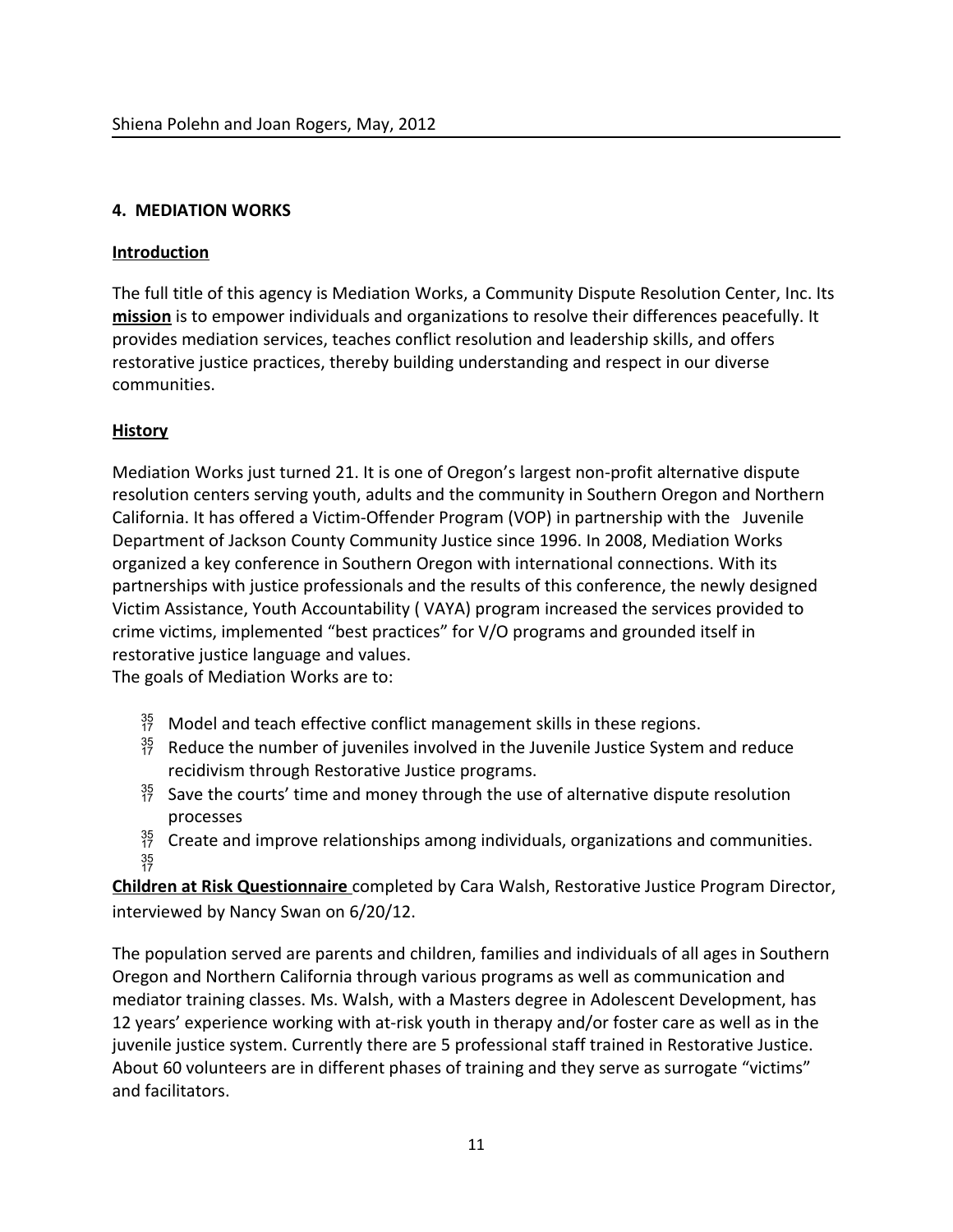Most of the youth in the VAYA (see above) program are usually 14-18 years old and of both sexes. It endeavors to prevent the youth from developing the identity of being a criminal or belief that he/she is a bad person – they made a bad choice. The goals are to reduce recidivism by helping youth offenders recognize choice points and the effect of their action on others. Through a series of 5 classes, trained community members work with the youth in the class. During the sessions the youth tell their stories to take responsibility. They also tell their stories to take responsibility and to help them step into the shoes of the victims. The community impact of the youths' actions in money, time, physical effects and relationships are discussed. He /she is encouraged "to make it right" with the community. Volunteers also reach out to victims to support them and have them tell their story. 50% of the time they are face to face with the offender. The program also provides surrogate victims if the real one won't/can't meet with the offender. The meetings include role playing and a restorative circle. The program encourages the offender to see the costly ramification of his action for himself, others and the community. Hopefully the youth offender will work on making good choices. The Detention Center Program includes twice weekly visits to the Detention Center facility for conflict resolution and community awareness.

Other programs stress prevention through school trainings, workplace and community trainings, conflict resolutions and mediation trainings. School programs include Choice Point - a response to aggressive and bullying behavior in schools which explores social aggression and the result of passive witnessing. Peer Mediations – youth conflict resolutions (schools report that over 85% of their students reach agreements and are very satisfied with the process). There is also intervention through Community, Family, Workplace and Court – Connected Mediations Services, as well as Mediation Services in Spanish. Jackson and Josephine County Circuit Courts contract with Mediation Works to provide mediations services for small claims and landlord/ tenant cases. The Parent/Teen Mediation program gets most of its referrals from the Detention Center. The goal is to increase empathy and communication as well as reduce recidivism .

Duration of service depends on the individual cases. Some take place in schools, homes or in the Detention Center. Mediation Works serves a wide variety of youth and children and in a variety of places.

Some of the clients of Mediation Works are also clients of other agencies, such as Juvenile Justice, but there is little or no duplication of services because of the unique role of Mediation Works.

This successful agency is funded by federal funds, some funds from the Juvenile Dept. State of Oregon, donations from foundations, grants and families. Sometimes Mediation Works on a contract with another agency.

Here is some surprising data that shows the success of the Mediation programs: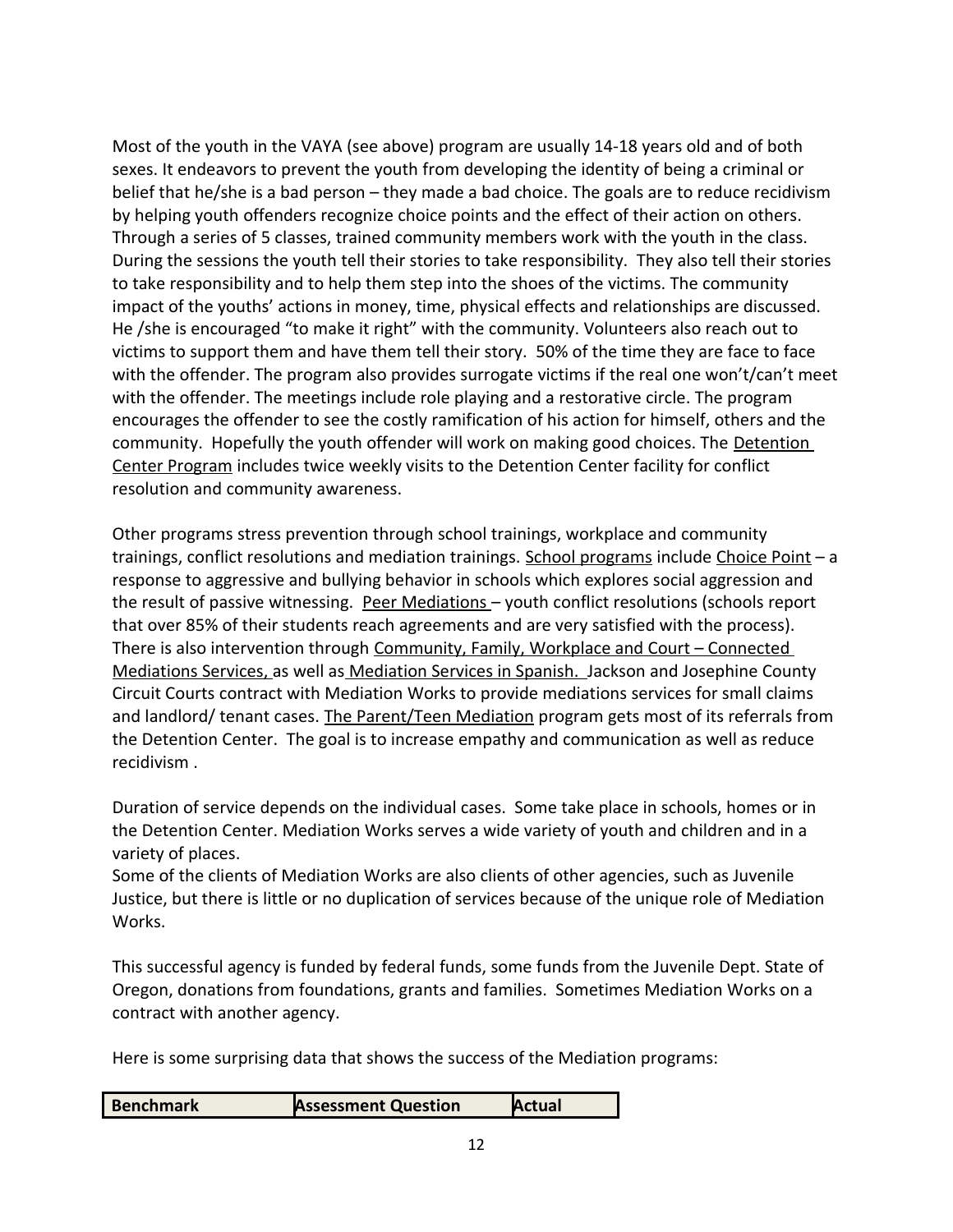|                                                                                                                          |                                                                                                                                                                | Percentage                                        |
|--------------------------------------------------------------------------------------------------------------------------|----------------------------------------------------------------------------------------------------------------------------------------------------------------|---------------------------------------------------|
| Participating crime<br>victims and juveniles<br>show an increase in<br>positive attitude<br>toward the victim.           | Which of the following best<br>describes your attitude<br>toward the victim/offender?                                                                          | 92%                                               |
| Crime victims<br>participating in a<br>victim/offender<br>dialogue will show less<br>anxiety of being re-<br>victimized. | How much anxiety do you<br>feel now about being re-<br>(victimized                                                                                             | 72%                                               |
| Participating offenders<br>will show an increase<br>in responsibility for<br>their actions                               | How much responsibility do<br>you feel for your<br>involvement in this incident?                                                                               | 174%                                              |
| Participating offenders<br>will show an increase<br>in empathy.                                                          | I have a better<br>understanding of how my<br>behavior affected the victim.                                                                                    | 85%                                               |
| Participants will have<br>an increase in positive<br>feelings toward the<br>criminal justice<br>system.                  | How satisfied are you with<br>the way the justice system<br>has handled your case so<br>far? How fairly were you<br>treated by the juvenile<br>justice system? | 93%<br>(offenders)<br>96% (victims)               |
| Recidivism                                                                                                               | Sample data collection*                                                                                                                                        | 72% have not<br>had a new<br>charge since<br>VAYA |

Improvements Ms. Walsh would like to see:

- $^{35}_{17}$  More money! Current funding is not adequate for this expanding agency.
- $^{35}_{17}$  Changes within the Juvenile System. The ideal model would be the ability to work with a situation before it goes to court – as kind of  $1<sup>st</sup>$  responders. Restorative Justice has just been able to develop a new program for first time theft offenders!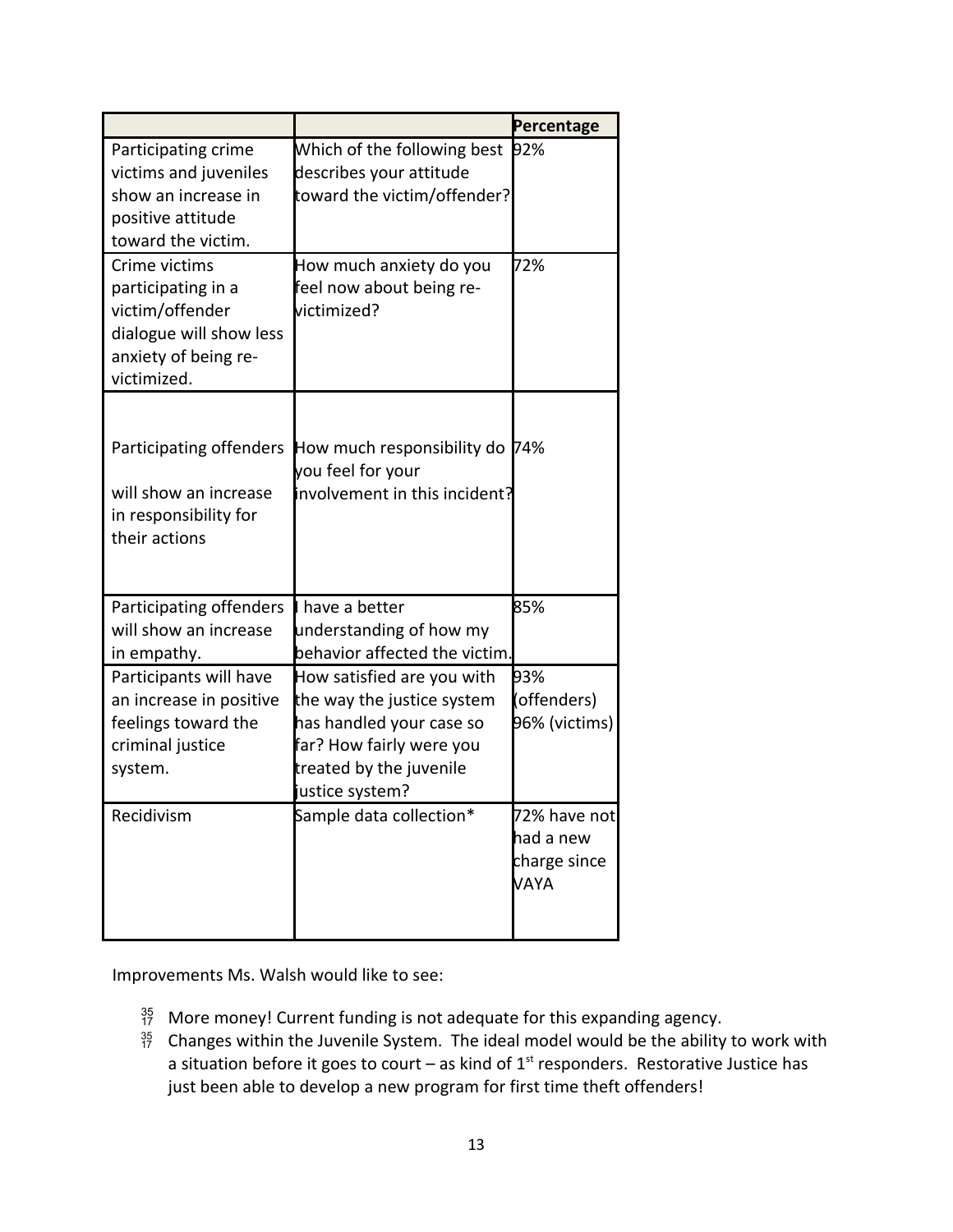- $^{35}_{17}$  Find more ways to engage the community.
- $\frac{35}{17}$

Successes Mediation Works has had:

- $^{35}_{17}$  Working with So. Oregon University on an extensive data research project.
- $^{35}_{17}$  The pre/post assessment of both offenders and victims
- $^{35}_{17}$  Increased understanding and dialog.
- $^{35}_{17}$  The desire of some adult victims to become mentors to the offenders.
- $^{35}_{17}$  They are told best through stories! The story of youth cleaning up the graffiti in Shady Cove is a great example.

# **Conclusion**

Mediation Works is a very creative agency. In its 21 years of existence, it has grown and served an increasing number of youth and other family members in various communities in Jackson and Josephine counties. Through the skill and patience of its staff members, it has brought together offenders and victims, potential offenders in schools and spread the idea of prevention before harm is done. There is also assistance to the victims by means of interviews and classes to share the impact of the crime against them and to help them recover from the crime. Good luck in the future with your ambitious and thoughtful plans.

Shiena Polehn, LWVRV

# **5. ROGUE VALLEY FAMILY YMCA Introduction**

Near the center of Medford, and at the heart of many community activities, stands the YMCA, affectionately known as the Y. Singles, couples and whole families go there for "workouts", swimming, sports and other physical activities, as well as classes based on good health and social outreach. Among them are children of low income families who have qualified for scholarships for classes, day camps and child care. A typical Y **Mission statement** promises, "When we invest in our kids, our health and our neighbors, we strengthen our communities".

# **History**

One of the Medford Y's goals since its beginning in 1944 is to strengthen communities through youth development, healthy living and social responsibility. The youth development programs focus on child care, education and leadership, swim, sports and play, and finally, camp.

**Children at Risk Questionnaire** completed by Brad Russell, Director, interviewed by Normary Barrett in April 2012.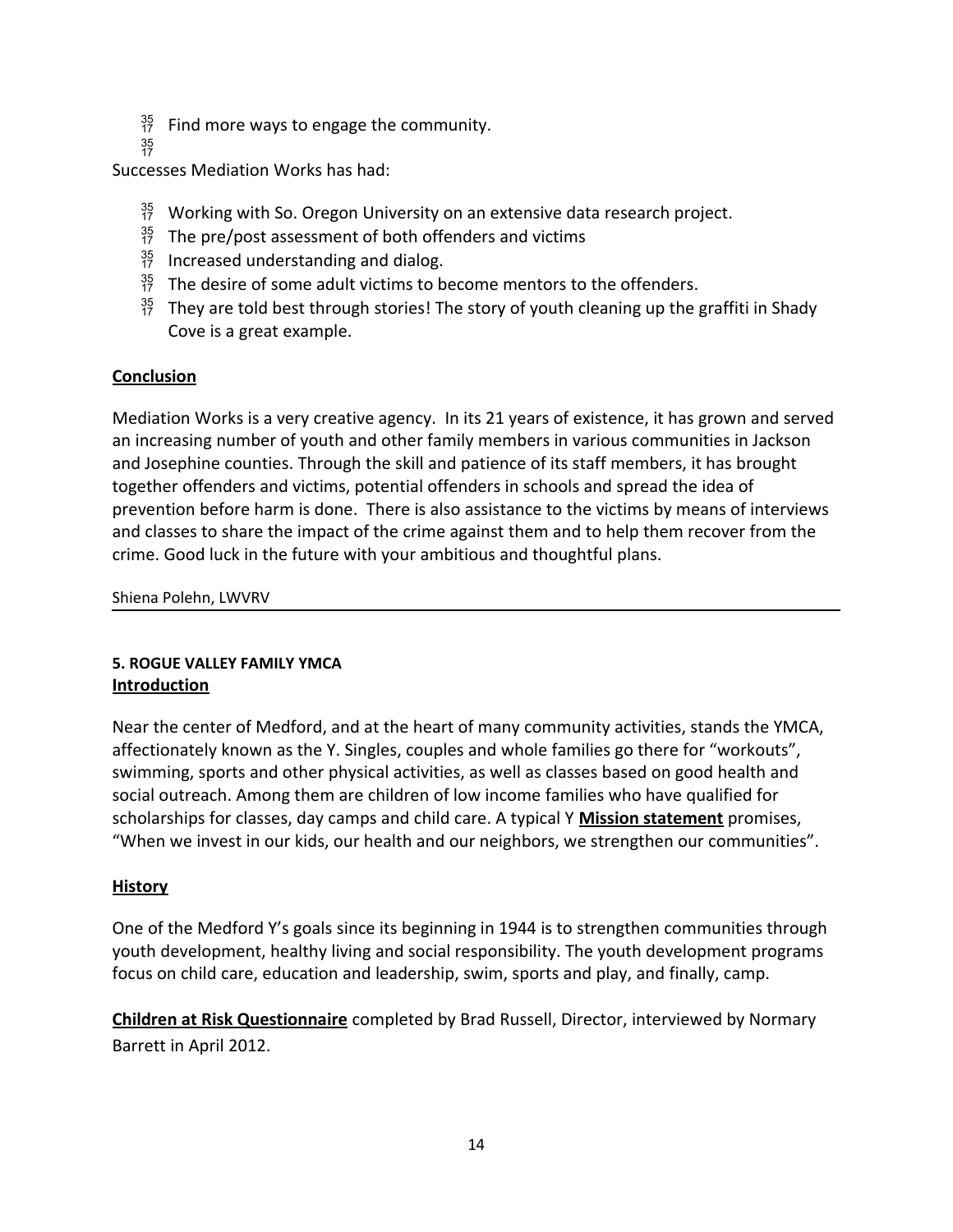The population served in Jackson County is 5,000 members with 15,000 program participants, including child care. The age is from pre-school to upper elementary for the after-school programs and older youth sports. Racial makeup and children with disabilities are represented about the same as for Jackson County. All races and cultures are welcomed and treated equally. Some slow-learning children really benefit from the Y's classes, particularly autistic children in the swimming classes.

The services to low-income, underserved youth and children are many, with some meals and family support also provided. The Y provides parenting skills /partner programs and food after school (12 schools and HUD), plus summer lunch programs when schools are closed. The duration is from one hour to 6 days a week, 5 days a week for childcare. Service is year round, with trained supervision and mentoring help from volunteers. A ratio of 15 students to one teacher is maintained and most classes are six weeks long. The YMCA is involved in partnerships with many other non-profits & government agencies to provide a wider scope of support to children in after school programs and sports programs. Some members in programs get financial assistance from partner organizations and the Y also offers scholarship based on need. Children rejected by D.H.S. can usually obtain a scholarship from the Y. When the Medford School District closes its schools for a day, because of the current economy, teachers' work days and holidays, the Y is a place for children to go. The Y has a total of 200 employees, mostly parttime employees and 500 volunteers, in all fields. There are currently no staff shortages; the goal is for more additional bilingual employees to be hired. It provides services in conjunction with other children's agencies. If parents are receiving financial aid they are sent to referral partner credit group & evaluated if persons are working towards helping themselves. Their status is reviewed about every 6 months. There is a large day camp for working parents during the summer, in which a variety of age groups and activities are offered.

Evaluations have been done by outside services. Data is reported to the YMCA head office in Chicago, and to a local web site for non-profits called "Guidestar". The public also has access to data on the YMCA's own web site, so the level of visibility is high. Hard copies of data are also available.

Funding is always a challenge, but income from the Pear Blossom Race etc., helped the Y reach its financial goal this year. Members also make donations plus corporate donors. There is a successful funding raising drive yearly. The annual budget is \$2,000,000, 45% of which comes from member dues, 40% from program fees and 15% from donations. Debt reduction has improved over the last 5 years from \$1.3 million to \$650,000.

Barriers to services are estimated at 25-30% financial. Transportation is also a barrier due to lack of vehicles and the cost of gas.

Programs are mostly successful. New and popular classes are added when needed and others dropped if poorly attended. The modernization of the lounge area coffee room has resulted in more socialization and interaction. Children of all economic levels seem happy and are well accepted by the adult members.

#### **Specific success stories:**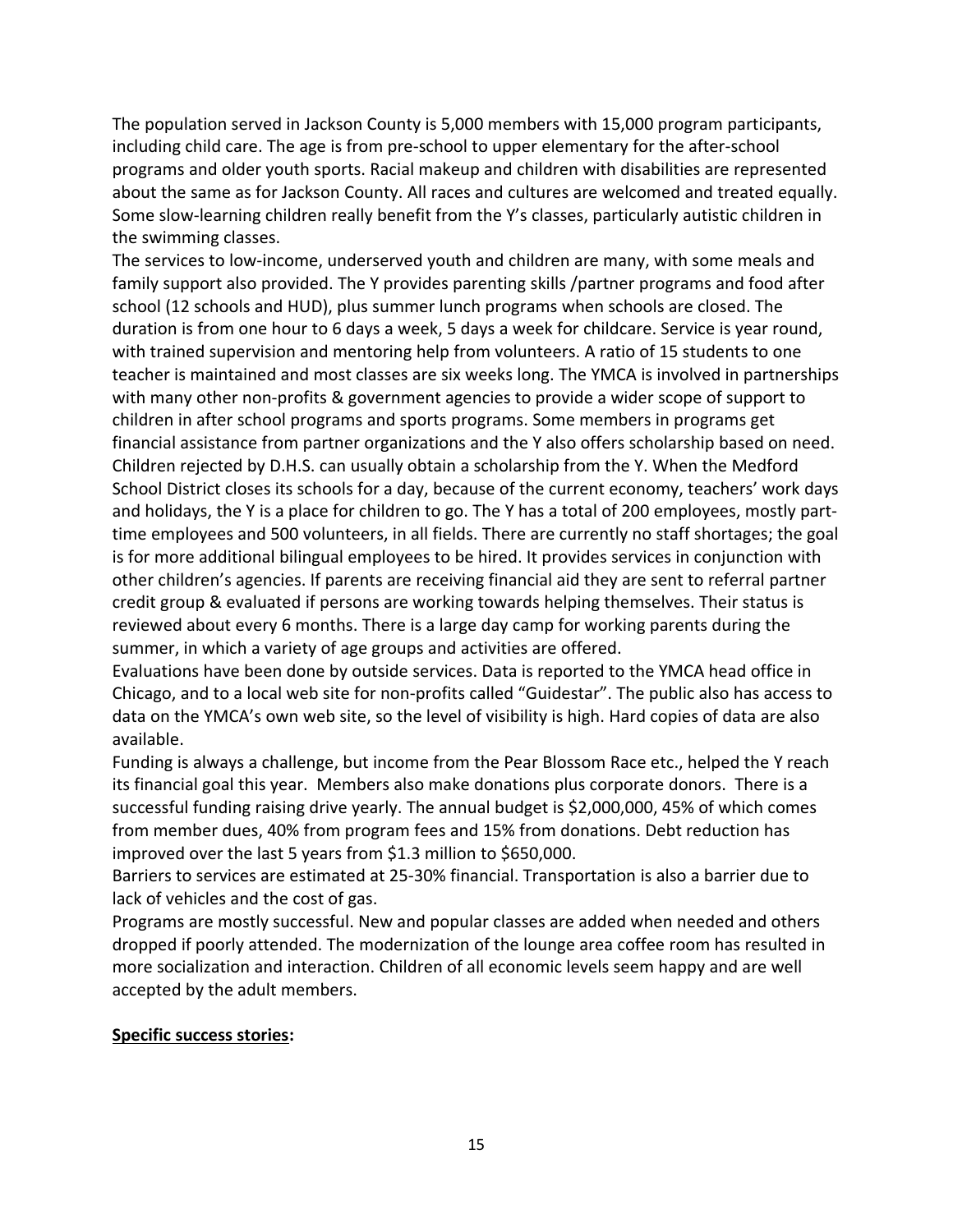Hanna, a little 4 year old girl fell into a pool with a wagon falling on top of her. She had taken swim lessons that showed her how to hold her breath & swim from under an object. This may have saved her life.

A father came to the Y to work out & his goal was to regain his strength to lift his child. He met his goal & was very happy.

# **Conclusion**

The Rogue Valley Family YMCA helps the whole community, but its service to low-income children is outstanding. Many of us come to the Y in preference to more "glitzy" gyms because we support the outreach to needy and underprivileged children. These children are given the same loving care, education and stimulation as much as wealthy ones.

The Y's goals are to serve at-risk and low-income pre-schoolers of which Jackson County has 20,000. About 700 children have been in foster care at least once in the past year. There is definite need for infant care. For the youth from 6-12, there is a need for more after-school programming that focuses on safety, health and addresses obesity. The Y is serving more children with disabilities. Over 90% of survey respondents felt the Y should address childhood obesity and wellness. Many thanks to our local Y for facing and trying to overcome these issues.

Shiena Polehn, LWVRV

# **6. COGNITIVE BEHAVIORAL TRAINING (CBT), JUVENILE JUSTICE, JACKSON COUNTY, OR**

# **Introduction**

The **mission** of this very new program for adjudicated male youth is to provide rehabilitative services in order to further stabilize their behavior for successful transition back into the community.

# **History**

It was started about 1 year ago in the Juvenile Justice Building in Medford, OR. A special 15 bed residential section was started for male youth with medium to serious crime records (felonies). Scott Mickey is the program supervisor, Jean Nicholas is the Program Manager, and Joe Ferguson is the Juvenile Deputy Director. They are largely responsible for its design and successful operation.

**Children at Risk Questionnaire** completed by Scott Mickey, supervisor, interviewed by Shiena Polehn on 6/13/12.

The population served is in Jackson County and is for boys 12-18 years of age on probation after being arrested for various crimes. Many of the boys are immature and poorly educated. This is mainly due to missing lots of school because of behavior issues. Often the youth in the CBT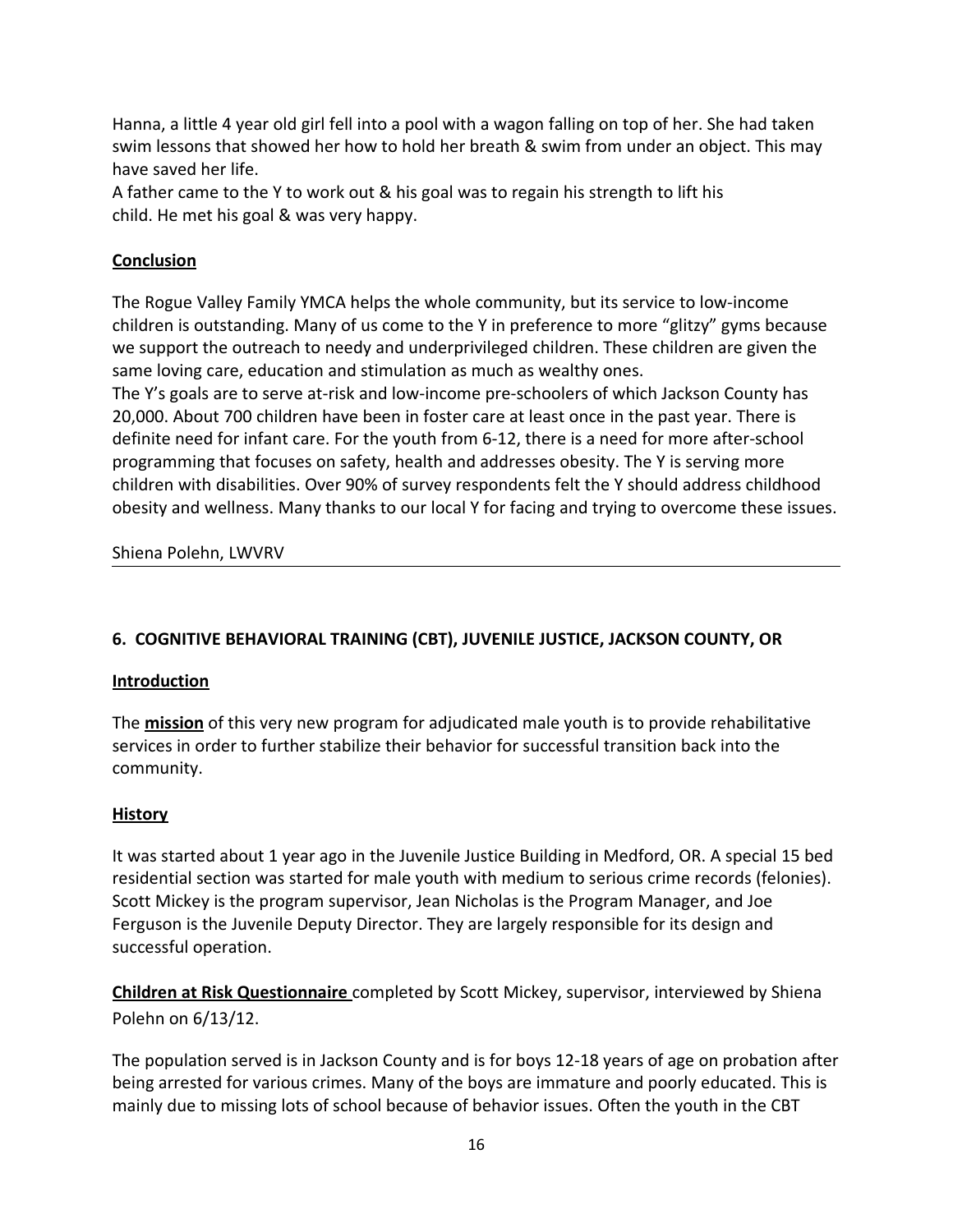program are in detention and have few options for placement. The program is not mandated by the courts. Many boys and their families choose the CBT because it has been successful so far. (Soon boys from Josephine County will be admitted to Jackson County Detention and the CBT program maybe a possible future placement)

Most of the youth in the program are on the Oregon Health Plan and Medicaid (some of the program costs are refunded through behavior rehabilitation service funds). If the boys have mental health issues they are seen by Gayle Hites, the program's mental health therapist. If they need medication they are referred to appropriate agencies.

The basic needs of food and housing are provided. Scott authorizes a few treats in addition to the usual "jail food" and there are also some family meals at which all the family share a dinner together.

Education is stressed, with teachers from the Medford School District coming into the wellappointed classroom. Some boys are only at the  $4<sup>th</sup>$  grade educational level and need the faceto-face instruction with a teacher. Throughout the CBT program the staff to student ratio is about 1 to 5. Some of the youth study for the GED equivalency test. Art has been introduced to give a balanced education and outside field trips are also added. There is a regular vocational training program in place for the boys. Some of the older boys can find work on the outside and even come back to the residence if they are on transition level in the program. Others go back to their school when released and finish their education there. All are offered drug and alcohol education groups and weekly can attend AA or NA groups in the community. Progress in the community or further programming is followed by the CBT staff for a minimum of 90 days after their release.

The minimum length of stay is 120 days in the program, but with the possibility of 160 days if the boys are not ready for release. The eligibility for the boys is they must be medium to high risk on the JCP risk assessment. Currently there are no youth on the waiting lists. Often there is some lack of engagement and motivation when boys first arrive, but this usually improves. The staff makes it a point of having a variety of activities and small inducements through the level system for the boys to cooperate. Some residents are of different cultures with increasing number of Hispanics as that population increases in Jackson County (presently 9%). All boys of different cultures are included and those cultures are respected.

The CBT program has three Case Managers that complete assessments on each youth after 30 days in the program. These assessments are used to look at transition plans at 45 day, 90 day, and 120 day meetings. Case plans that are completed at the intake meeting by the Probation Officers are adjusted at these meetings to match progress or lack of progress by the youth. Testing, observations and the boys' mandatory journals are also used for reporting outcomes. The program is using effective and evidence based practices. Youth receive a minimum of 13 hours of cognitive behavior group work per week. Jackson County and the state are the agencies that receive the reports. The public is able to access hard copies of this data and information in general. The Jackson County Juvenile Justice web site also provides information.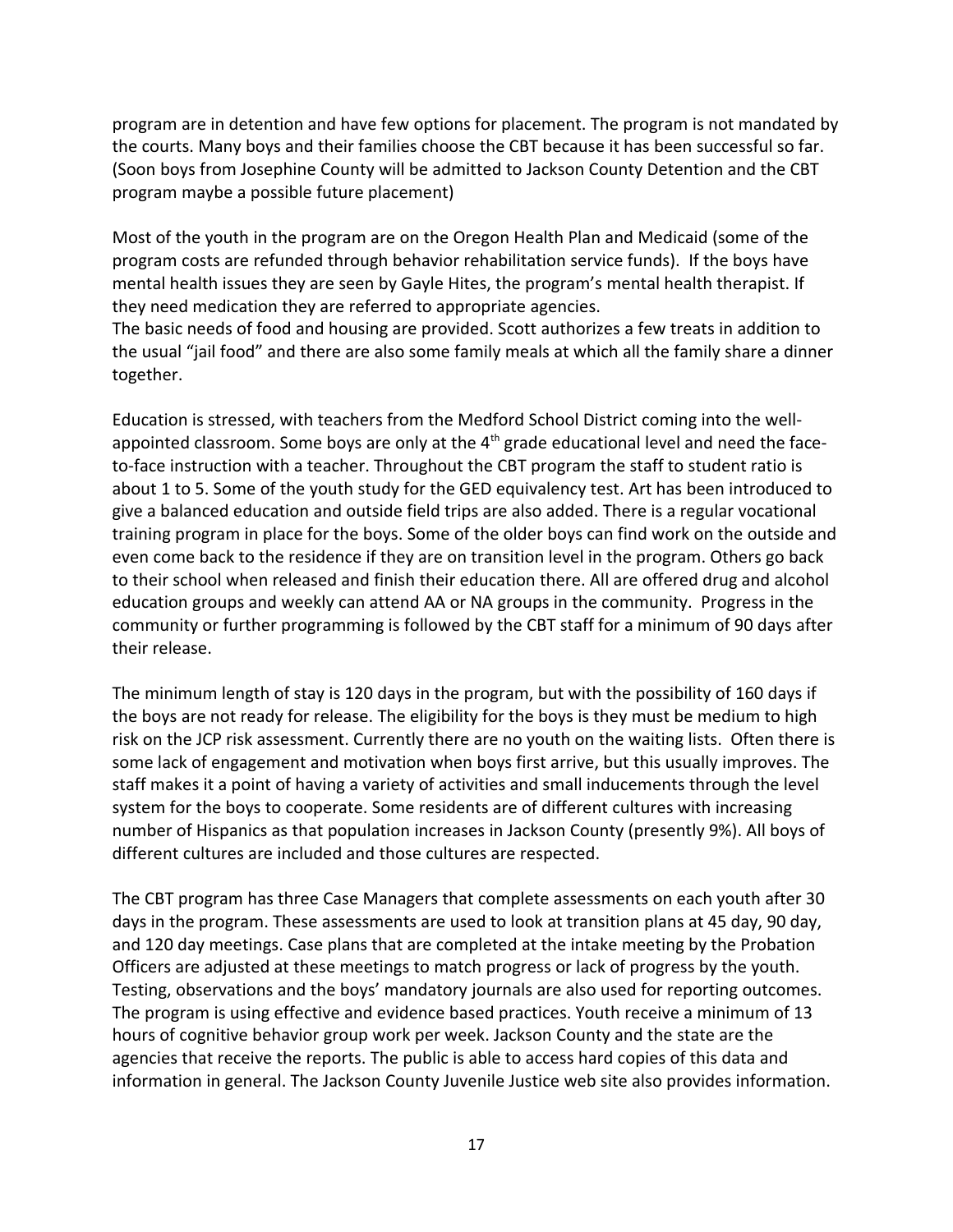The boys can be served by other agencies when necessary, usually in the residence. There appears to be no duplication of services by these agencies. No service gaps or delays are apparent at the present time. Currently the staff is adequate for 15 boys. The only service gap is for those not on the Oregon Health Plan.

Funding comes from the State and Jackson County. The annual budget for the Juvenile Justice is \$5million with \$1 million going to this CBT program, which indicates a great faith in the program.

# **Conclusion**

What could be improved? Obviously the funding of this program could be better, hopefully there will be no more cuts in the budget. Otherwise, it has been successful so far, with no recurrence of high level crimes for those released, only minor infractions. Also the fact that several of the youth have finished their education and many have found jobs for themselves and are functioning, bodes well for the success of the program. My tour of the building and the residence area, and observance of the boys' behavior showed a well-run, smooth-functioning agency. Well done, Scott and your CBT team.

Shiena Polehn, LWVRV

# **7. HEARTS WITH A MISSION, MEDFORD**

# **Introduction**

# **History**

One man's dream came to fruition on December 21, 2009, when Jackson County's first voluntary youth shelter opened for overnight stays for at-risk children. With a block grant from the City of Medford and generous donations from the community, Kevin Lamson, the founder of Hearts with a Mission (HWAM) was able to renovate a two story house as a licensed Child Caring Agency for Jackson County by the State of Oregon. It houses up to 16 youths, both male & female. Its **mission** is to provide shelter care to youth of families in crisis. Also it helps the youth make wise choices for a future course of action, identifying the problems which precipitated the crisis, and hopefully, resolving inter-family problems.

 **Children at Risk Questionnaire** completed by Kevin Lamson, interviewed by Carol Ingelson on 5/25 /12.

The population served is in Jackson County and the Rogue Valley. Youth receive emergency housing at the shelter and parental consent is obtained for their continued stay within 72 hours, with the goal of uniting with them, unless this is deemed not in the youth's best interest. 90% of the families are in the low-income bracket. Ages are from 10-17 years and both boys and girls of all cultures use the shelter, about 54% female and 46% male.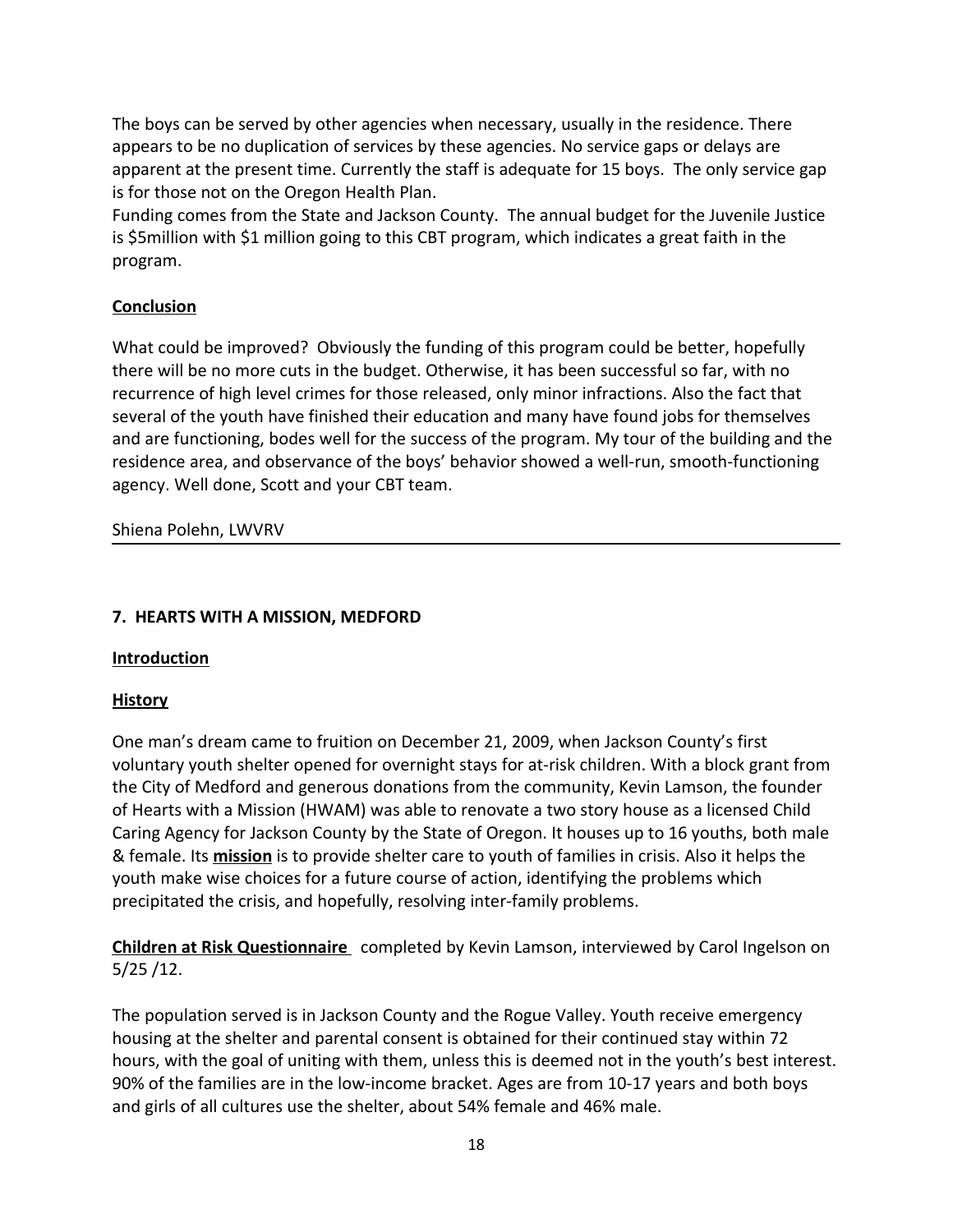The shelter usually has up to 16 youth staying overnight, some with disabilities, but those requiring extreme mental health care are referred elsewhere. They are also screened through the Medford Police Department for outstanding warrants, for being listed as runaways, etc. HWAM also does its own assessment to determine appropriate care. The Youth Intake Specialist/Life Coaches screen to help determine a service plan, and the length of stay. Life Coaches are male and female, for appropriate gender help. These professionals work with parents and children and their goal is "Kids need to be in families, not in shelters."

The shelter provides food as well as housing up to 120 days with no absolute start or finish dates. Length of stay : 2 months+ 20%, 3 weeks to 2 months=28%, 3 days or under = 27%, with the average stay 35 days. As of 5/1/12, Hearts with a Mission had served 208 youth, supplied 7,224 nights of shelter and over 14,500 nutritious meals. There is a family and youth therapist available who works with both the child and the parents. In cases of drug & alcohol addictions, assessment can take up to 30 days, and mental health assessments can take up to 90 days. Drop-in services: youth 10-17 can access basic needs with staying at the shelter (showers, laundry services, meals, hygiene and school supplies, clothing). The shelter provides a 24 hour safe haven.

Participants are required to go to school, continuing in their respective schools and being held accountable. They are coached by the Life Coaches to enable positive coping and resiliency skills. Requiring they do chores, adds a value. Collaboration and aid is available with Rogue Community College, the Job Council, Jackson County facilities, La Clinica, On Track, Maslow Project, Community Works, Community Health agency, Providence, and Asante's medical care, and the HATS mentor program through Youth for Christ. A relationship with a mentor can be long-term solution.

Sources of income as for all non-profits which all seek the same dollars, are minimal. However, 20% of HWAM funding comes from local Foundations and a Foundation in Portland, but the majority comes from donations: food, clothing, etc. Volunteers work to collect donations etc. In-kind gifts are food, clothes, and services such as yard work, construction, doctors, dentists and hospitals.

Monthly overhead is \$35,000. There is a staff of 15 full and part time, including the Director, Office Manager, Youth & Family Service Manager who reviews initial intake paperwork by Life Coaches, and a Family and Youth therapist. HWAM cooperates with other local agencies for the benefit of the children and family, such as Community Works and others to develop an Exit Plan for the youth to help set up their Oregon Health Plan, food stamps, clothes and shelter. No data base has been developed as yet due to the confidentiality issue. Outcomes are measured by the child's self evaluation and by observing their strengths and difficulties. Statistics (see booklet, Exit Survey with Children) are used as a guide. Measuring the youths' outcome is based on "what the youth does, not what the agency does". The staff hopes to achieve 90% success. The public can find some information on the agency's web site and obtain a copy of "The Policies and Procedures Manual" which is used by the agency.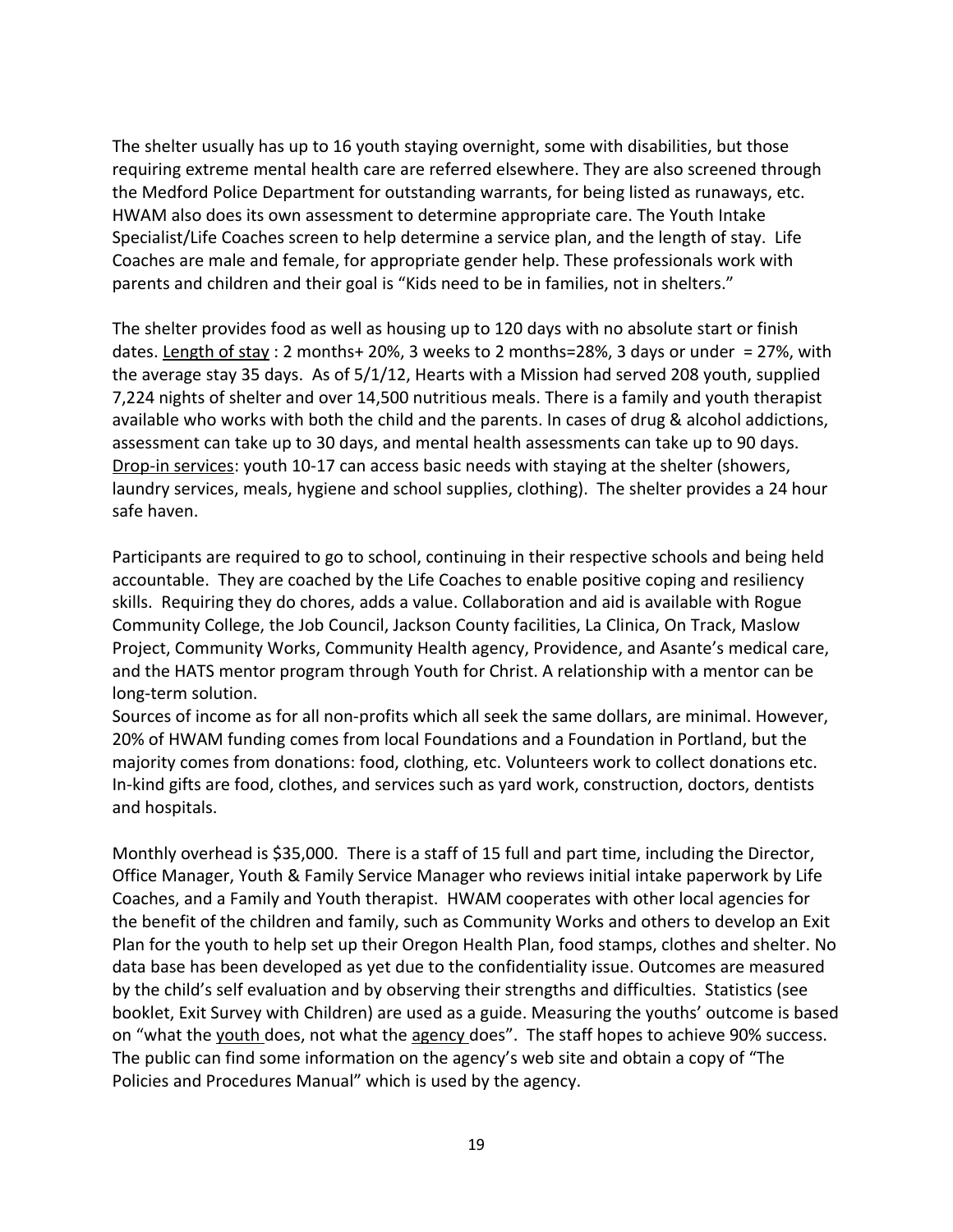# **Conclusion:**

For a relatively new agency Hearts with a Mission is doing well and the organization has been set up carefully. There is a shortage of funds to supply more staff and basic needs of the children. The agency has never been able to afford more than 3 staff on a shift. Also special licensing is required for those clients with mental health problems. A child under the care of the State cannot stay at the shelter. All of these are added costs. There is a need for parenting classes, and special training for foster care, which also increases the costs. The misconception by the public that "someone else is taking care of them" or "It's not as bad as it's made out to be" hinders the best outcomes.

Successes have been many – 71% of youth have been reunited with their families or alternate families. HWAM has been able to hire a youth and family therapist, to alleviate the need to contract, or refer for this service. The use of a matrix system "this is what it should look like" helps keep the clients motivated. Well done, Hearts with a Mission!

#### Shiena Polehn, LWVRV

### **8. THE MASLOW PROJECT, MEDFORD, OR**

#### **Introduction**

Medford's award winning agency which provides services in the Medford School District area is named after Abraham Maslow whose theory it was to fulfill basic needs of people before higher goals are achieved. The director and creator of the project, Mary Ferrell and her staff do that for homeless and at-risk youth, school-aged though 21. There are over 2000 homeless youth in the Medford School District, including more than 350 under the age of 5. The difference in Maslow is that the youth must be enrolled or willing to be enrolled in some program with educational goals. Trained counselors and case-workers guide the students or former students into a High school or some accredited educational or work-oriented program.

Maslow has grown, acquiring larger facilities and providing services in Ashland and Rogue River schools, Jackson County. The facility is open 5 days a week, where drop-in youth can have a hot meal, healthy snacks, receive clean clothes, check their mail, receive counseling and mentoring help for school work, take at shower at the YMCA, and even partake in an art class to raise morale and skills. There are no overnight sleeping quarters available, but Maslow has connections with other agencies. Most importantly, the youth receive a warm welcome from the staff of 9 young people and 35-40 volunteers, who collect supplies, clothes and food as well as repairing and sorting clothes.

Maslow is unusual in that its support comes mostly from the local community in the Rogue Valley. Mary has applied for and receives some grants but most donors are local people and businesses. In 2008, Maslow was spotlighted in the New York Times for its program with the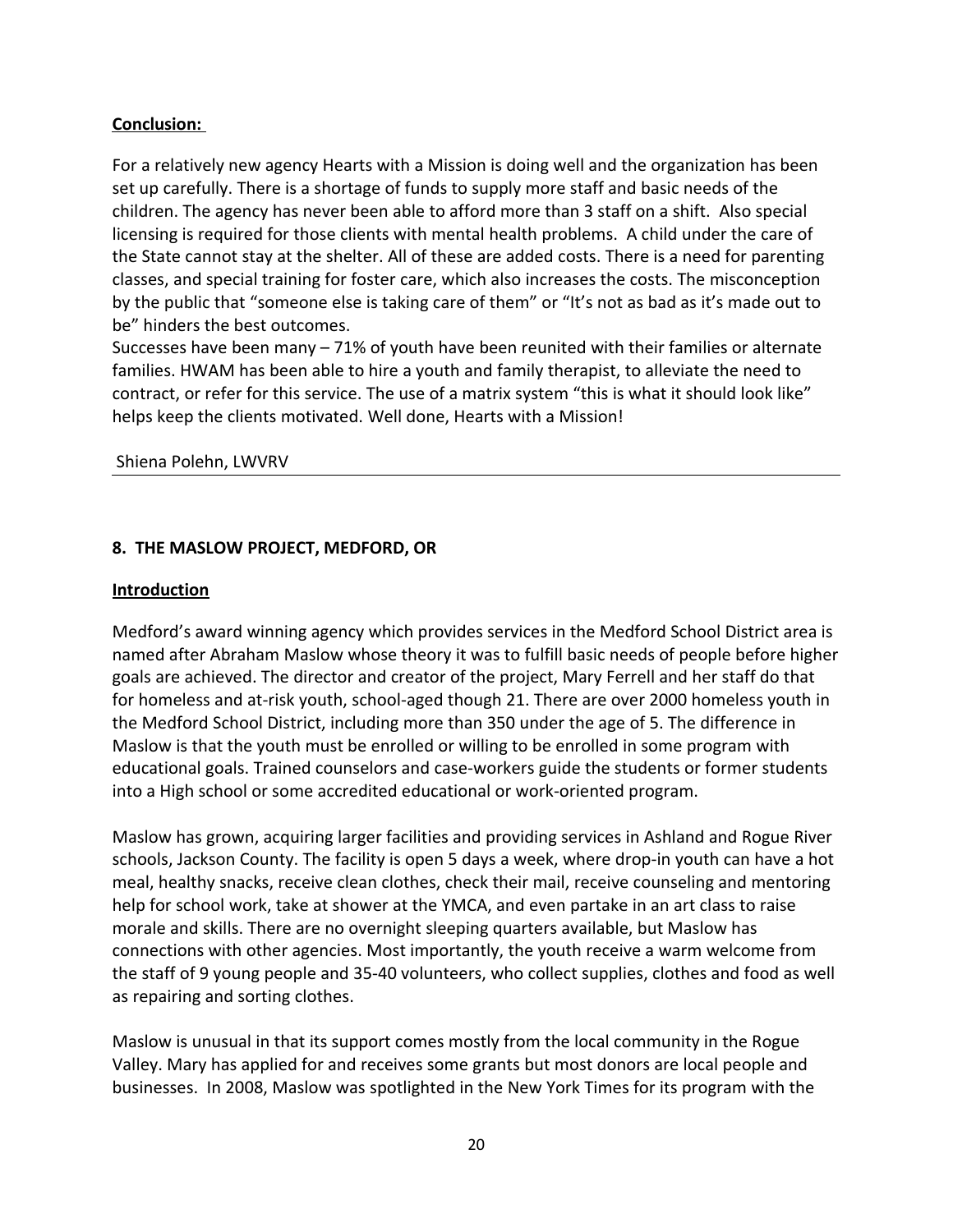homeless, including a young local girl pressed into prostitution. This was written up in that newspaper and a heart-breaking video distributed.

Maslow Project's **mission** is to offer every homeless child and youth the probability of success and the opportunity for a better life. We do this by providing resources for basic needs, removing barriers to education and employment, and fostering self-sufficiency in a collaborative and empowering environment.

# **History**

The Maslow Project began in 2007 in response to the growing critical needs of homeless youth in Medford, Oregon and received 501(c) non-profit status in 2009.

It evolved out of the federally-mandated McKinney-Vento Act, which requires all school districts to ensure homeless youth have barrier-free school enrollment, transportation to school, and access to their school of origin regardless of current residence. As the Districtappointed McKinney Liaison since 2000, Mary Ferrell founded Maslow Project, leveraging federal education resources to expand funding and services for this vulnerable population's growing needs. Now serving as the Executive Director of Maslow Project, Mary continues to be the Medford District Liaison and has expanded Maslow Project services to provide a wraparound integrated support model for homeless youth including basic needs, case management, positive youth development and support services. Maslow Project leads the Jackson County McKinney-Vento consortia project, helping to establish resources and services for homeless youth and families throughout the county.

**"Children at Risk" Questionnaire** completed by Mary Ferrell and Mary Knepp and interviewed by Shiena Polehn on 5/3/12

Population: The Maslow Project targets youth (up to age 21) and their parents and siblings who are homeless or at imminent risk of homelessness and primarily residing in Medford. Homeless is defined in McKinney-Vento Act. Maslow also serves youth in Rogue River School District and Ashland School District through a MOU for case management. For persons not meeting eligibility, we adhere to our "No Wrong Door Policy," which includes one-time help with basic needs and referrals to their home school district and/or appropriate service providers.

It is important to note that Maslow Project focuses not only on homeless unaccompanied teens, but homeless youth 0 through 21 who are in a family unit or living on their own. We understand that homelessness can be caused by a variety of problems, from parental incarceration or drug use to previously middle-class families who have lost their homes due to the economic downturn and lack of living wage employment opportunities.

**Services:** The Maslow Project delivers services to youth and families in three fields: through a drop-in resource center, school-based programs, and street outreach.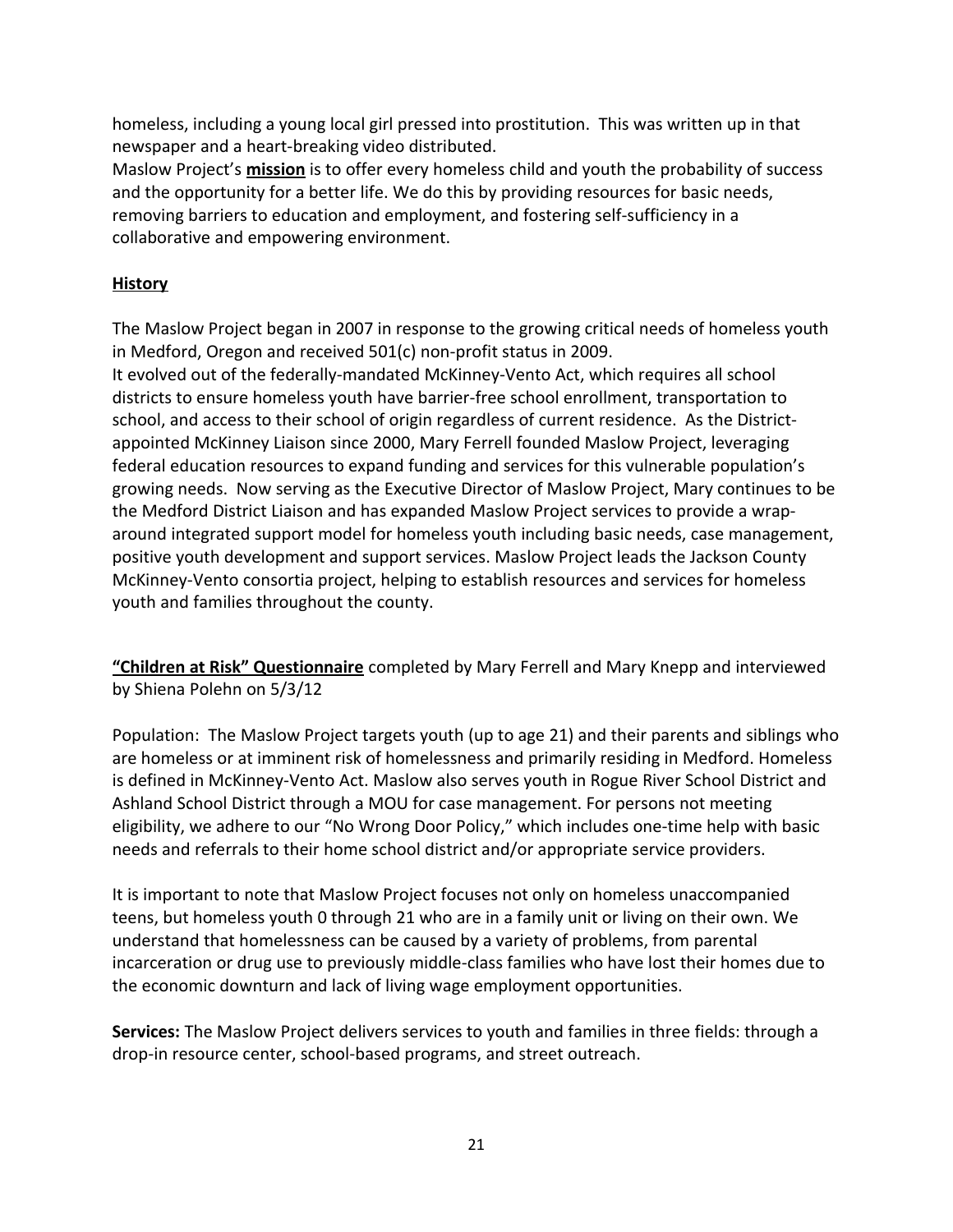**The Resource Center** offers a "one-stop" location providing basic needs, emergency assistance, intensive case management, and wrap-around services to ensure stability and success. Individual and family counseling and art therapy are provided on-site.

**The Street Outreach Team** has three strands of service delivery: schools, agencies, and public locations. Street outreach gets information and supplies to homeless youth and encourages them to seek support through the resource center.

**The School-Based Program** places case managers in schools to identify youth in need of services. Case managers get immediate needs to youth, track academic and attendance progress, provide mentorship, and refer to services at the resource center and other agencies. In the past year, we have expanded school-based services to include Ashland School District and Rogue River School District.

Last year, we served 2,050 unduplicated individuals amongst our three sites: resource center, school-based, and community-based programs. Youth and families gain improved access to basic needs, increased connectivity to support services, and increased stability and selfsufficiency.

# **Resources**:

Maslow Project provides an integrated service experience to connect youth with a multitude of resources while receiving case management, ensuring a continuum of care. Maslow Project recognizes that a successful goal-oriented program requires both the meeting of basic needs and wrap-around case management. Simply providing food, clothing, and other basic needs will not solve the root of the problem. Conversely, youth cannot set and reach higher level goals without having their basic needs met. Our program encompasses both basic needs and case management to ensure the most comprehensive approach to battling the systemic challenges associated with youth homelessness.

The "heart" of Maslow Project's program is the goal-based Resource Center for homeless youth and their families, which provides basic and emergency resources, on-site access to services from community partners, positive youth development opportunities, and intensive wraparound case management. Being a "goal-based" center means that the first time we come in contact with a youth, he or she is provided with the immediate needs required. In order to continue to receive services, he must commit to working with a case manager to develop a goal plan and begin working toward those goals, which are individualized for each youth. In addition to the case management, youth are able to receive a wide variety of additional services:

> $^{35}_{17}$  A Master's-level mental health counselor provides individual counseling and art therapy four days per week at the drop-in center. Maslow Project has partnered with Phoenix Counseling Services, a local non-profit, to provide supervision.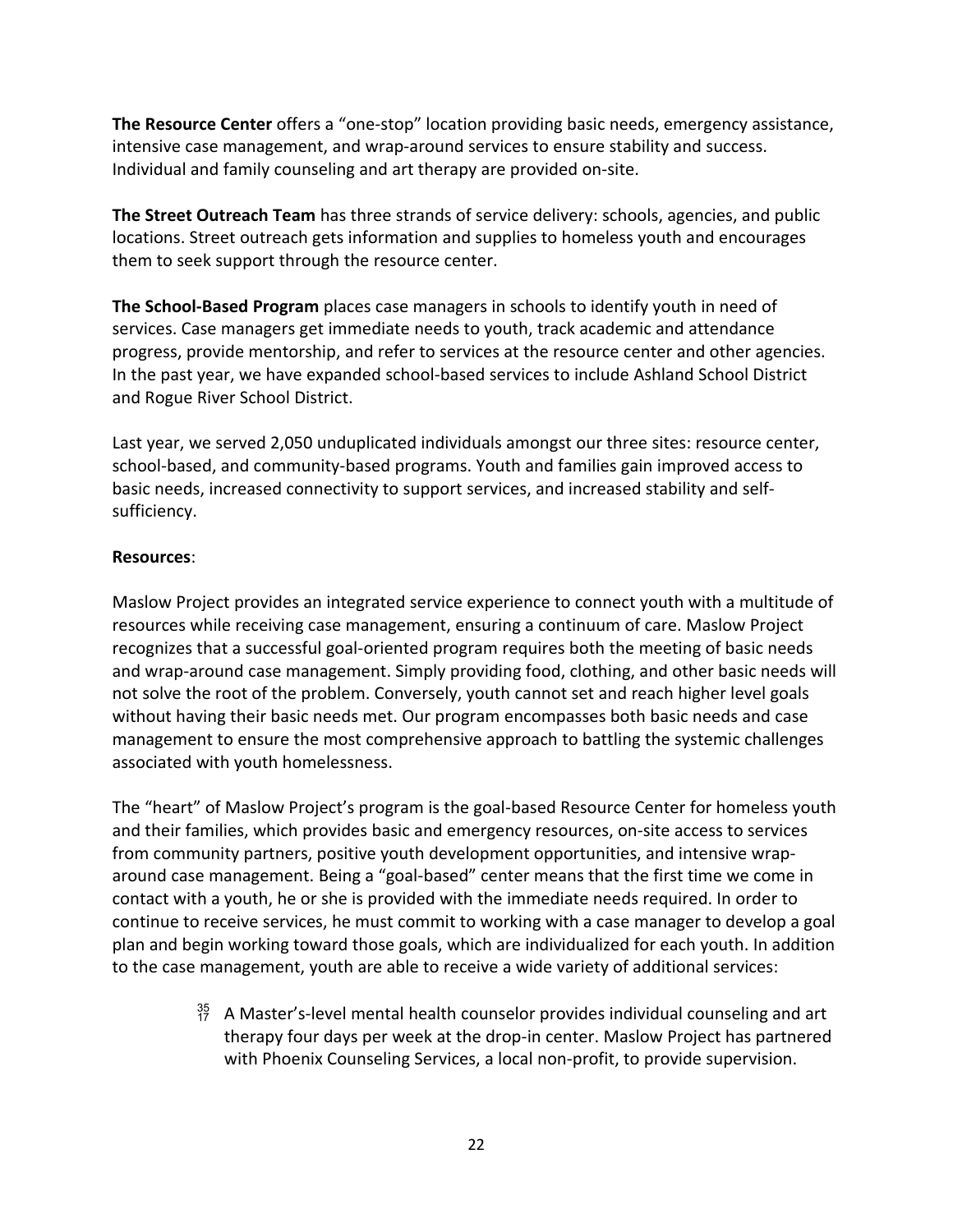- $^{35}_{17}$  In conjunction with the art therapy, we have begun offering drop-in art studio time for youth. They can work on their own projects or projects that have been set up by the art therapists and/or volunteer artists who run the group. The art studio space has been remodeled, furnished, and equipped by individual donations.
- $^{35}_{17}$  Youth who are struggling academically or who have missed a significant amount of school due to the instability of homelessness can access tutoring provided by retired teachers. The teachers may provide guidance on current homework or help them prepare for upcoming testing.
- $^{35}_{17}$  Volunteers also provide "life skills" training, including mock interviews to prepare youth for job-seeking. They cover topics including what to wear, what the employer might ask, and how to present their skills and experience in a positive manner.
- $^{35}_{17}$  Youth are able to "shop" Jessica's Closet, our free clothing closet, and receive up to 20 items of clothing per family per month. The closet is stocked by community donations, and gives out an average of more than 1000 items of clothing each month. Volunteers sort through the donations, and only stock the items that are in good condition and relevant to youth. Clothes that are unsuitable for our population are donated to other non-profits. We understand that homeless youth are already facing so many challenges that being set apart from their peers by what they wear is unnecessary and often demoralizing. Youth may also sign up for a laundry time, when they can bring in their dirty clothes to be washed, with all supplies provided.
- $^{35}_{17}$  The free food pantry is stocked by a combination of supply drives, individual donations, and reduced-cost purchases from the local Community Action Agency. Youth may access the food pantry by simply filling out one line on a form. They do not need to bring in ID or proof of income, which is frequently a barrier for accessing food. Youth compile their own bag of food, so that they only take what they will eat (reducing waste) and what they are able to prepare. Some young people have access to a kitchen to prepare meals in, while others are limited to only ready-to-eat meals.
- $^{35}_{17}$  The drop-in center also offers a study area with internet-accessible computers and a printer. Youth may use this space to do homework, complete job applications, look for housing, or complete other tasks that are relevant to their self-sufficiency goals.
- $^{35}_{17}$  A DHS case worker is stationed at Maslow Project two days per week. Youth can drop in during the scheduled time to access food stamp benefits and health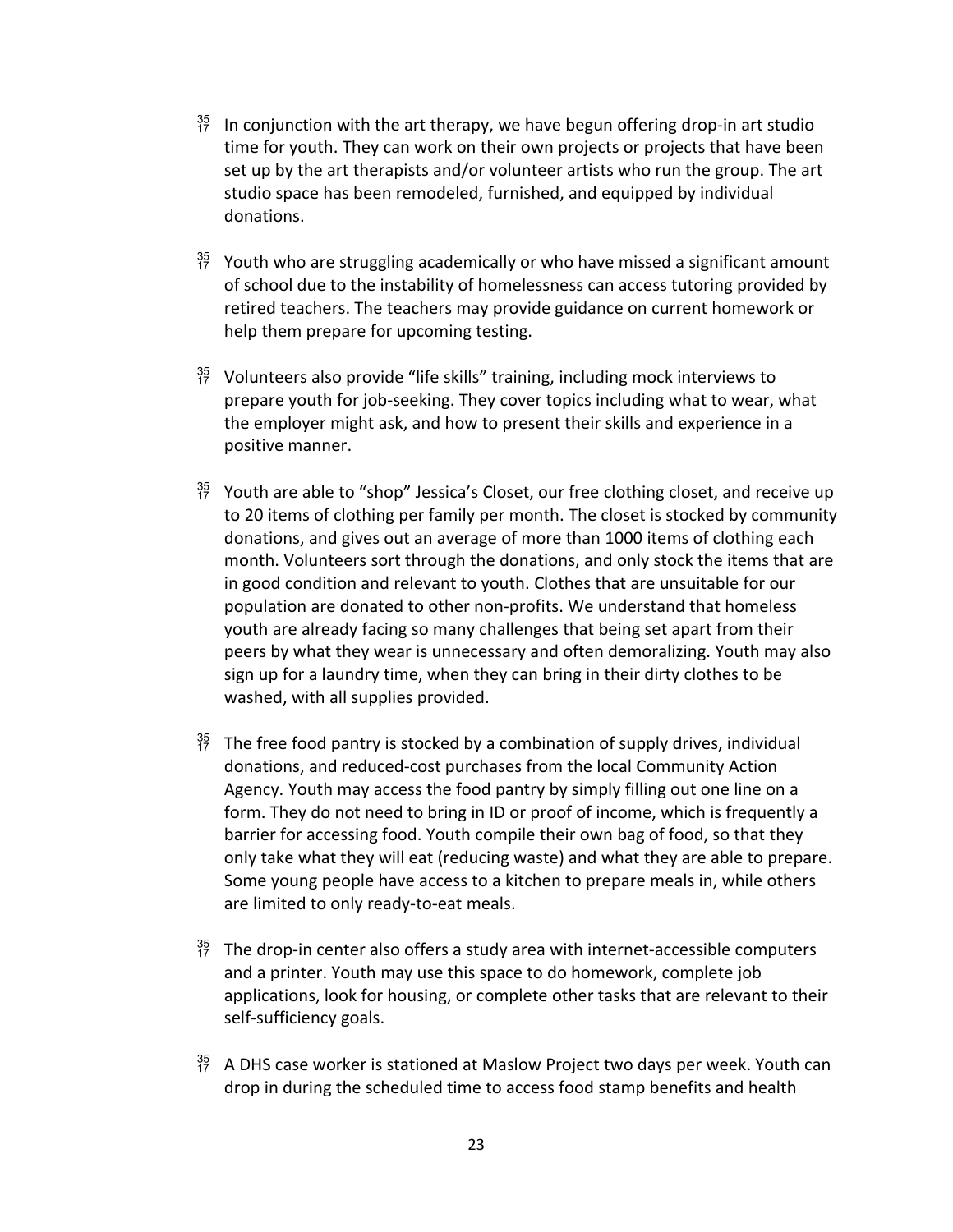insurance without having to travel across town and wait through long lines in an unfamiliar adult setting.

 $^{35}_{7}$  Maslow Project partners with several agencies to provide free on-site trainings and classes for our youth and families. The Children's Advocacy Center offers the "Period of Purple Crying" (parenting class), Planned Parenthood provides classes on healthy relationships, the Queer Resource Center brings diversity and cultural competency training, and local public defenders offer "Know Your Rights" workshops to our youth.

The provision of so many resources and wrap-around support in one location is documented as "best practice" by the Health Research and Educational Trust research project titled "Six- and Twelve-Month Outcomes Among Homeless Youth Accessing Therapy and Case Management Services Through an Urban Drop-in Center" (April 2005).

# **Data & Outcomes:**

Maslow Project tracks how many youth and parents are served, as well as the services provided. We also use a Youth Self-Sufficiency Outcome scale which includes sections on basic needs' stability, mental health stability, school attendance, academic progress, social involvement, home environment, and self-esteem/accountability. Baseline information is collected at initial assessment and again at the end of the year or the end of the case management to demonstrate improvement as measured by input from case managers, school staff, and partnering agency providers.

Expanded Services: In the last year, Maslow Project as an agency has experienced significant growth and changes. In August 2011, we moved to a larger facility with six times the available space. The Medford School District, our landlord, has helped to strengthen our partnership with them by allowing us to be in this space at only the cost of utilities and building upgrades. This means more of our funds go to program and less to facility overhead. With the additional space, we are able to increase a variety of on-site service offerings, including a multi-purpose studio that will allow room for activities including art, yoga and music. The additional space also allows us to better utilize volunteers and community partners with such projects. We are able to extend the hours our Department of Human Services representative is on-site, assisting more youth to get onto Oregon Health Plan and food stamps.

In mid-February we expanded "Jessica's Closet," our free clothing closet, and in April we expanded our food pantry. Both of these changes are allowing us to enhance the basic needs services we offer to clients. We were fortunate to have these building improvements sponsored by a local donor.

Our existing mental health counseling program was expanded when we hired a new Master's level counselor who is also an Art Therapist. In addition to individual counseling sessions, the counselor is offering art therapy through a drop-in art studio program twice weekly.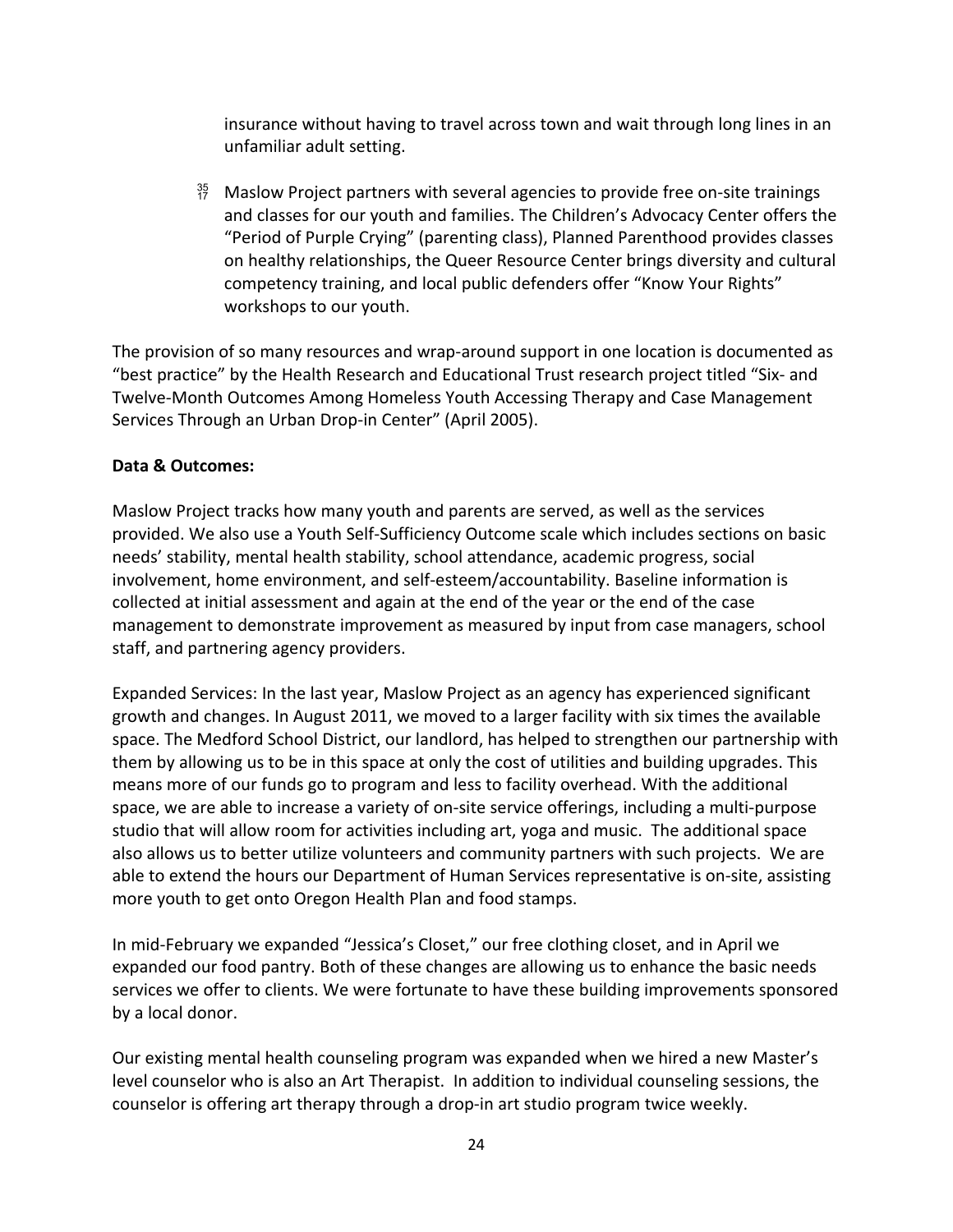### **Obstacles:**

Maslow Project continues to build new collaborations to offer more services for our youth while keeping access to services relatively barrier-free. The result has been an unsustainable increase in the number of people wanting to access services at our resource center. To remain focused and deliver the most effective services, we have re-evaluated and further defined our target population at which our services are aimed: homeless youth between the ages of 0-21 meeting McKinney-Vento definition of homeless (including those at-risk for homelessness) and attending the school districts that Maslow is contracted to serve-currently Medford, Rogue River and Ashland (as of February 1, 2012). Several other local districts are also looking at contracting with us in the near future. We will continue to seek financial support to meet the increasing needs of our clients but recognize funding is limited and will therefore seek other creative solutions and partnerships to best respond to the growing demand for our services. The positive result has been the overwhelming response from the community both from clients we are serving and individuals who support us.

#### **SUCCESS STORY**

#### *As told by Fallon Stewart, Case Manager*

When I first met Stephanie, she was a timid young lady with very few resources or decisionmaking skills. Her step-father had lost his job, and they were forced to move from their home into a low-quality motel. This arrangement was manageable until her parents divorced. Her step-dad moved out and her mom could no longer afford the motel room, so they were forced to sleep in the car.

At this point, Stephanie realized she was now on her own. She tried staying with a couple of distant relatives but none were able to accommodate her for very long. Eventually, a friend from school took her in, but they struggled with resources for their own family. They didn't have the means to feed another mouth or clothe another body. In the various moves and shuffles and having to carry all of her possessions (and school materials) with her most of the time, Stephanie was very limited in what she owned. She had been wearing the same outfits for days at a time, and borrowed clothes from friends when she could.

I was able to get Stephanie some clothing from Target. She really needed shoes and a jacket all she had was a pair of flip-flops and a zip-up hoodie, and it was February. Sometimes she didn't come to school because she was embarrassed or simply didn't have clean things to wear. After getting some basic clothing she needed, we focused on other needs.

Through the course of her case management, we identified that one of her goals would be to obtain state assistance for food and medical insurance. This would ensure that some basic needs were met, and would allow her to move on to working on higher-level goals. In order to receive this state assistance, Stephanie needed a copy of her birth certificate. I helped her to apply for a copy of the document. Next, she began searching for employment. She needed an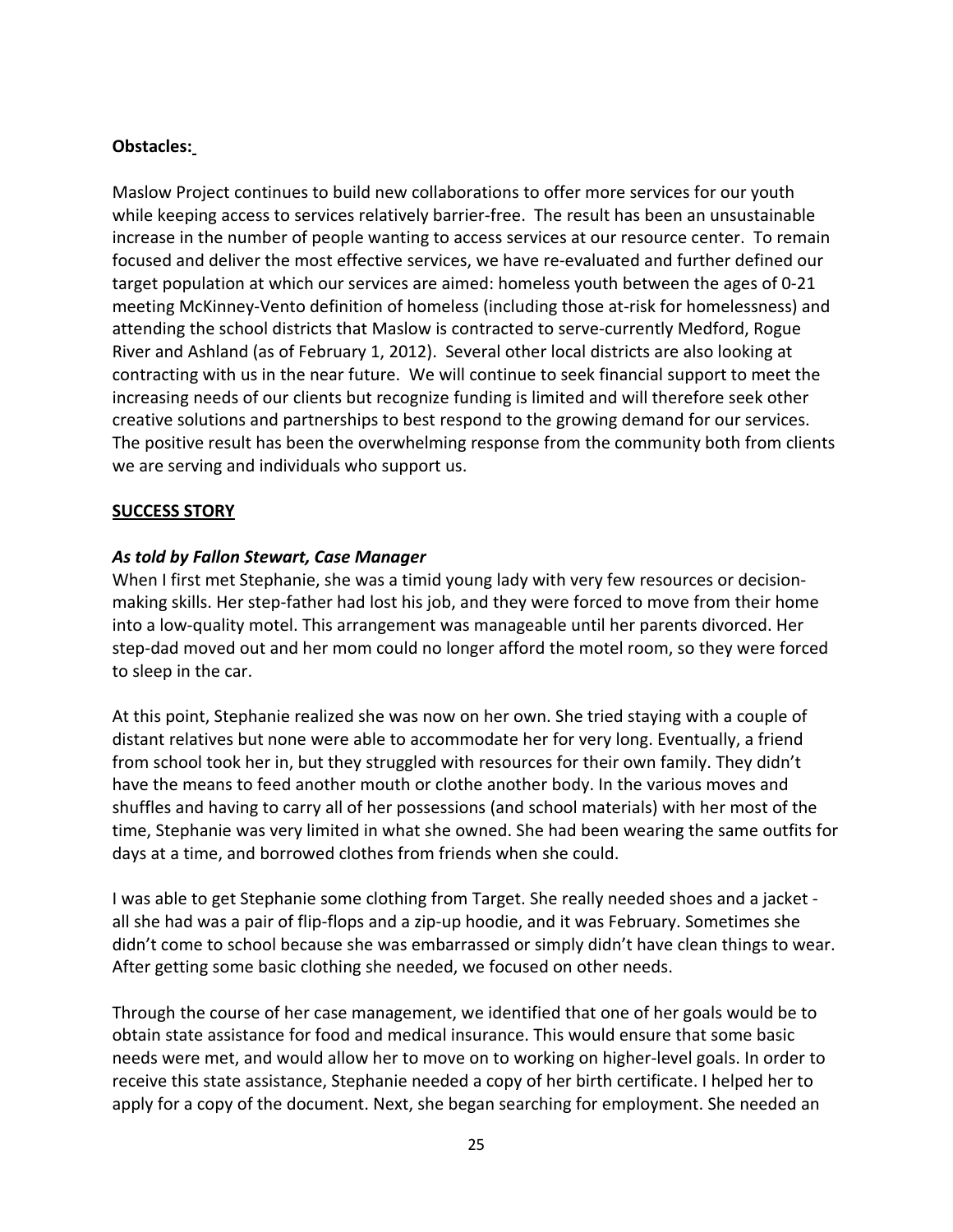Oregon Identification Card to be eligible for work, and I assisted her in obtaining that document, as well.

While Stephanie has been dealing with the hardships of being on her own, she knows she doesn't have to worry about her basic needs because we are there to support her so she can reach her goals. She currently is excelling quickly through the GED program and has plans to enter the Transitional Living Program while working and starting some college classes.

At only 16, Stephanie has had to grow-up quickly but now she knows she can break the cycle of poverty in her family and make a life of her own. In the meantime, she knows she has the support she needs to get there.

# **CONCLUSION**

The Maslow Project itself is a success story, continuing to expand its services to children and youth in need in Medford and other cities in Jackson County. It has an excellent reputation in the area and it is well supported with goods and money by the community. Its director wishes that other agencies would cooperate better in joint regional planning, and of course there's a constant need for funds, but on the whole, she is very satisfied with the outcomes of the agency's hard work.

Shiena Polehn, LWVRV

# **9. LITHIA SPRING SCHOOL, ASHLAND, OR**

# **Introduction**

Lithia Springs School is an agency under the wing of Community Works, Medford. It is an accredited middle school and high school program designed to meet the needs of the youth in placement. This school provides a variety of course work in a year-round program that addresses students' educational needs in a day treatment environment. Direct instruction and individualized computer classes are paired with a variety of electives to assist youth in maintaining schoolwork during their absence from their comprehensive school programs. Special Education services are offered to eligible students to support their unique learning needs. Students have the option of earning a diploma or a GED certificate.

# **Mission**

To provide a nurturing and educational therapeutic environment that promotes personal growth and healing for youth 13-18 years of age with behavioral problems and their families. Also, to create a safe, structured, positive, consistent environment and opportunities to foster integrity, self-respect and responsible community living.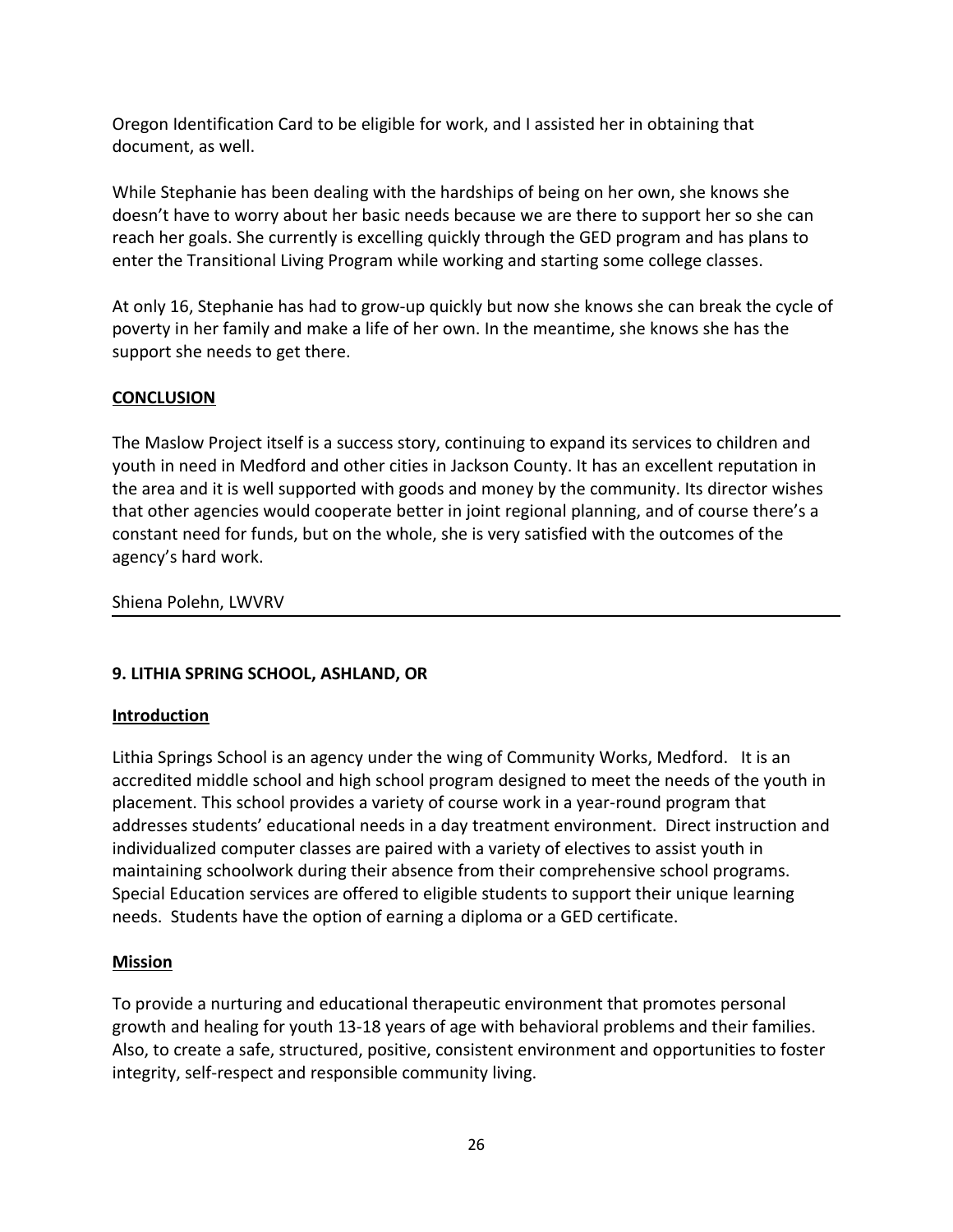### **History**

The school has been operating over 20 years in its present location. Currently there are 28 students at the high school level, and the teacher/student ratio is 1/6.5 students.

**Children at Risk Questionnaire** completed by Karen Bernard, Interim Director and Director of the Boys' Program and Megan Mitchell, Director of the Girls' Program. Interviewed by Lou Heumann and Vanya Sloan, LWVRV on 6/12/12.

The population served is youth 13-18 years old from all over the State, who are on probation or on parole and referred by the Oregon Youth Authority field offices. The program serves boys and girls with an IQ of 80 or better (with an occasional exception) of all races, and including those with physical, emotional, and behavioral disabilities.

The services provided are long-term residential care to high-risk youth that includes various educational options, such as completing a high school diploma, getting a GED or earning highschool credits. In addition to regular classroom, the school has a music room which allows the youth to make their own C.D.s, an art room and a computer room. Students have individualized programs. Parenting skills are taught to students who have had children.

Basic needs such as food and housing: there is a boys' house and a girls' house in Ashland, with each housing 13 youth. They have State funding for 16 beds. There is one girl in a foster home. Lithia Springs Residential Care provides 24 hour supervision, where youth can experience a safe, caring, stable and structured living environment. Recreation and social activities, vocational services and transition/aftercare services are also provided.

The school has an onsite candle factory, "Mission Candles", which gives students an opportunity to learn job skills, build resumes and earn a minimum wage.

There are about 60 staff members at three locations, the school, and the boys' and girls' houses. Staff includes teachers, case managers, residential care givers, mental health therapists and alcohol and drug therapists. The Community Works of Medford provides one certified Special Education teacher. Translating is provided for non-English speaking students and/or their families.

Lithia Springs Treatment Foster Care is a program for youth offenders and youth in the child welfare system due to neglect and abuse. These youth are 16-18 years old. They are placed in specialized foster homes and attend Lithia Springs School. The treatment foster care families give youth a chance to succeed by offering support and treatment services using evidencebased strategies to help youth move into the community and create a positive life path. The duration of the service is from 9-12 months of residential care and treatment. Barriers to access for service: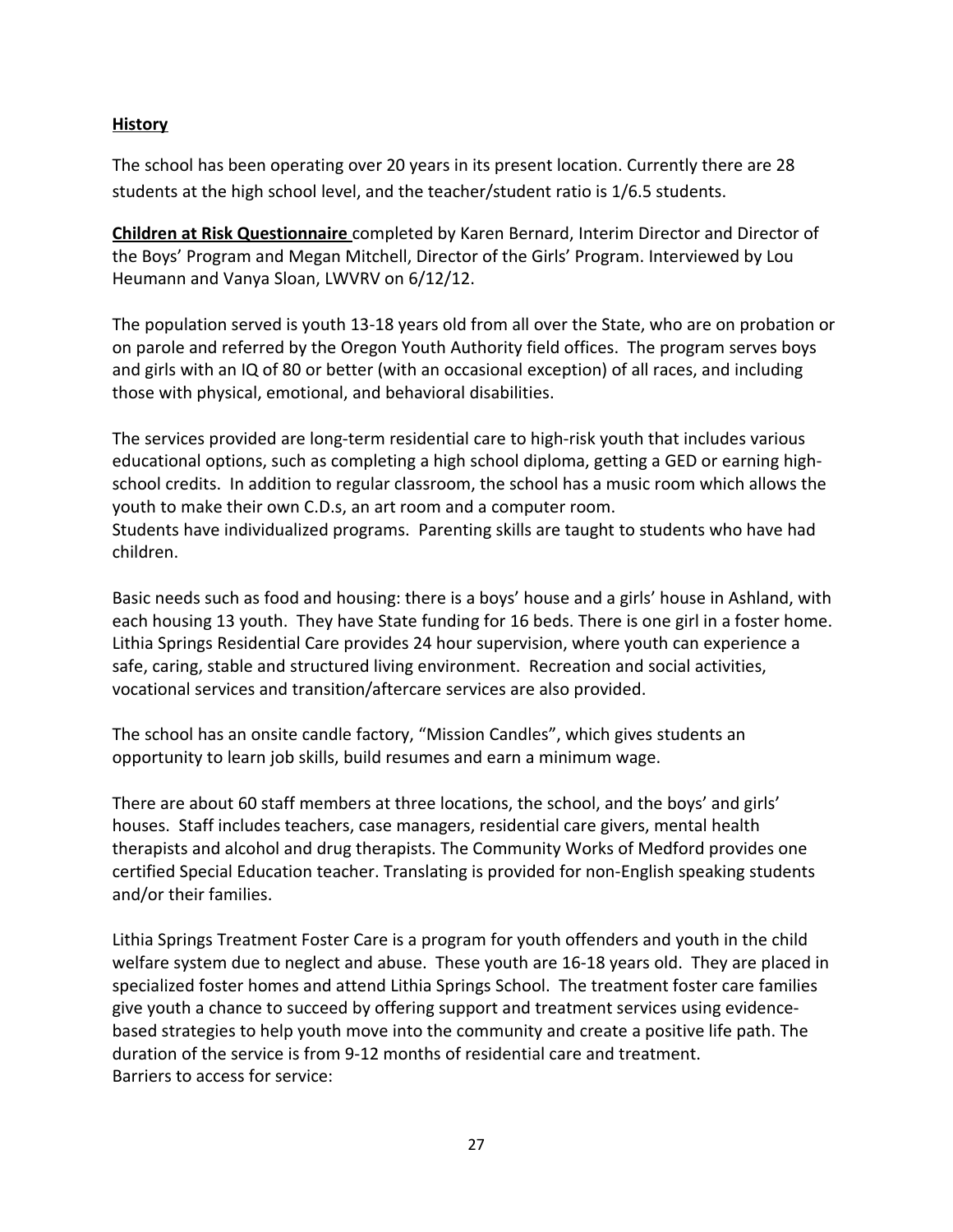- A. There are always waiting lists, especially for boys.
- B. Youth must be non-violent to self and to others.
- C. They must be willing to make a commitment to the treatment program. Lack of engagement or motivation is abuse for not being accepted into the program, or being permitted to remain in the program and
- D. Sexually reactive or pregnant students are not accepted.

The boys' and girls' housing and classes are separate. They have dinner at their respective houses and lunch together at the school. The youth are taught to respect the other gender and other cultures.

# **Data and Outcomes**

Risk Level Satisfaction Surveys are done every 3 months. All agencies serving the students contribute to the evaluations. There are regular staff meetings with input from teachers and case managers. Outcome measures are done to determine how soon they leave the program, based on the goals set in the beginning. Other data includes evaluating the overall pictures of how many students graduate, length of time in the program and progress made. The data goes to the state and the state reports to the Federal agencies.

### **Multi- and single agency services**

The youth are in the custody of the Oregon Youth Authority while in the school. Service providers include: Jackson County Mental Health and Community Health of Ashland for some psychotropic medication management, and psychiatrists. See also funding (below).

# **Service gaps**

 It takes about 30 days to get adapted to the program and get issues addressed (i.e. health issues). About half the children are on psychotropic drugs. Also there are currently 8 students eligible to be in foster care homes, but only one home has been found, as it is difficult to find homes for the students.

Monetary assistance comes from Federal, State, County, local and private funding, Medicaid (Oregon Health Plan), and Oregon Youth Authority. However, there are not enough mental health resources to deal with higher-level mental illnesses. As a result, these youth lose an opportunity to participate in the program at Lithia Springs. The funding is adequate for what services they are able to offer, but they would like to offer more. They would also have a few more people to carry the workload. Social Work is undervalued and underpaid.

# **Funding Source**

The budget is \$1.8 million for 2 years. In addition to those mentioned above, funding comes from Jefferson Behavioral Health and there are some private donations.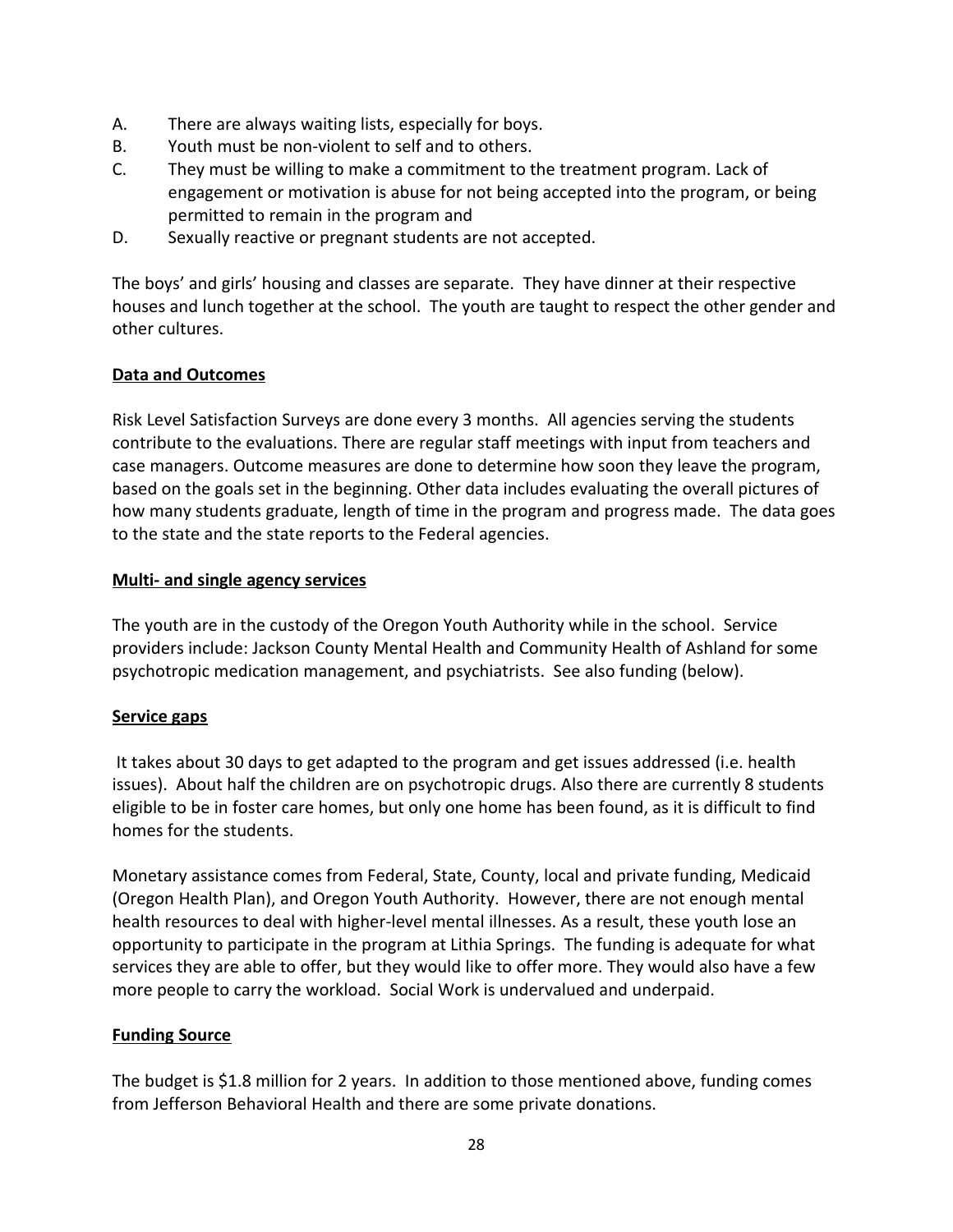There are many success stories. "Anyone who lasts more than an hour benefits in some way". One young man went on to start his business in Ashland and bought a home. Another has a home and family in Alaska and calls regularly and many "graduates" stay in touch with the school.

### **Our impressions of the School**

The school has many wonderful programs for youth, including the music program in which the students can develop their own music and record it. The art program is illustrated by colorful pictures on the walls. The Talent Library currently has an exhibit of student art. Mission Candles, the onsite candle factory is impressive and teaches the students how to make candles and run a small business. It helps them build resumes. We were impressed with how much the school offers and the commitment of the staff members.

#### Shiena Polehn, LWVRV

# **10. ASHLAND EMERGENCY FOOD BANK & FOOD PROJECT**

#### **Introduction**

The busy Ashland Emergency Food Bank serves families residing only in Ashland and Talent where there are people including many children in need of food. With the poor economy and lack of employment in the area poverty is more widespread than it is realized.

Its **Mission** is that local faith groups, in alliance with the community at large, will provide food to people in the area who would otherwise go hungry and will also endeavor to increase awareness about the problem of hunger in our communities. Ashland Emergency Food Bank relies solely on donations of food and money from local individuals, faith groups, businesses and service organizations as well as grants from private foundations. Ashland Emergency Food Bank & Food Project is a private, independent 501(c) (3) non-profit organization.

#### **History**

The Food Bank is now in its  $40<sup>th</sup>$  year of serving those in the Ashland/Talent area.

**Children at Risk Questionnaire** completed by Susan Harris, interviewed by C.J. Lipski on 5/4/12.

The population served is in the regional area of Ashland and Talent, both in Jackson County. All family members of all ages and both sexes are eligible, including children of color, and those with or without disabilities. Recipients are not required to be on Medicaid or receiving State of Federal assistance.

The service is basically for food only, although the food bank does provide information about Jackson County agencies. A one-week supply of food, once a month, is given to the families who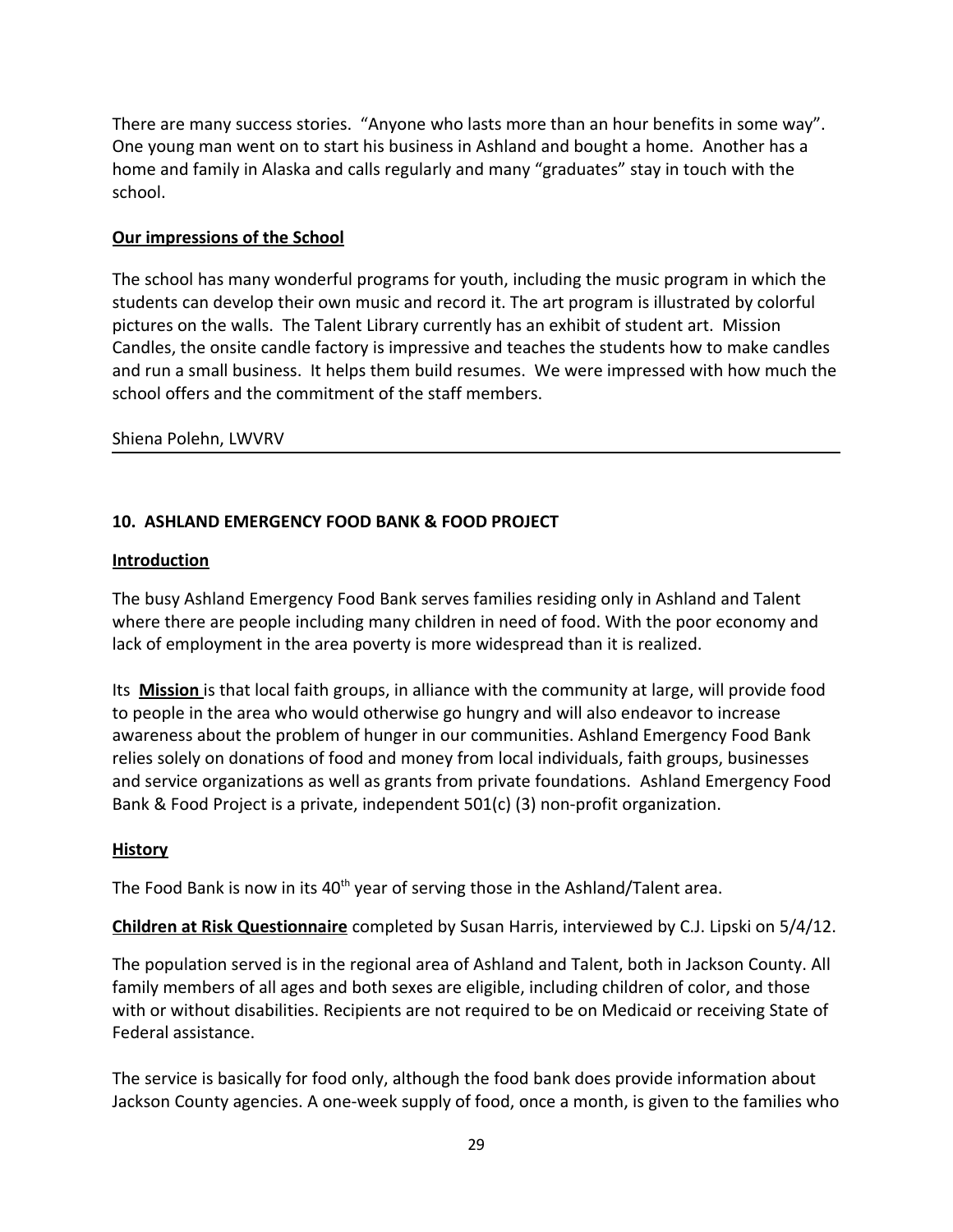apply at the bank. All families are eligible for this amount. There are no differences in the service pertaining to gender or cultural differences. Currently there are no waiting lists or staff shortages.

The Neighborhood Food Project collection program, "the green bags", is also successful. In 2011 the amount of food collected by this project was 120,000 lbs.

Data on the households served monthly is broken down to number of children under 18 and adults over 65 as well as those from 19-64 years of age. At the present time no data is required by or reported to local, regional or state level agencies, but copies or links are available to the general public.

It is assumed, though not known for sure, that the children served are being served concurrently by other agencies. There are no apparent gaps when these agencies are being served jointly.

So far funding has been adequate and has come mostly from private foundations or donations. The agency recently received its first grant from FEMA. The annual budget was not available at this time. Financial needs for the food bank's services are the energy costs for building, storage, food and distribution. 45% of the food supplies come from the bimonthly collections in Ashland and Talent; in-kind donations account for 25%, and the remainder comes from cash donations.

The successes with children and youth have been many. Here are two:

A food bank client who is a single mom with health issues has a teenage son who is involved in school sports. Like most boys his age, he is always hungry. Being able to choose the types of food that will keep him full and healthy is important. There are times when little food is found on her pantry shelves or in her refrigerator. This is when she comes to the food bank. Despite the many challenges she faces, this mom has chosen to volunteer at the food bank as a way of giving back.

(Rewritten by permission from an article in the Ashland Emergency Food Bank newsletter, May 2012)

Another success has been the ability to bridge the gap between holidays. In the past, most giving has occurred around Thanksgiving/Christmas when people are actively thinking about charity. That leaves at least 9 months of the year for bare cupboards. Once the Food Bank instituted the use of labeled, green bags with collections being made every other month on a designated Saturday, the gap disappeared. In March 2012, 442 families were served; 20,144 pounds of food were donated in April, 2012.

# **Conclusion**

The fact that the bank recently received its first FEMA grant, a Federal grant, illustrates the respect being shown for the Ashland Emergency Food Bank. Not only is the food distributed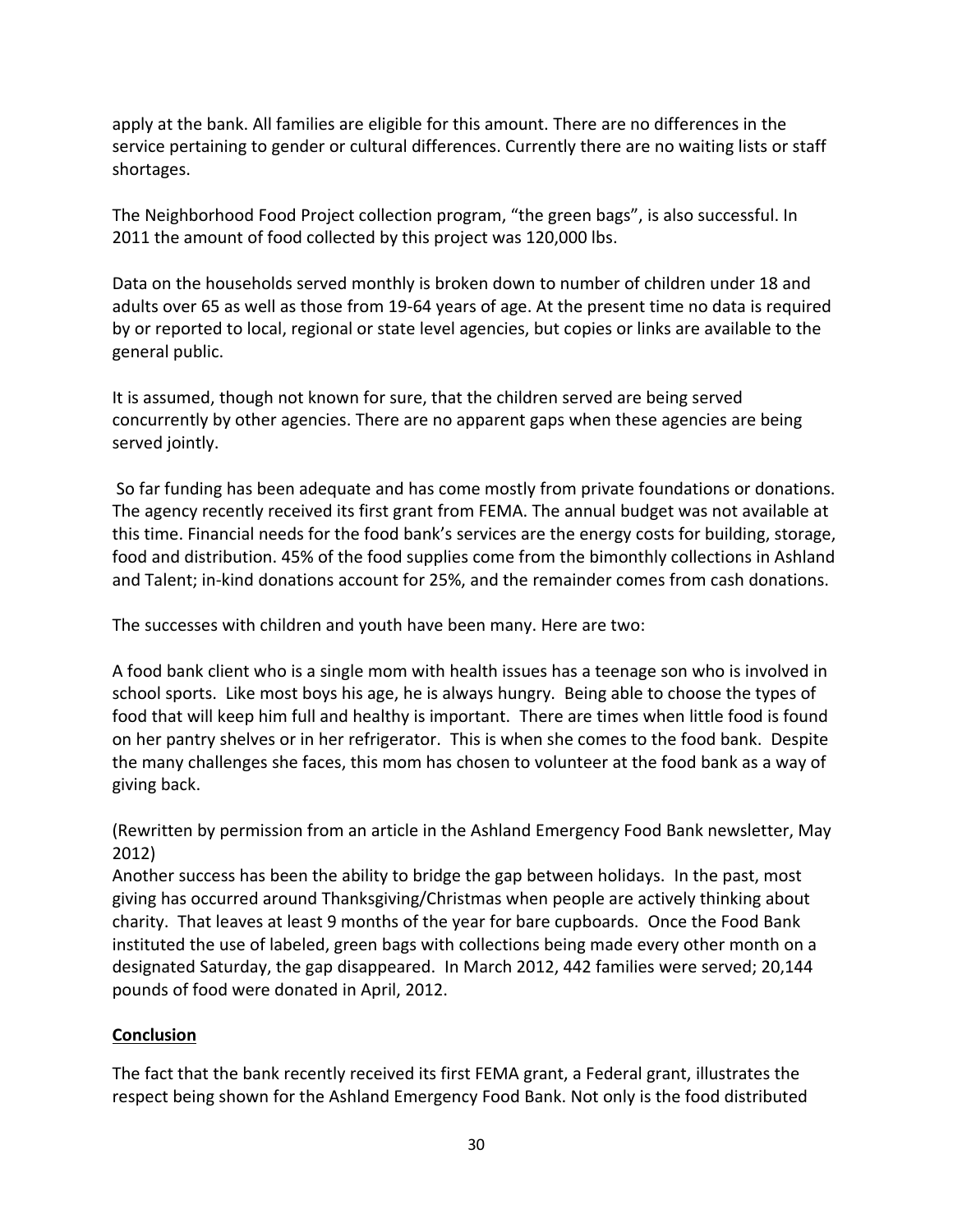fairly, but collection of food through neighborhood drives, faith groups, businesses and service organizations is efficient and shows the generosity of the public. In 2011, a total of 366,000 pounds of food was collected for distribution, with much going to children-at-risk. This included food brought into the food bank and that collected in the green bags. This food bank is to be congratulated on its fight against poverty and hunger.

### Shiena Polehn, LWVRV

### **11. FAMILY SOLUTIONS**

#### **Introduction**

Family Solutions is a non-profit agency operating several creative programs in Jackson and Josephine Counties for the benefit of children with mental health problems and their families. Each location has its own specialty; for instance, Grants Pass specializes in treating victims of abuse. The **mission** of all branches is to provide a continuum of community based mental health services for children, youth and their families, using the highest ethical and professional standards.

#### **History**

The first program was started in 1971 with others being added since then. The agency was the first day treatment program to open in Oregon. Family Solutions is the result of combining two agencies, Family Friends and Southern Child Study & Treatment Center (SOCSTC) in the fall 2008, successfully producing one organization with an expanded range of services in 2010. The most southerly one is in Ashland and the most northerly is in Grants Pass.

 **Children at Risk Questionnaire** completed by Leslie Kurlan, Clinical Director, interviewed by Shiena Polehn on 6/5/12.

Children and their families are involved in the treatment. Ages of children range from 2-19 years. Most of the families are on Medicaid but some have medical insurance. Both boys and girls are served, including some of color and of all cultures. The staff is very sensitive to different cultures.

The services focus on the mental health of the children, with some individual counseling of the family in parenting skills. There is no housing involved per se, although there is a boys' group home and also one for girls.

1. Outpatient Therapy is provided at Medford and Ashland. School-based Counseling is provided by contract with several school districts offering on-site counseling and support for at-risk students and their families. Counselors work as part of the educational team in participating schools.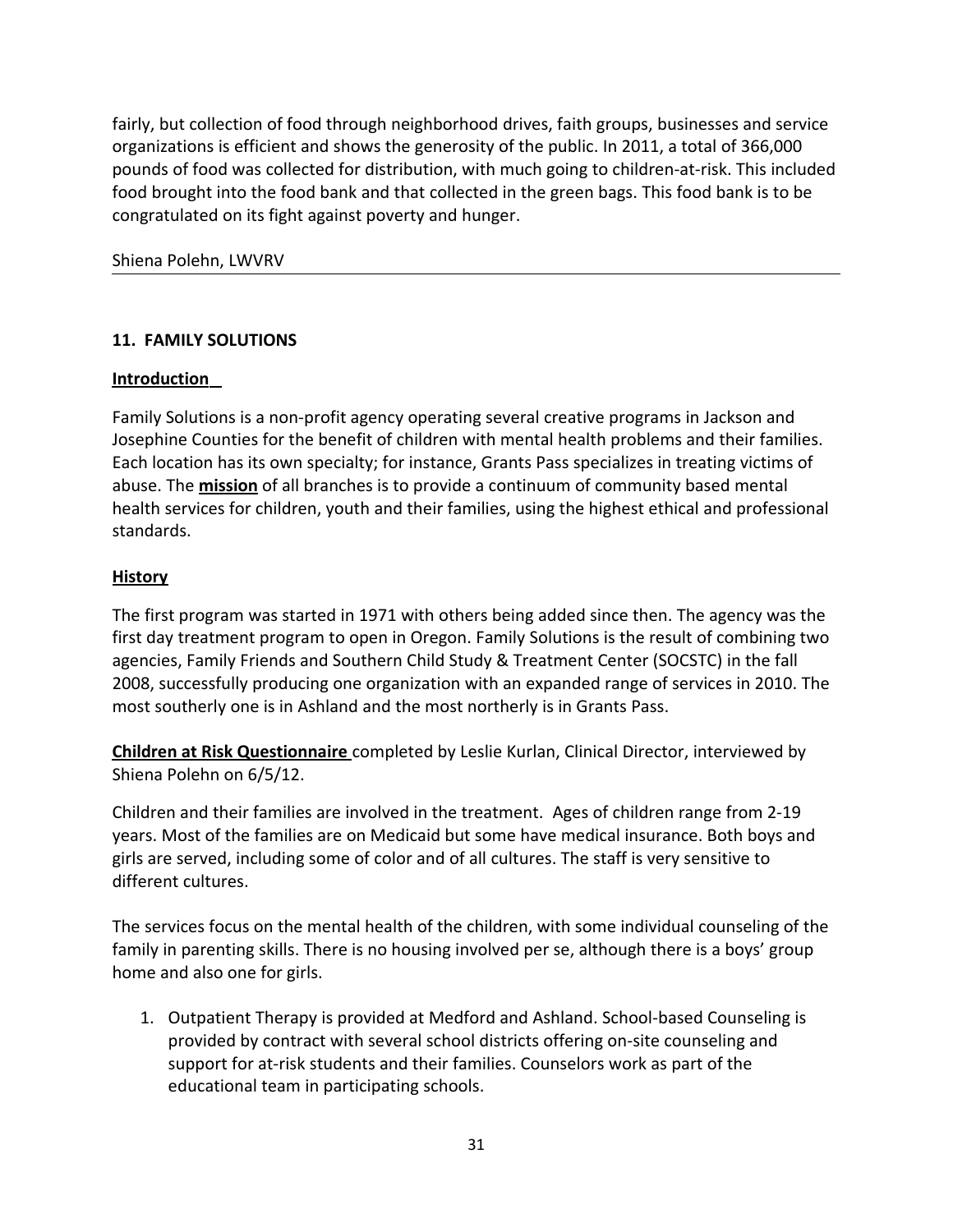- 2. The Therapeutic Foster Care provides individualized community-based treatment for children and youths with severe emotional and behavioral issues. Children and parents are carefully matched, 1-2 children per home. Children receive individual, group and family therapy; skills training, mentoring and other services in both counties. Also offered is respite care.
- 3. Intensive Community Treatment to Support (ICIS) is an extension of the Outpatient Program, individualized community-based services to children and families. It is an alternative to a higher level of care.
- 4. Supervised Visitation: Family Sense. This program is offered in Grants Pass and provides supervised visitation and custody exchanges in a safe and comfortable child-friendly environment. This helps preserve the parent-child relationship while the child is in foster care as parents participate in court-ordered services or when families are going through separation or divorce.
- 5. Psychiatric Day Treatment: This is an intensive 5-day per week program for children with severe emotional and behavioral issues. It offers individual, group and family therapy, regular and special education services and milieu therapy, and is an alternative to residential treatment. The average length is 12 months, after which most children successfully transition back to their regular schools.
- 6. Finally, Family Solutions offers Community-based Residential Treatment for adolescent boys and girls with severe emotional and behavioral issues. Youths are involved in milieu therapy in coordination with individual, group and family therapy as well as special education. The program serves 18 youths ages 13-18 in two group homes.

Education for children and youth is provided by the agency's own teachers (7), some of them full time.

The frequency of treatment depends on the child's case. Usually, it is 4-5 hours a day, and for outpatients 6 months - I year, with more serious cases requiring 2- 3 years of treatment. The eligibility for services varies depending on the child's problems. 90% of their patients are outpatients. There are some waiting lists, especially for foster group homes and also some staff shortages relating to the financial problems in Jackson County. The County does the referrals and Family Solutions provides the treatment, so financial shortages also affect the agency.

The data collected on the children and their progress is measured by the CGAS intake tests, CASI records, BCRS a scale taken to judge parents' attitudes to the child. Most measures are taken on intake and then again at the end of treatment. Reports are sent to the County and to HMOs when relevant. Funding Source requirements are reported to the State. The public has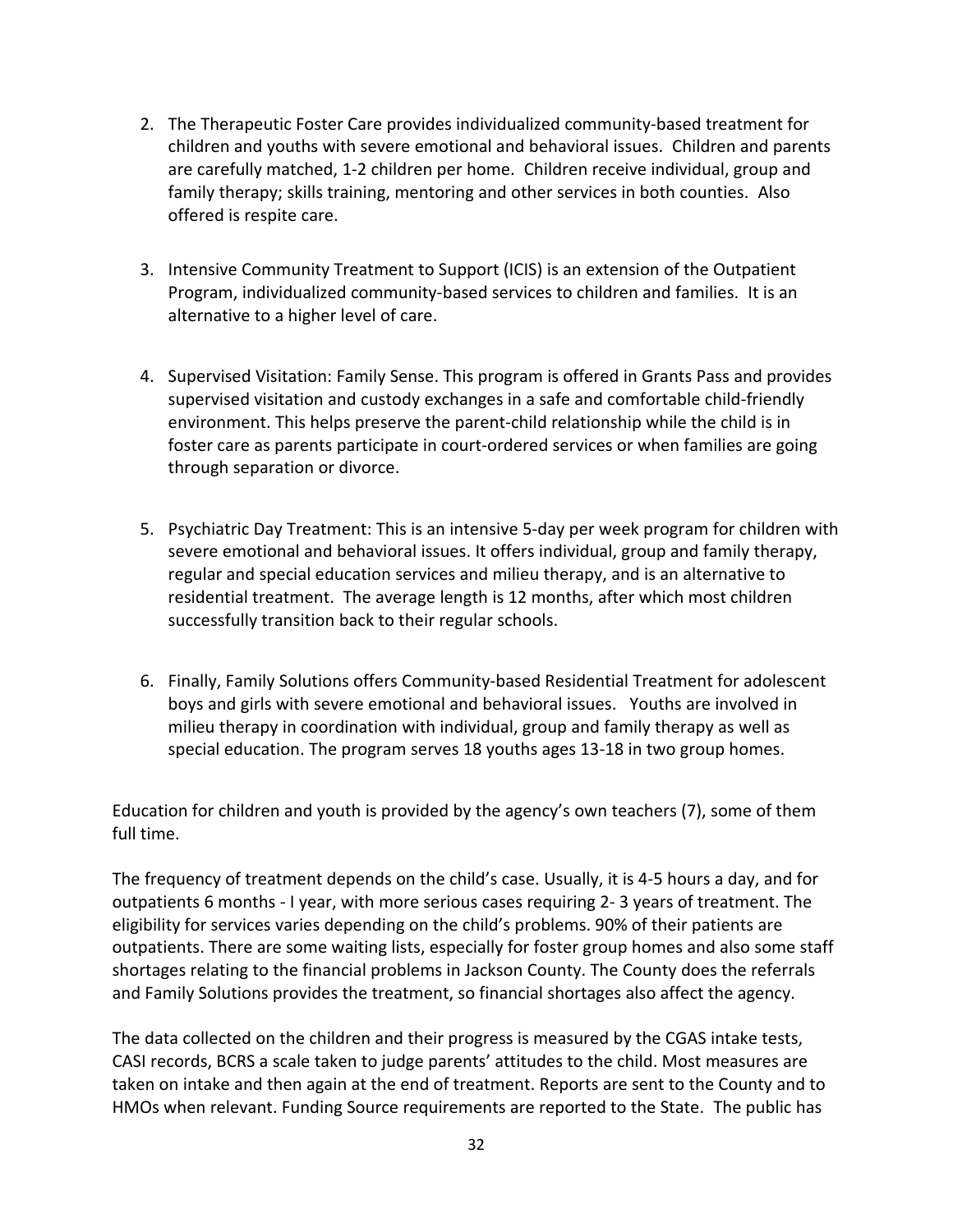access to the agency's web site and hard copies of the patient's reports are available to families, etc.

Most children are served concurrently by other agencies. The link between the County Mental Health Dept. and this agency is particularly close. These agencies try to avoid duplication of services. There may be occasional service gaps and delays which happen in any business. Services to all eligible children, adequate at the present time will be affected when Jackson County's budget is cut.

90% of the funding comes from Governmental agencies, a little from private foundations and grants. Now the staff is beginning to attempt some fundraising. The annual budget is \$5,500,000 which will drop to \$5,000,000.

# **Conclusion**

What the staff would like to see improved is the agency's financial situation, and the avoidance of layoffs of staff and losing staff because of higher pay elsewhere. An increase in outreach, and a reduction in paperwork which now takes 50% of the therapists' time, would be welcome.

Nevertheless, most families served are very pleased with the change in their children and 2011 saw more improvement than failure in the outcomes. The Therapeutic Foster Care program has been particularly successful and children have been seen to be happier and achieving more of their goals. During the past year Family Solutions has served more than 1,600 children, youth and families and is to be congratulated on striving to meet the special needs of children and youth in its care in the least-restrictive setting possible.

Shiena Polehn, LWVRV

# **12. BOYS AND GIRLS CLUBS OF THE ROGUE VALLEY**

This is a national organization with clubs all over America and several in the Rogue Valley, spread over Jackson and Josephine Counties. Their **mission** is "to work to provide positive yearround activities, fun, safe places and programs for all kids, helping them to build self-esteem and develop skills necessary to make right choices, being responsible and productive citizens."

# **History**

 Since 1970, Boys and Girls Clubs have served thousands of Southern Oregon youths each year through a diversity of programs in these areas:

1. Clubs – We provide facility-based activities for kids and teens, 6-18 years. We have four program branches located in Cave Junction, Grants Pass, Talent and White City. We are open Monday – Friday, after school during the school year and all day during summer and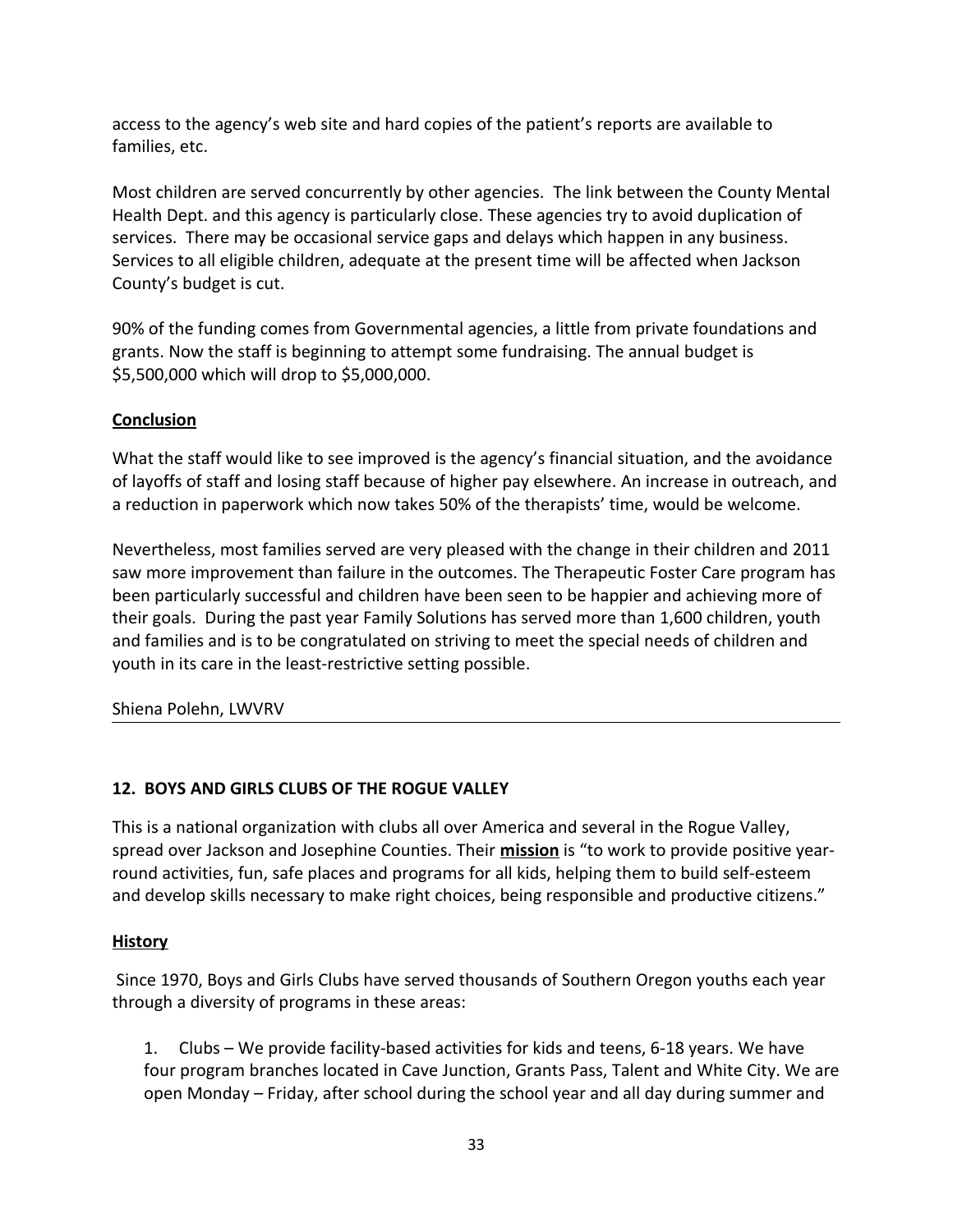other breaks. A wide variety of activities are available in the core areas of arts, education, recreation, leadership development and health. ( Served in 2011 – 1,728 members)

2. Team Sports – We give kids the opportunity to participate in an organized league in a fun atmosphere of skill-building and teamwork. Currently offered are: Volleyball (spring and fall), Flag football (spring and fall), and Tackle Football (fall), Mountain Bike Club and Basketball (winter). ( Served in 2011 – 1157 sports members)

3. Alternative Learning Center is located at the Cleveland Boys & Girls Club in Grants Pass. This program provides an alternative school for District 7 middle school students who need a change for their regular campus setting. (28 students served in  $6<sup>th</sup>,7<sup>th</sup>,8<sup>th</sup>$  grades)

 **Children at Risk Questionnaire** completed by Megan Servoss ( Talent/Phoenix B & G Clubs) and Carrie Beebe, Director of Operations (B & G Clubs of the Rogue Valley) interviewed by C.J.Lipski on 6/12/12

The population served is in Jackson and Josephine Counties. The ages of the children are 6-18 and their families are involved only during special meetings and other information sessions. Parenting skills are introduced during family nights. All children are included of whatever culture or color. The funding is federal, specifically the USDA. (Served in  $2011 - 6,042$ )

There is no housing program but a free breakfast, lunch, snacks and dinner are served to children. (Snacks served in 2011 - 21,738. USDA Dinners served that year – 85,055) Other meals served 21,978. Educationally, a Power Hour provides homework help. Volunteers are welcome to help with this. Grants Pass and Cave Junction locations also offer help in schools.

Talent Club is open M-F, 2:30-6:30pm during the school year, 7:30a.m. - 6:30pm in the summer, 6:30-9:00 pm for teens only; kids can attend every day or sporadically. The hours are decided by the age restrictions; Talent/Phoenix have a 90% retention rate, and the rate varies at the other locations.

All children are eligible. White City has a waiting list. Others have staff shortages which vary with the population (sometimes short-handed when more kids show up than were expected). There is no lack of engagement or motivation with the younger children, some of whom do not want to leave the club when mom or dad pick them up. The teenagers are harder to motivate.

Gender and cultural differences are catered to by offering two programs: "Passport to Manhood" for boys and "Smart Girls" for the girls. For both sexes "Smart Moves" to heighten self esteem and "Youth for Unity" explore cultural diversity.

Data Elements collected on membership applications are: ethnicity, age & date of birth, school they attend, grade they are in, health data for participation purposes, family data (whom the child lives with, family's income, total number of children and languages other than English spoken in the home).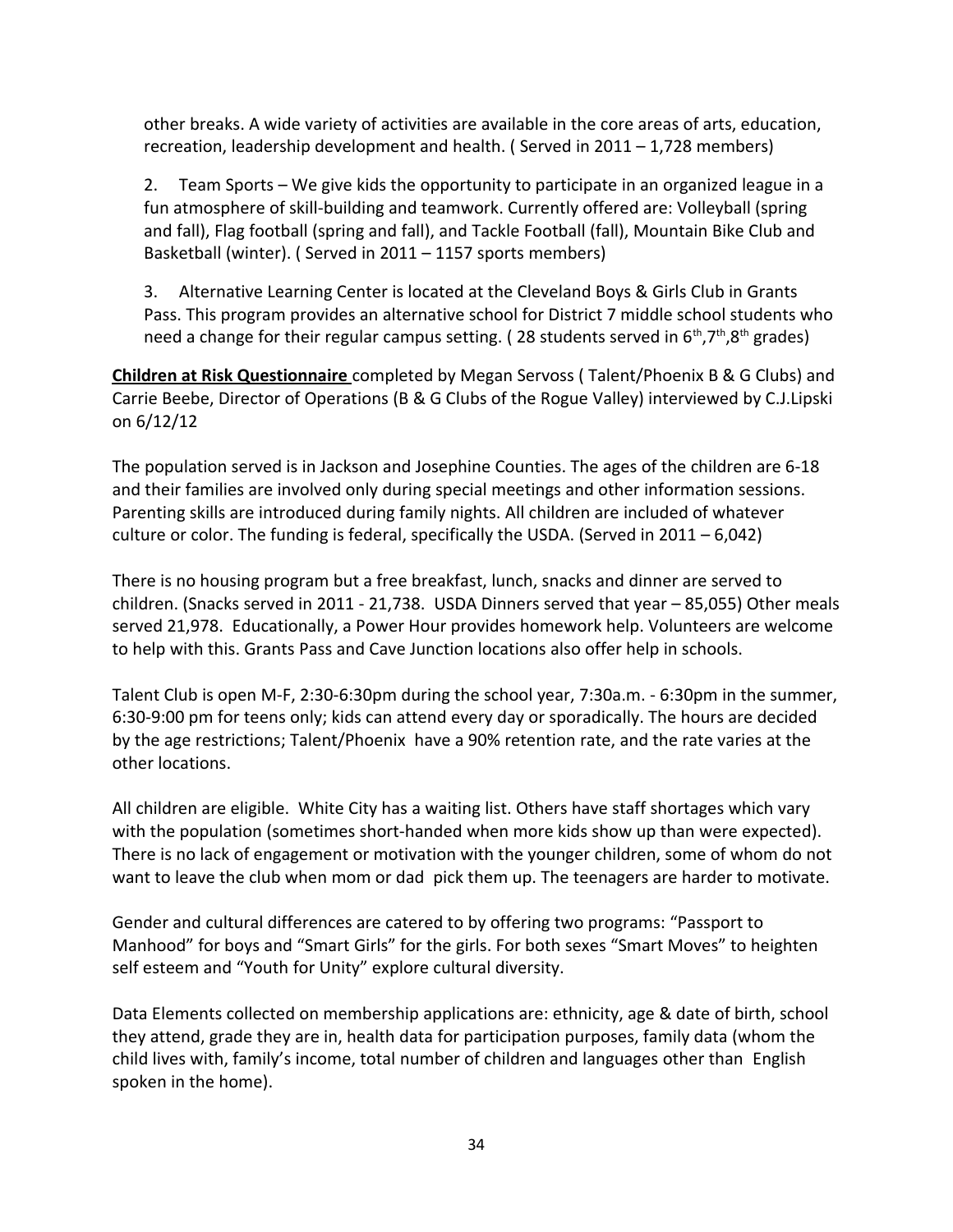Program outcomes are measured starting from when they come in, what lessons they have completed ( National B &G Clubs send guidelines and programs which are modeled to each location's needs) There is an annual report which comes from the local board and the data and outcomes which is sent to regional, state and national levels of B & G Clubs.

There is some overhead, sometimes as part of the school's total utility bills and of course, supplies. The annual report is available to the public and other information is on the web site.

Other agencies serve our children in a modest way such as reduced cost lunches, food stamps and Y (YMCA) - sponsored sports. There are no duplications of services. White City has service delays from Oct-March which are weather-related. Facilities are needed for the school. What is lacking or not available are more things for the teens to do, that they enjoy. Is the funding adequate to serve all those eligible? No, grants come from National, which must support thousands of these clubs throughout the country.

The funding sources are USDA (federal), private foundation grants which must be applied for and donations in the communities. The annual budget is \$1.6 million of which 58% come from special events, businesses and program grants: 20% comes from program fees (annual membership of \$40), 11% from USDA, 12% other grants: 10% other. The financial needs for our services are Overhead (utilities) and supplies for the various programs.

There have been few failures: lack of motivation by the older children and a few incidences of some of them "playing Hooky" somewhere else in town, while their parents thought they were at the B & G Clubs. Power Hour needs more volunteers, in fact all sites need more volunteers, period.

On the other hand, most children are happy at the Clubs hence the 90% retention rate at Talent and some do not want to leave when their club time is up. The educational programs are popular and successful, with teachers providing homework and other support: also partnering with RCC with field trips, etc., character/leadership programs, and drug/alcohol programs.

(Since this interview, the White City branch has announced that it will be closing due to insufficient funds)

# **Conclusion**

What a blessing it must be for parents to have these Boys and Girls Clubs available for their sons and daughters to have safe care and supervision, while they themselves are at work and especially during the long summer vacation. Here the kids have fun and learn some new skills. Here they can improve academically, sharpen up on team and other sports and master social skills, so important in life.

# Shiena Polehn, LWVRV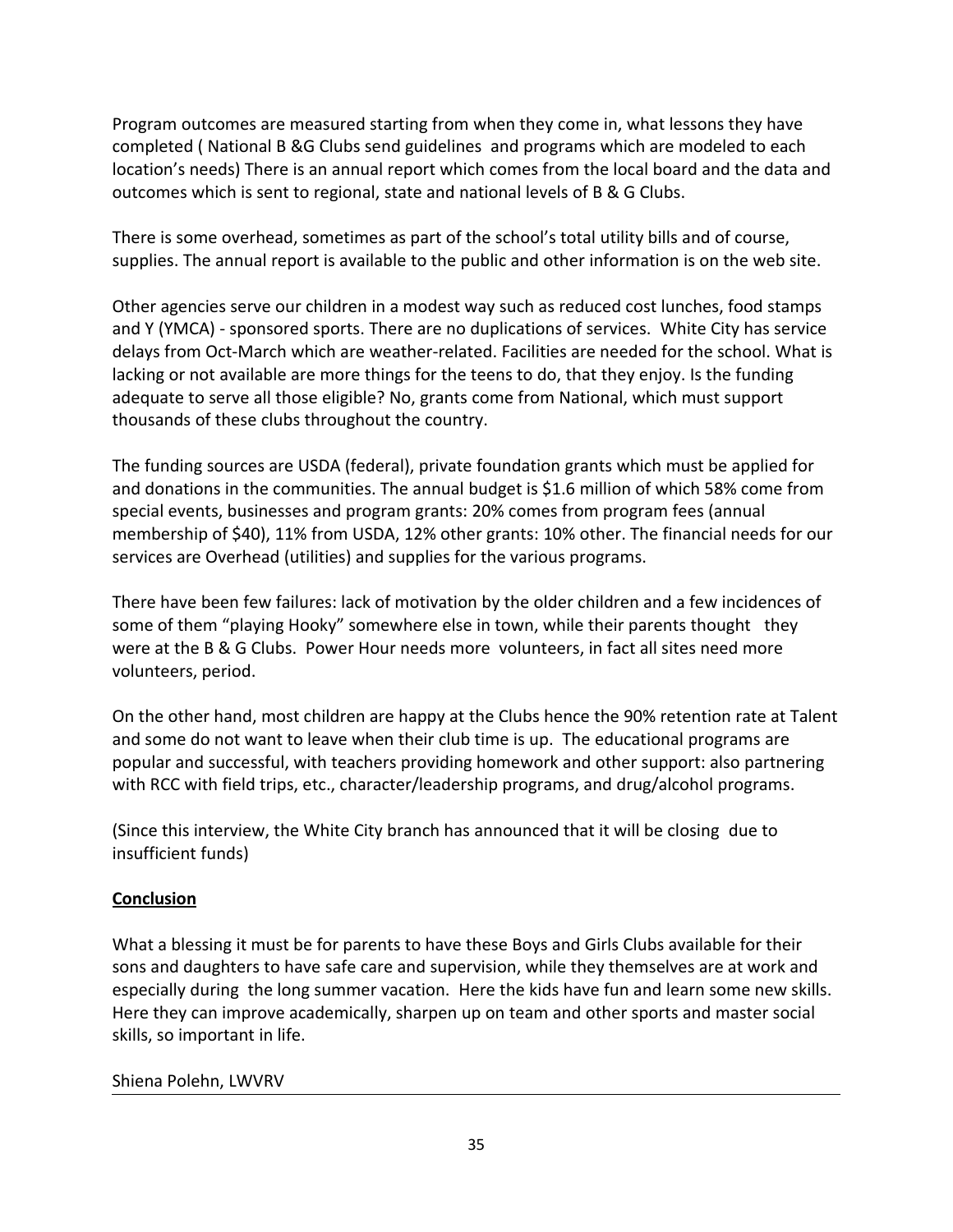# **13. JACKSON COUNTY COMMISSION ON CHILDREN AND FAMILIES**

# **Introduction**

This agency has been described as being the "umbrella" over many other agencies in Jackson County, whose work it is to connect them and when possible see that their services do not overlap and duplicate. Mickey Ketchum and I had an interview with Susan Fischer, a skilled organizer and speaker on May 4, 2012. Mickey has had previous experience dealing with the Commission. It is made up of local citizens and professionals appointed by the County Board of Commissioners to work with the community in developing local solutions and partnerships to improve the lives of Jackson County children, youth and families. Its **mission** is "to promote the well being of all children and families as a community responsibility" and its vision statement includes "The Commission on Children and Families mobilizes the community through strategic planning, education, advocacy and funding."

# **History**

This commission has been working closely with Jackson County agencies for several years and is very familiar with their operations and their staffs. A successful workshop on 7/30/12 was attended by about 50 people from Jackson County to "map the community assets" and get to know each other. Several creative ideas resulted from this workshop involving better communications and scholarship money available.

"**Children at Risk" Questionnaire** completed by Susan Fischer, May 4, 2012, interviewed by Shiena Polehn and Mickey Ketchum.

Susan explained that her agency, formed several years ago, does not offer the same direct services as others on our list and they do not deal one to one with children at risk. Hence there will be many questions on the questionnaire that are not relevant to the Commission's work. Much of its work is contacting the agencies, local organizations and the public and being a liaison between them. It uses what is known as "The Collection Impact Model" to develop and monitor a comprehensive strategic plan to help the entire community work together to address issues faced by local children, youth and families. They coordinate planning with the agencies which deal with children from 0-24 years. Its aim is for less duplication of services and facilities. It is hoped that Jackson County would "shepherd "early learning and be a leader for the state.

The Commission identifies and develops opportunities for members of the public, businesses, churches, clubs, local residents and service providers to help solve problems for children, youth and families. Susan gladly welcomed our committee from the League of Women Voters with much information and printed literature and she is available to help with our study. It is to everyone's benefit that we understand the children at risk's position and what is being done for them.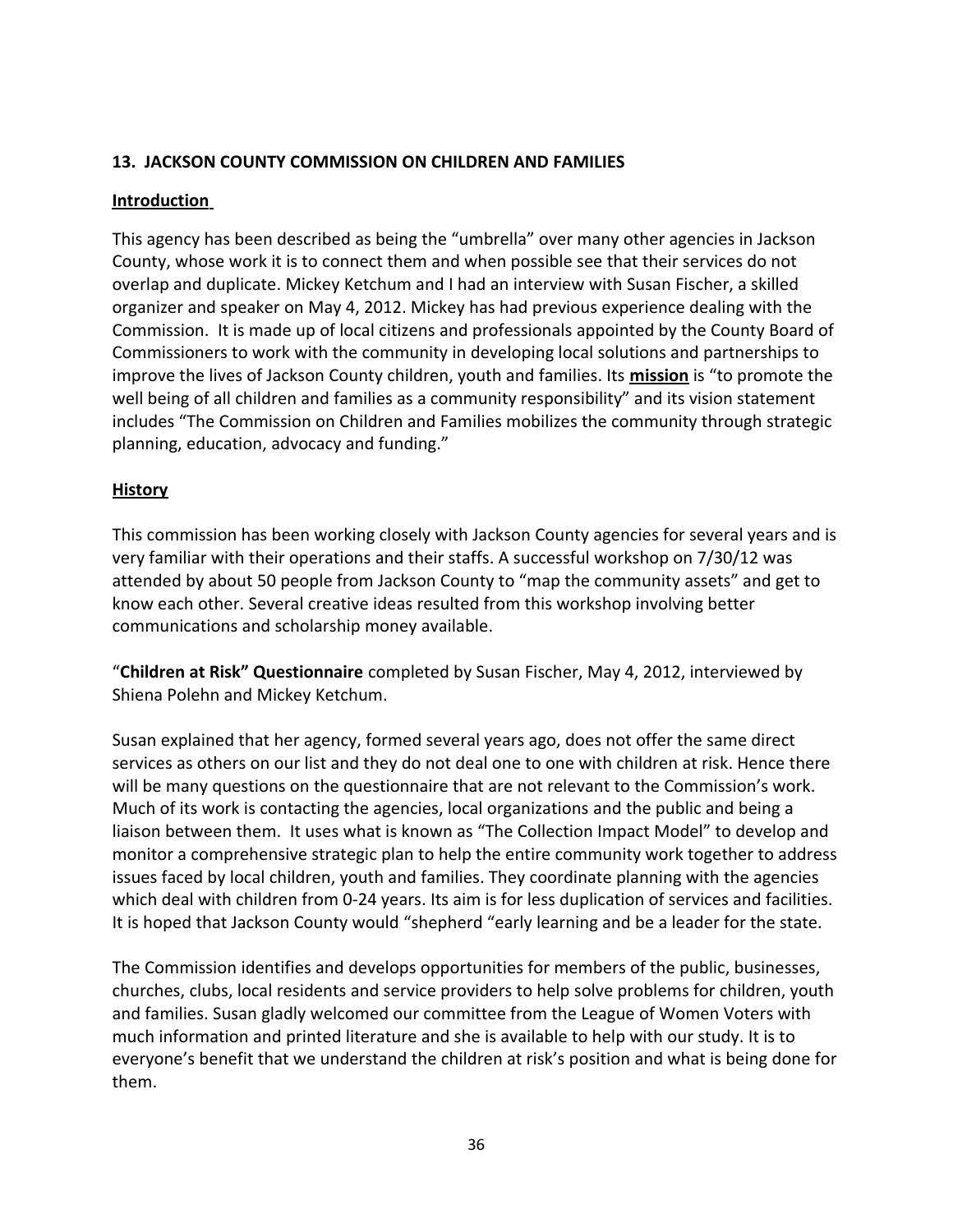Financially, the Commission members and staff recommend changes in laws and practices to help programs and services to children, youth and families. They also allocate money to finance these improvements. They obtain funding from the State of Oregon, Medicaid and other public funds, seek grants and encourage additional contributions from the community. They establish the parameters for the use of this money and furthermore, monitor the agencies to ensure the money is fairly and carefully spent.

Currently, the goals in Oregon are:

1. To centralize services so that needy families with children can visit the offices of several agencies all in the same location, to lessen the cost and inconvenience of travelling around spread out buildings. For example, the current plan is to move the Department of Human Services for Children Center closer to other agencies under its wing.

2. To coordinate programs, prevent duplication across the community and support increased service efficiency and effectiveness. One of Jackson County priority outcomes is to increase system integration. The Commission's core team is also aiming for accountability between Jackson and Josephine Counties in this field.

3. Currently the Commission is examining the early childhood age, with an eye to prevention of child abuse.

4. To increase community engagement in the care for all children in the area. Reports are available to local and regional and State entities. The public is made aware of data and outcomes in the local press and on the Jackson County web site. This also displays the Jackson County Plan written in 2000. There appear to be no updates at the present time.

Susan was able to approve most of the agencies on our list to be studied and to recommend two additional ones. She also knew the history of these agencies and the key contact persons.

# **Conclusion**

The Commission has just been granted a year's extension in funding lasting to July 1, 2013, which is encouraging news but the future is unknown. Some of the members of this Commission are hoping to continue to cooperate in some sort of entity. Instead of its present form, regional and local hubs are to meet the needs of the clients, but more specific agency functions are to be further determined by the 2013 Oregon Legislature.

This Commission on Children and Families has an outstanding history of improving conditions for low-income and deprived children by itself being a link with many agencies in Jackson County. At this time its staff does not know what their future holds, but we hope that these talented, knowledgeable people will in some way be able to carry on their useful work.

Shiena Polehn and Mickey Ketchum, LWVRV

#### **14. EARLY INTERVENTION/EARLY CHILDHOOD SPECIAL EDUCATION SERVICES**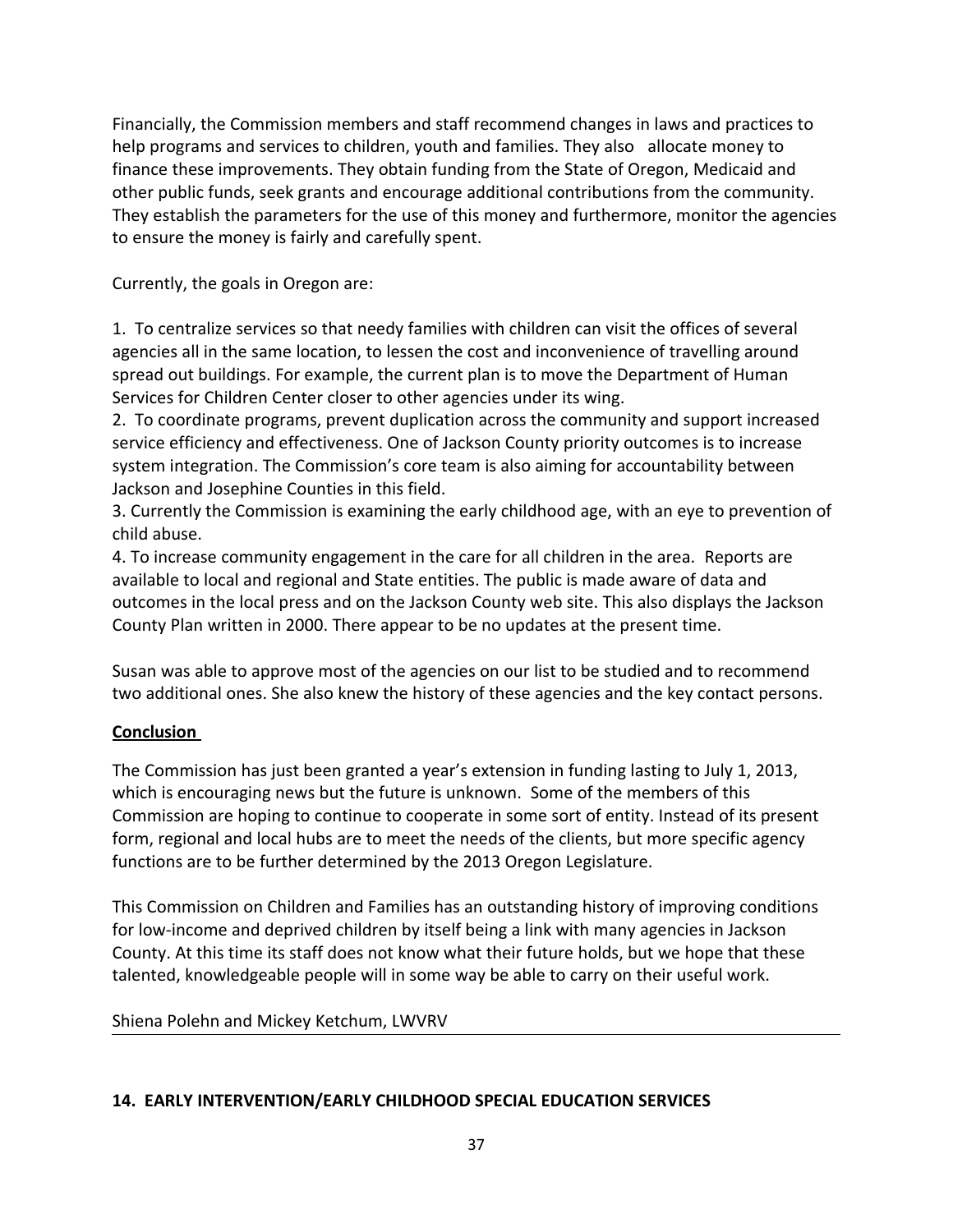# **Introduction**

The agency I visited in Medford is under the jurisdiction of Douglas Educational Service District (DESD), but Child Development Services (CDS) serves children in Jackson County. The DESD CDS mission statement is, "We are dedicated to children and families. We strive to provide a nurturing environment that supports individuals' efforts to achieve their potential."

### **History**

Early Intervention /Early Childhood Special Education services for children from birth to age 5 are mandated by state and federal law. The state is divided into 9 service areas which represent every county and this agency is in Area 3, which also includes Douglas, Josephine, Lake and Klamath counties.

Child Development Services has been serving children and families in the Rogue Valley for more than 28 years and at no cost to them. It started in the basement of the Rogue Valley Medical Center, serving 48 children with 7 part-time staff. Now it serves 190 children in EI (see below) and 496 in ECSE (below) for total of 686, with a staff of 65. CDS works with birth to 5 year old children with identified delays in development and disabilities by coordinating educational, medical and other community services and also providing direct services to children. I interviewed the supervisor of the early childhood special education (ECSE) program.

**Children at Risk Questionnaire** completed by Elaine Sands, supervisor, interviewed by Shiena Polehn on 6/14/12.

The population served is in Jackson County and consists of children ages 0-5 years old and their families. DESD Child Development Services (CDS) provides a variety of services to address the needs of identified children in all developmental areas: cognitive, fine and /or gross motor, selfhelp and communication.

For children from birth –age 3, services are provided in the home. For children ages 3-5, services may occur in Child Development special education preschools, Head Start, other community preschools, or in speech/language groups.

Funding comes from Federal and State sources and it follows the Department of Education regulations on establishing eligibility for children. Each child enrolled has an eligibility meeting and then an Individual Family Service Plan(IFSP) is written by a team to determine what goals the child needs to attain and what services he or she needs.

The families of the children are included in the training and parenting coaching is given. Many of the children are on Medicaid and some are eligible for Social Security. Services are provided to any child who meets the eligibility requirements without regard to income, race or color(the Latino population is approximately 10% of the Jackson County CDS population). The staff does over 1000 eligibility evaluations a year. After 5 years of age, children who continue to need special education services become the responsibility of the local school district.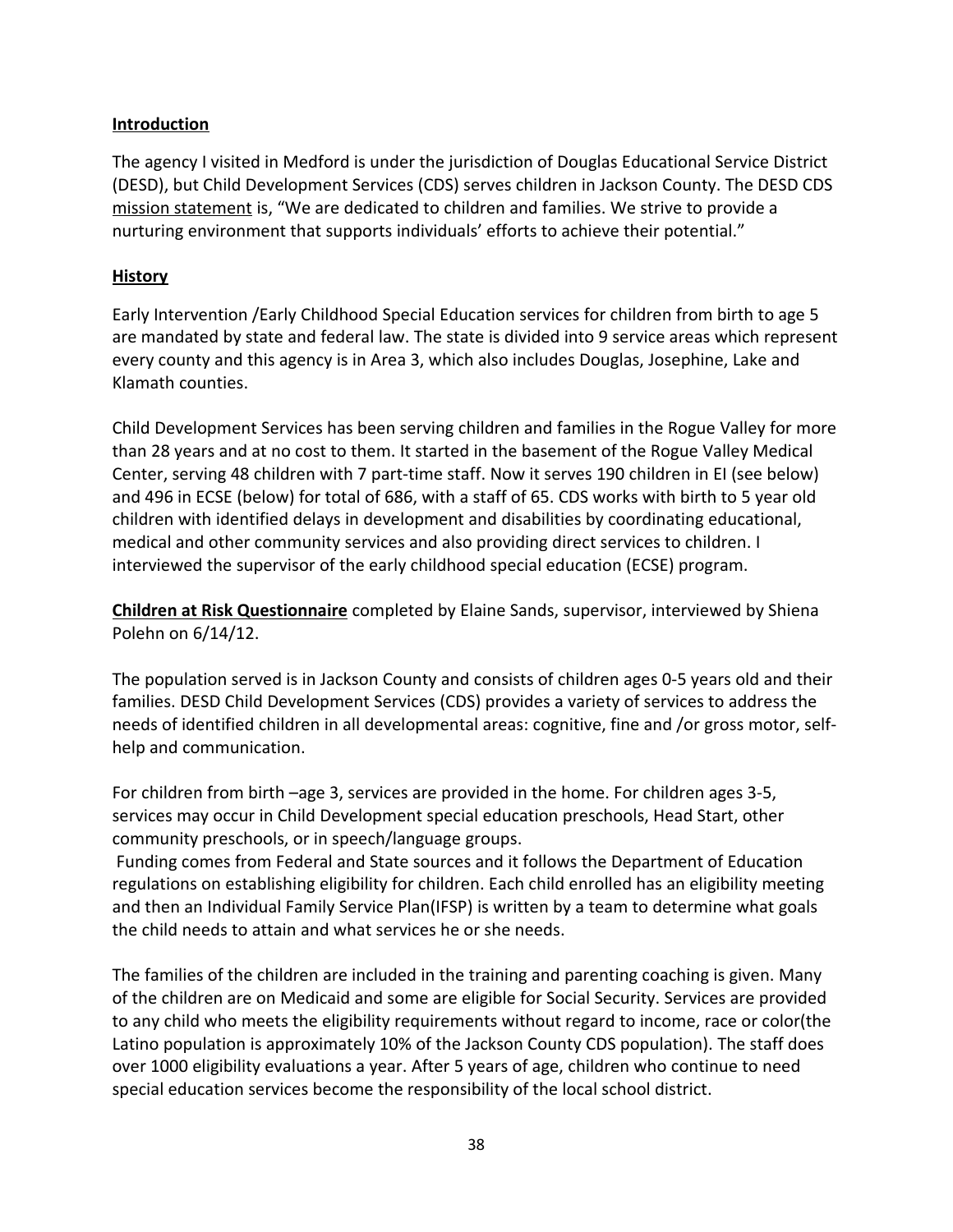Services of Early Intervention (0-3years old) are meant to build on the family's strengths to meet the special needs of their child. The staff shows families how to meet these needs at home and helps the family learn how to teach the child new skills. Infant Family teachers (IFTs) and therapists give family members and caregivers ideas for working with the child. This is done in the places where the child spends time learning every day. IFTs typically make home visits for 1 hour twice a month.

Services of Early Childhood Special Education (3-5 year olds) "We believe that PLAY is the work of children" is the slogan of this department. Here the specially designed services address delays in all developmental areas: cognitive, fine and/or gross motor, self-help and communication. This follows each child's IFSP.

Services may occur in Child Development special education preschools, Head Start, other community preschools, or in speech/language groups. Preschool times are typically 2.5 hours twice a week. Speech-Language groups are usually 75 minutes once a week. Some Speech-Language groups serve children who are bilingual in Spanish. Highly trained staff helps children achieve the most positive and effective learning for their specific needs. The staff uses techniques from Positive Behavior Intervention and supports (PBIS) to teach appropriate social skills. Parents are encouraged to share in the planning process for their child during IFSP meetings.

The child is assessed annually to measure his or her progress and the plan is updated every year. Establishing and maintaining frequent contact with family is essential. The staff uses the Assessment, Evaluation, Programming System (AEPS) which is a curriculum-based assessment to establish baseline information on children when they enter the program. That assessment is updated annually to document progress. The results are sent to the State Dept. of Education.

CDS serves all children who qualify, there are no waiting lists. Children receive services based on their identified delays and what they need to learn. Some children may attend preschool while other children may only attend a speech/language group.

CDS works closely with other community organizations to provide services for children. CDS specialists may go to Head Start classrooms or Family Nurturing Center or other community preschools to work with children who are enrolled there. CDS tries to identify who is the best agency to provide the services so there typically is not duplication of services. I was impressed with the close cooperation with these agencies and the way they work and plan together. CDS is a member of the Early Childhood Partnership Team and the coordinator attends meetings where issues related to children and families are discussed.

Sadly, funding is not growing as fast as the need for it due to the expanding population. There is little help from private foundations or donations from the public, in fact, DESD is not well known to the public. The annual budget of approximately \$4 million isn't enough to address the growing number of children served, hence there has been some decline in the level of service.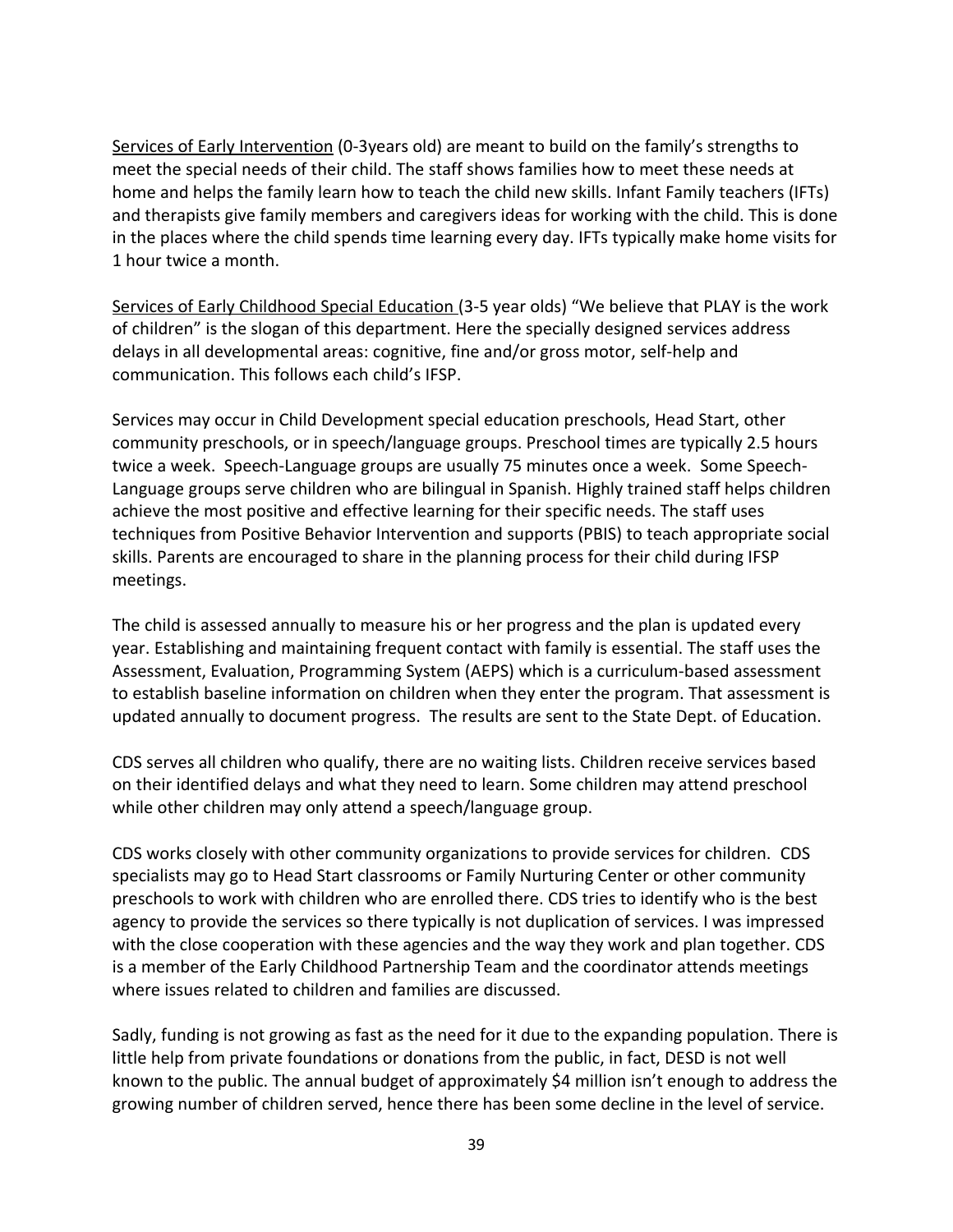For instance, statewide the EI service declined from 6.6 hours of service in 2004, down to 2.8 hours in 2010. In ECSE service levels it was down from 24.1 hours of ECSE services per month in 2004 dropping 34% down to 16 hours in 2010.

# **Conclusion**

With more adequate funding, the level of service could be restored with more teachers to serve the growing population of children in need of this treatment.

As to success, in spite of the above, parents are happy with the progress of their children as many of them have blended in with their peers in the regular classroom when they turn 5. The earlier they are discovered and helped, the better are their chances of a normal childhood. It was interesting that the "brain growth" tracking varies according to the child's development and treatment. The earlier the treatment, the faster and larger the brain grows. The staff's goals are to enable the child to enter public schools without having the need to being placed in a special needs classroom.

CDS impressed me with their well organized programs, their care for the children and their willingness to cooperate with other agencies for the good of the children. They appear to be close to fulfilling their goals for children in their early years by promoting optimal developmental outcomes for young children, by helping shape the way the brain develops, by minimizing secondary disabilities and finally by promoting parental responsiveness resulting in the children's enhanced social-emotional functioning and well being. DESD-CDS is an agency we can be proud of.

Shiena Polehn, LWVRV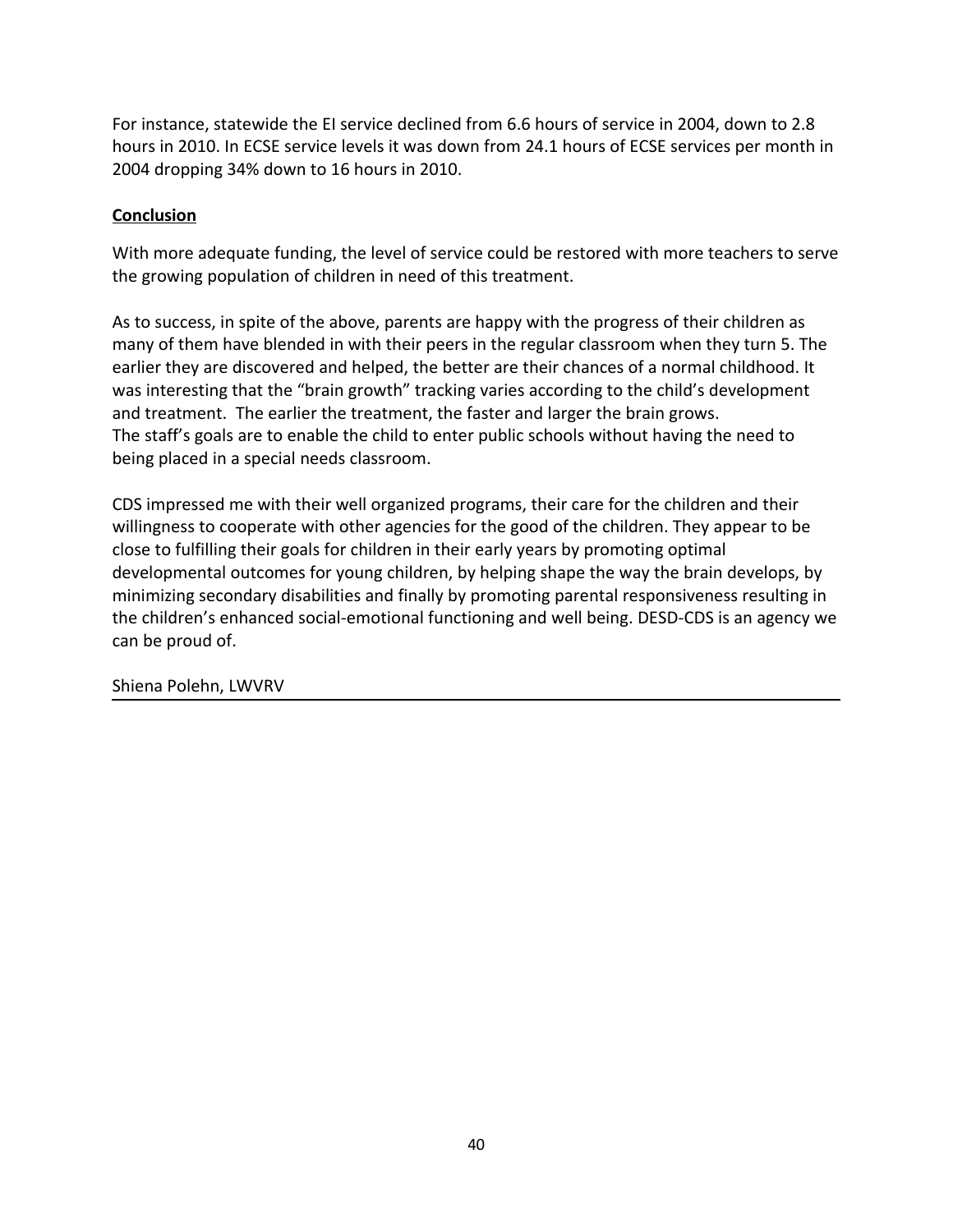### **CHILDREN-AT-RISK STUDY**

### **CONCLUSION and CONSENSUS QUESTIONS**

The League of Women Voters, Rogue Valley branch received news about the LWVOR proposed study in the spring of 2012. We became interested in participating in the study when we discovered that the purpose of the 2012 study was to list and evaluate agencies dealing with children at risk and suggest improvements. Our study will be listed as a Local Study, since the State Study (LWVOR) now has a different focus. We hope that our reports on some of the agencies we covered will be useful to the State and that our Local Study as a whole will generate interest in the Rogue Valley. Please note our suggestions at the end of this section.

We used the first version of the LWVOR questionnaire when interviewing representatives of the agencies, adding the mission statement and a short history and closing with successes and what could be improved. After editing, the reports were sent to the interviewees for correction. Finally, the entire report has been edited by one of our members.

The study covered agencies from the geographical area of Ashland, Talent and Phoenix, the Medford area in Jackson County, and north to Grants Pass, Josephine County. Some of the agencies accept clients from as far south at Northern California. The ages of the children varied from 0-21 years old. Most important was the focus of the agency, the children's needs, type of treatment and success rate.

Our committee members were matched with close-by agencies and had the advantage of knowing something about them before they did their interviews.

Children-at-Risk presentations by panels from children's agencies were held in February 9, 2012 by our Rogue River branch of the League of Women Voters (LWVRV) and also in March, 2012 by the Medford branch of the American Association of University Women. These proved helpful to our Children-at-Risk Committee members since they received background information and met some of the staff from the agencies we have chosen.

On July 30, 2012, two of our members were invited to a conference presented by the Jackson County Committee of Children and Families entitled "Community Asset Mapping Session". Susan Fischer from this agency, was the organizer. (see report on this agency)

Planned for the future are two general meetings of the LWVRV open to the public with a "Children-at-Risk" theme: December, 2012 Hearts with a Mission, speaker Kevin Lamson, Exec. Director and in March, 2013 State and Local studies on Children-at-Risk, speaker Petra Berger, co-chair of the State Children-at-Risk Committee, plus local speakers from the Rogue Valley agencies.

# **Suggestions for improvement from members of our Children-At-Risk Committee and other members of LWVRV:**

 1. Can programs be coordinated to prevent duplication across the community and support increased service efficiency and effectiveness? One of Jackson County's priority outcomes is to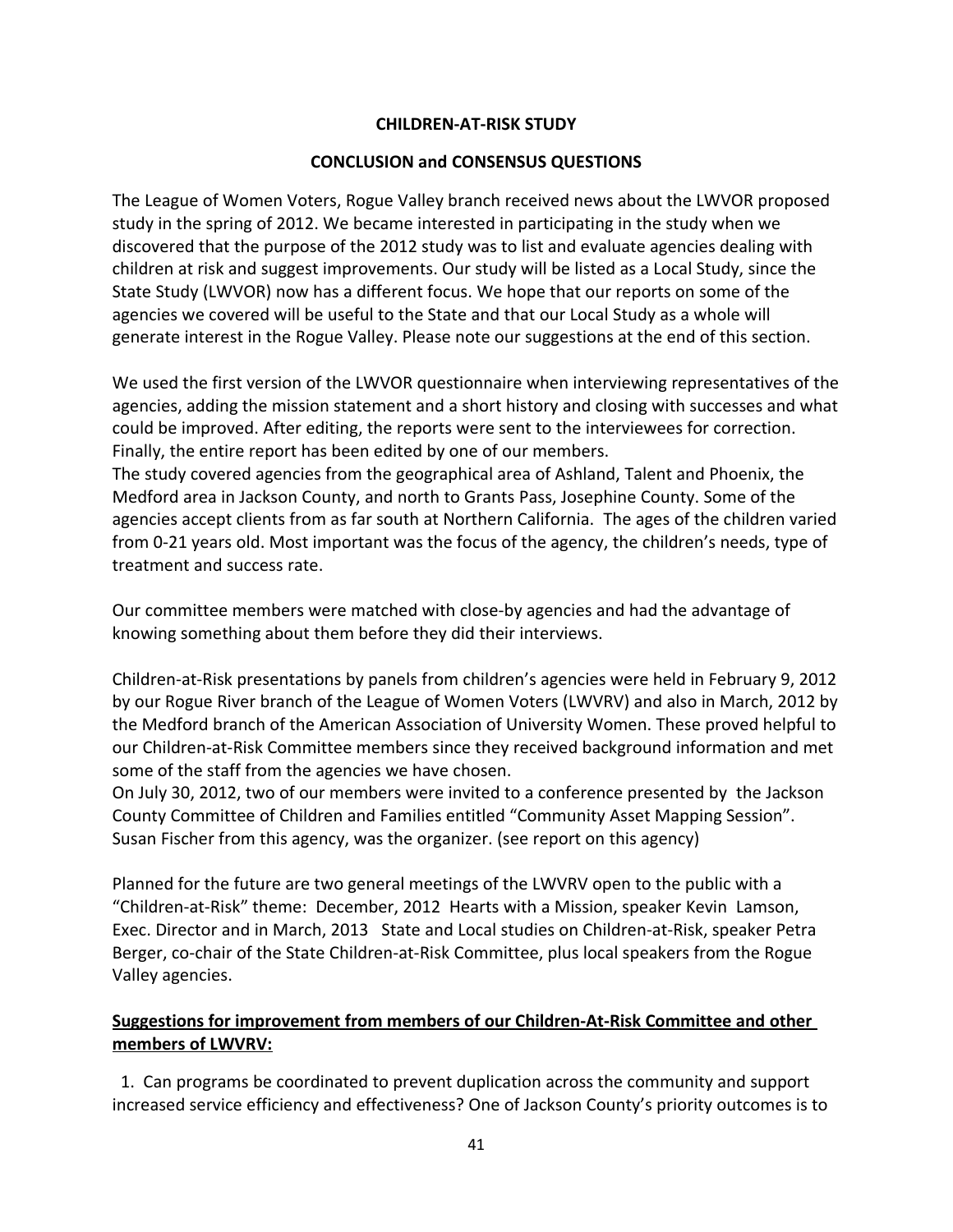increase system integration. Another is also aiming for accountability between Jackson and Josephine Counties in this field. We need team work between agencies treating the same children, throughout the Rogue Valley, with monthly meetings of key staff members so that the progress of these children can be discussed. For example, Mediation Works (a non-profit agency) and Jackson County Juvenile Justice (a governmental agency) who cooperate in this respect, have reaped many advantages from this. Better communication among agencies would also save money. Should the services of these Rogue Valley agencies be better integrated to improve their effectiveness?

2. Can some services be more centralized so that needy families with children visit the offices of several agencies all in the same location, thus lessening the cost and inconvenience of travelling around spread out buildings? For example, the Jackson County's plan to move the Department of Human Services, Children's Center closer to other sections under its wing.

3. What can be done to increase community engagement in the care for all children in the area? Reports are available to local and regional and State entities. The public is made aware of data and outcomes in the local press and on the Jackson County web site. Extending this idea, would be to have a Rogue Valley website dedicated to all children's services and help for families.

4. Should we help press for increased funding for successful children's agencies by contacting our Legislative representatives, Federal, State and local? Almost all the agencies interviewed stressed the need for more staff, operating funds etc. because of the increasing number of clients, with the growing population of the area. Some funds have actually been cut because of lowered income. Non-profits which are helping our children should be supported by grants from public and private entities and donations from the public. Can the LWVRV help some of them get the word out on how much good the agencies are doing?

5. How can LWVRV or should LWVRV encourage more people to sign up to be volunteers at some of these agencies, doing simple yet useful jobs? This would free money from salaries to be spent more directly on children's treatment. One area where even an untrained volunteer could help is in dealing with non-English speaking children. If they are Spanish-speaking, volunteers could translate during classes, treatments etc. Several agencies are looking for people with experience with children, to be mentors. This is not a teaching specialty, but just someone the child could relate to and talk to.

6. Should more and better mental health care for at-risk kids in the Rogue Valley be available?

7. Do we support the goal of keeping families together, if at all possible? New Federal and State programs will involve better methods of treatment and not rely on institutional residence. Plans would be persistent and outcome based.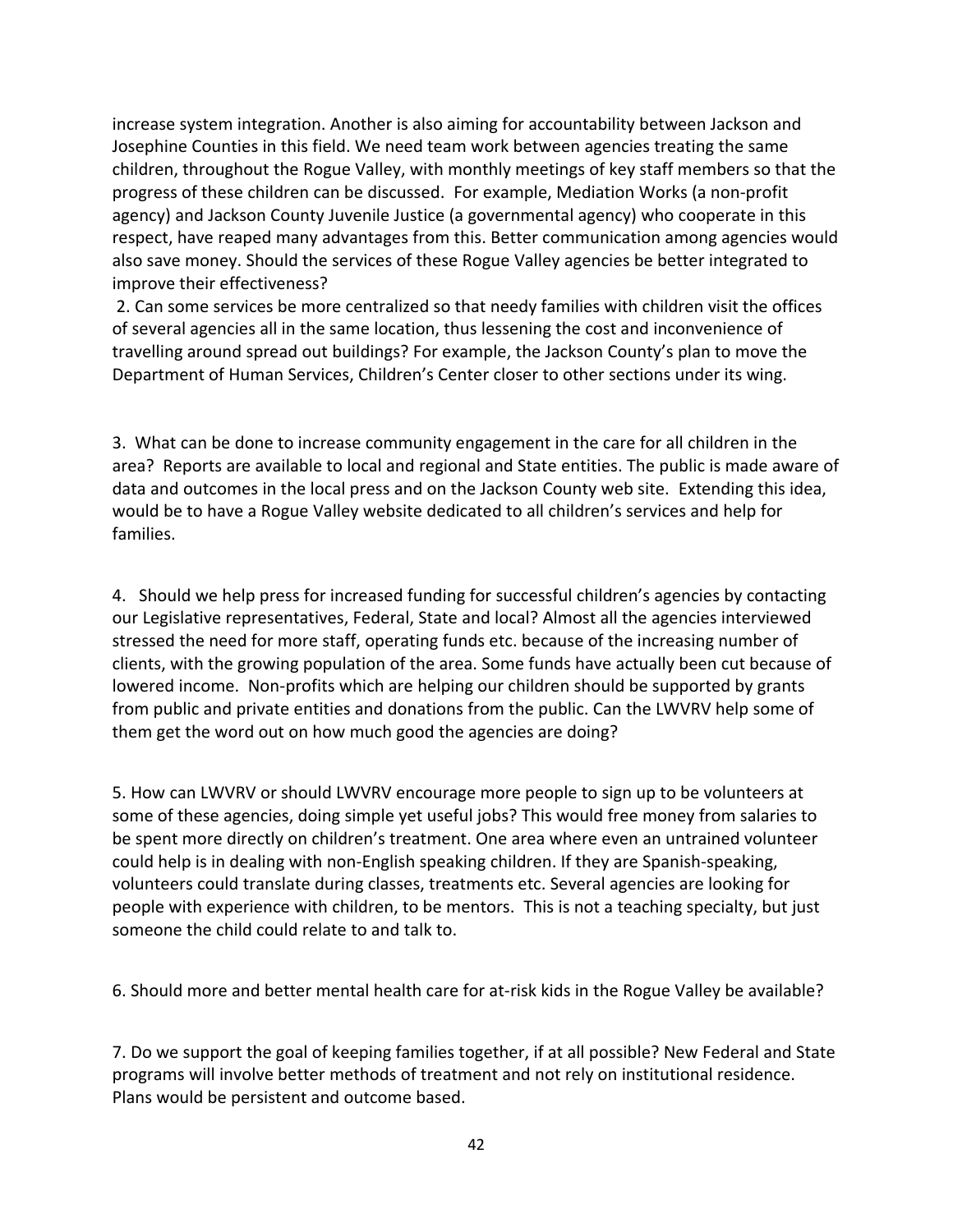**LWVRV** Children-at-Risk Committee: Normary Barrett, Lou Heumann, Carol Ingelson, Mickey Ketchum, C.J.Lipski, Shiena Polehn, Joan Rogers, Mary Sinclair, Vanya Sloan, Nancy Swan.

**Coordinator:** Shiena Polehn [polehn@mind.net](mailto:polehn@mind.net) [541-773-4177](tel:541-773-4177)

#### **SOURCES**

1. LWVOR Children at Risk study - 2006. Approved by Oregon Leagues.

2. Jackson County Commission on Children and Families – 7/30/12. E-mail invitation to workshop for staff of agencies dealing with neglected and abused children and their families. Discussion & mapping of community assets.

3. Lamson, Kevin – Executive Director of "Hearts with a Mission"- 5/25/12. E-mail reference to LWVRV study of Homeless Youth in 2006. Helped him with needs assessment when applying for grants.

4. LWVOR Legislative News - March 2012. The State League supported SB 1555 and HB 4077, disapproving of bullying in schools and teen dating violence.

5. LWVRV Annual Meeting minutes of 5/10/2012. Approval of Local Study Update on Children at Risk, while offering to assist the State League study update. M/S/P/ by members.

6. LWVRV Voters Voice newsletter February 2012. "Children at Risk" panel of speakers on 2/9/2012. Speakers from CASA, Mediation Works, Family Nurturing Center and Jackson County Mental Health department.

7. Medford Mail Tribune 4/20/2012. "Grant to local Non-Profits", including Kids Unlimited for education center for Family Nurturing Center and On Track, Inc.

8. Medford Mail Tribune 6/26/2012. "Non-profits feel the pressure – shortage of money."

9. Medford Mail Tribune 7/6/2012. "Jackson County rents Juvenile Dept. space to Josephine Co". It will be a one-year agreement, expiring 6/30/2012.

10. Medford Mail Tribune 7/29/2012. "Remodeled kitchen in the girls' home at Family Solutions made possible by 3 grants.

11. Oregon Dept. Health and Human Services 6/21/2012. "Statewide Children's Wraparound initiative" passed by the State Legislature in 2009, updated to 2012. [www.Oregon.gov/amh/wraparound.main.shtml](http://www.oregon.gov/amh/wraparound.main.shtml)

12. The Oregonian 6/16/12. "The cost of raising kids".

13. Statesman Journal 7/1/12. "Oregon Commission on Children and Families, one more year".